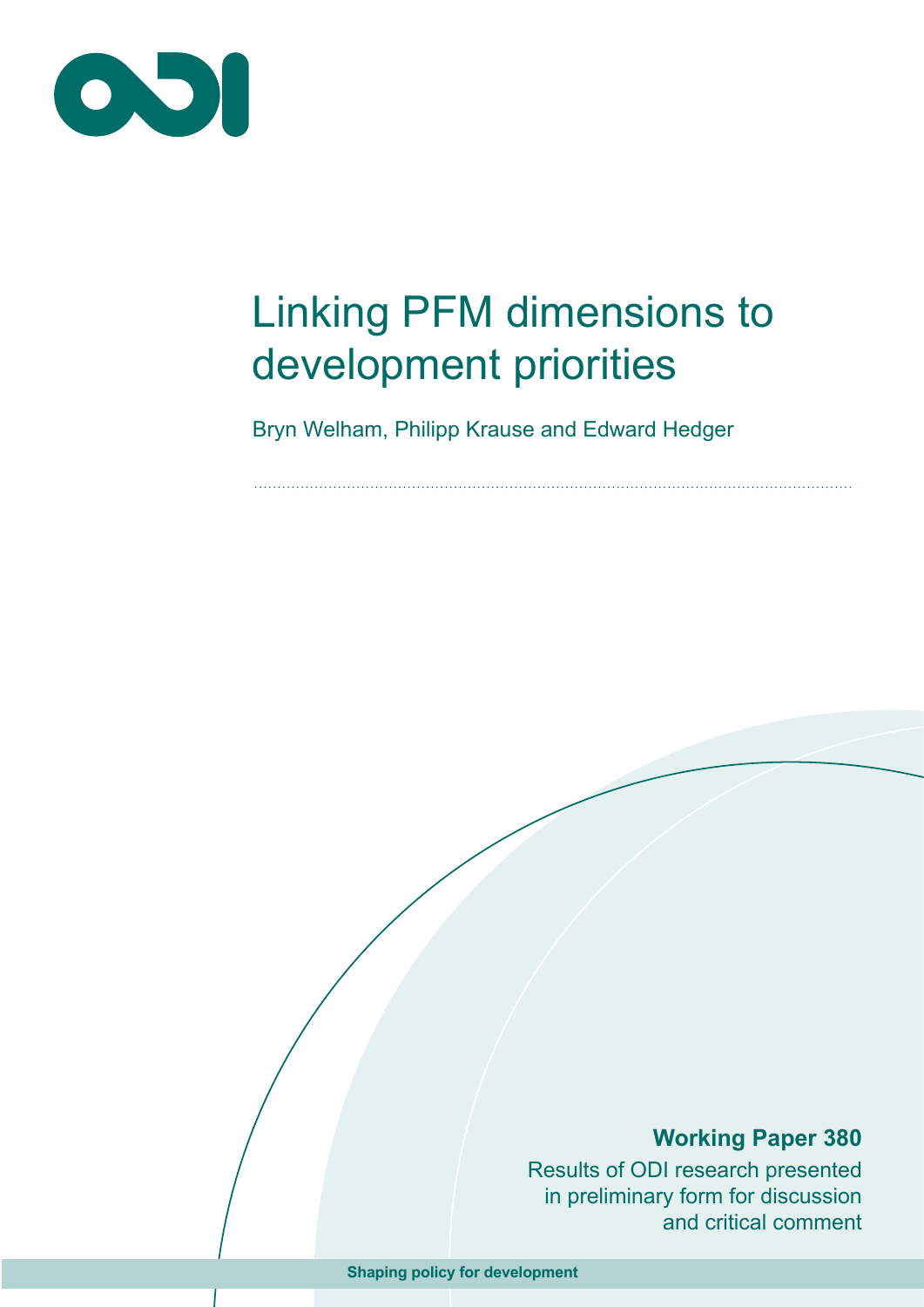Working Paper 380

# **Linking PFM dimensions to development priorities**

# **Bryn Welham, Philipp Krause & Edward Hedger**

May 2013

ODI 203 Blackfriars Road, London SE1 8NJ www.odi.org.uk

\* Disclaimer: The views presented in this paper are those of the author(s) and do not necessarily represent the views of ODI or the World Bank.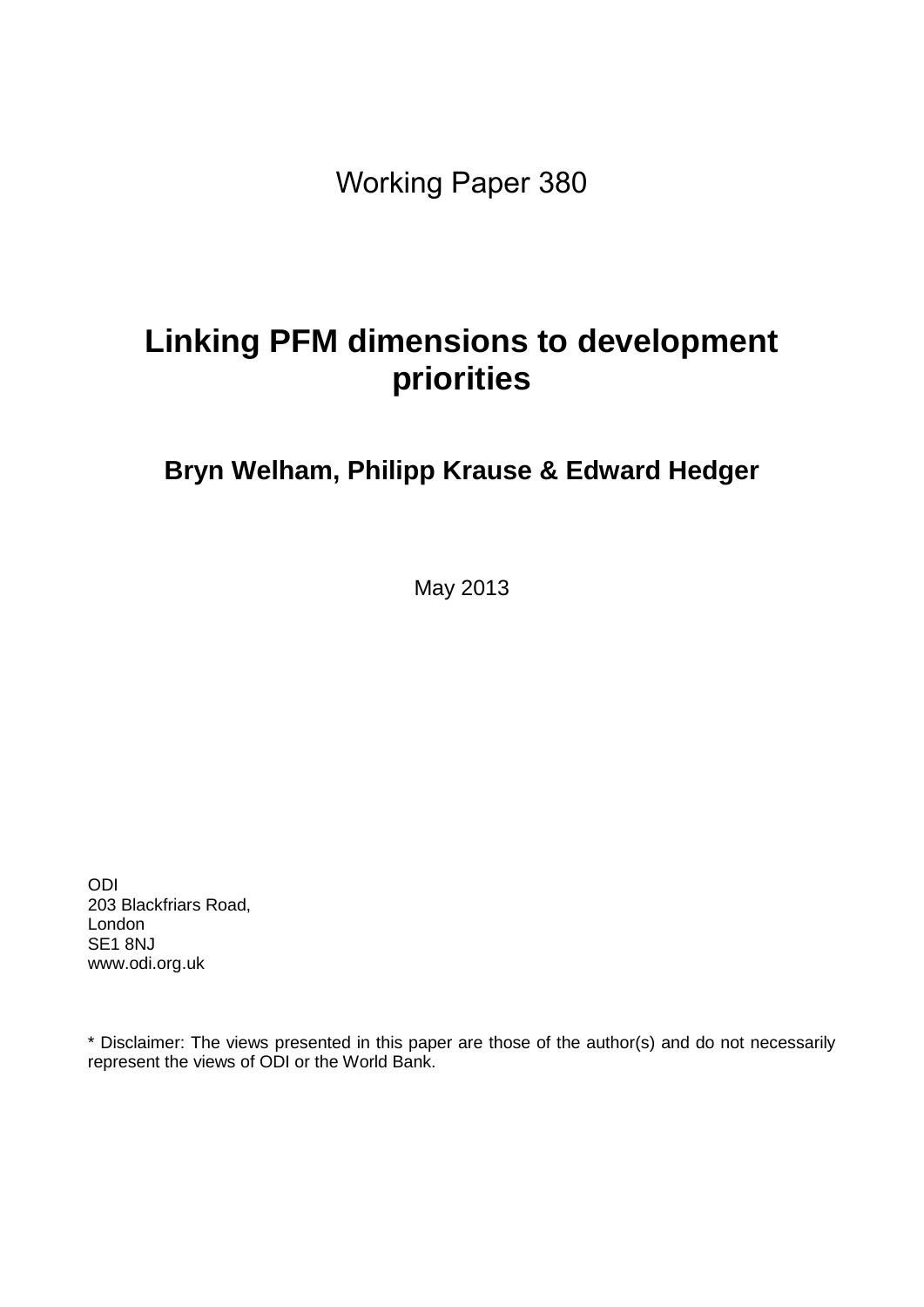ISBN 978-1-909464-02-5 Working Paper (Print) ISSN 1759 2909 ODI Working Papers (Online) ISSN 1759 2917

#### © Overseas Development Institute 2013

Readers are encouraged to quote or reproduce material from ODI Working Papers for their own publications, as long as they are not being sold commercially. For online use, we ask readers to link to the original resource on the ODI website. As copyright holder, ODI requests due acknowledgement and a copy of the publication.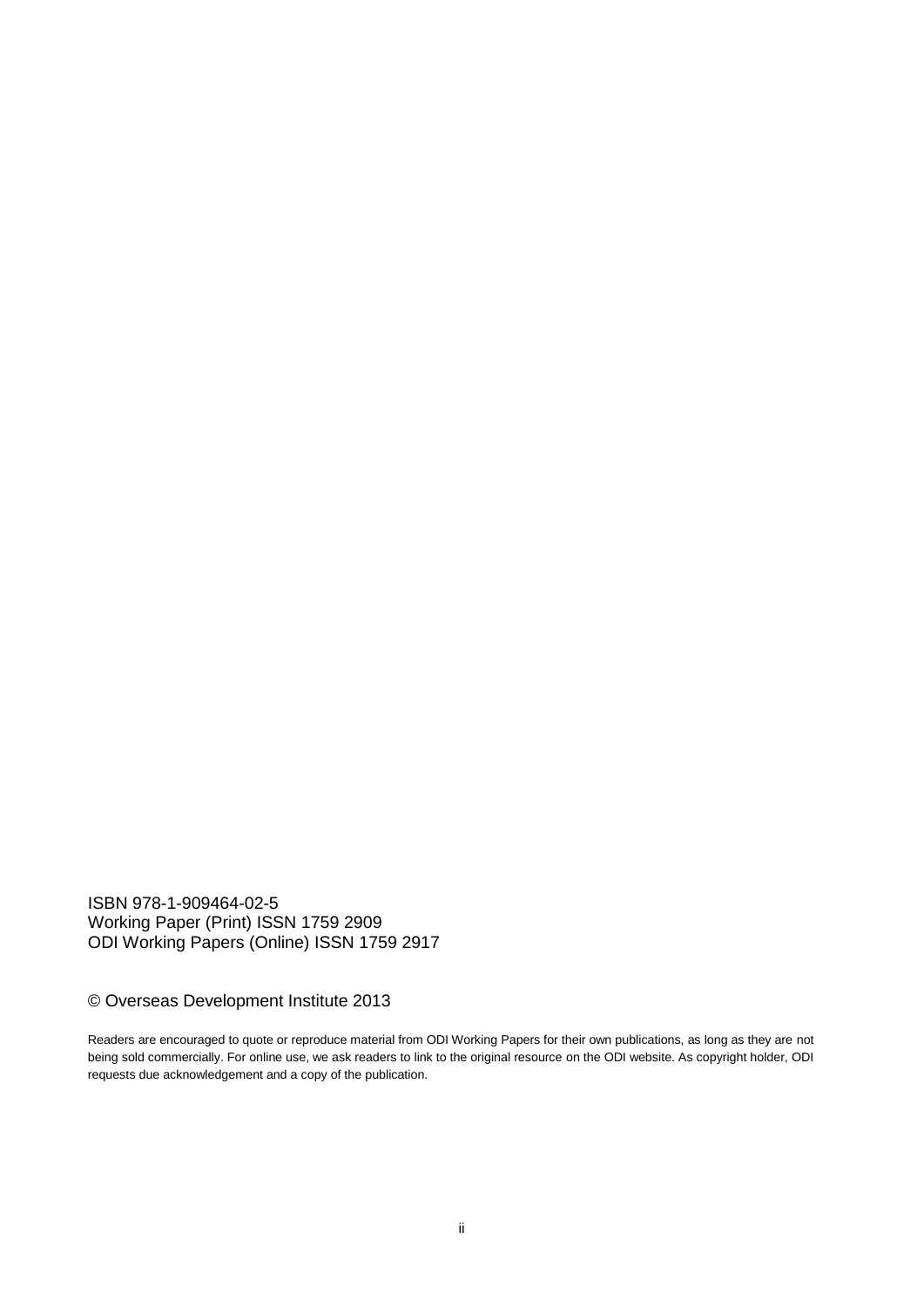# <span id="page-3-0"></span>**Contents**

|   | <b>Contents</b>   |                                                                              | iii |
|---|-------------------|------------------------------------------------------------------------------|-----|
|   |                   | Tables, figures and boxes                                                    | iv  |
|   | <b>Acronyms</b>   |                                                                              | v   |
|   |                   | Acknowledgements                                                             | Vİ  |
|   |                   | <b>Executive summary</b>                                                     | vii |
|   |                   | <b>Introduction</b>                                                          |     |
| 2 |                   | The outcomes of public financial management                                  | 3   |
|   |                   | 2.1 Links between PFM and achievement of macroeconomic stability             | 3   |
|   |                   | 2.2 Links between PFM and resource allocation                                | 5   |
|   |                   | 2.3 Links between PFM and service-delivery agencies                          | 7   |
|   |                   | 2.4 Links between PFM and state-building                                     | 10  |
|   |                   | 2.5 What is to be done?                                                      | 13  |
| 3 |                   | Enhancing capacity in the context of PFM reform                              | 16  |
|   |                   | 3.1 Standard forms of capacity enhancement                                   | 16  |
|   | 3.2               | Motivations and objectives for capacity enhancement                          | 18  |
|   | 3.3               | Change theories for 'innovative' capacity enhancement                        | 19  |
|   |                   | 3.4 Evidence and lessons on success factors for capacity enhancement         | 21  |
|   |                   | 3.5 Capacity-enhancement options for severely capacity-constrained countries | 22  |
|   |                   | Capacity substitution<br>3.5.1                                               | 23  |
|   |                   | Capacity supplementation<br>3.5.2                                            | 23  |
|   | <b>References</b> |                                                                              | 25  |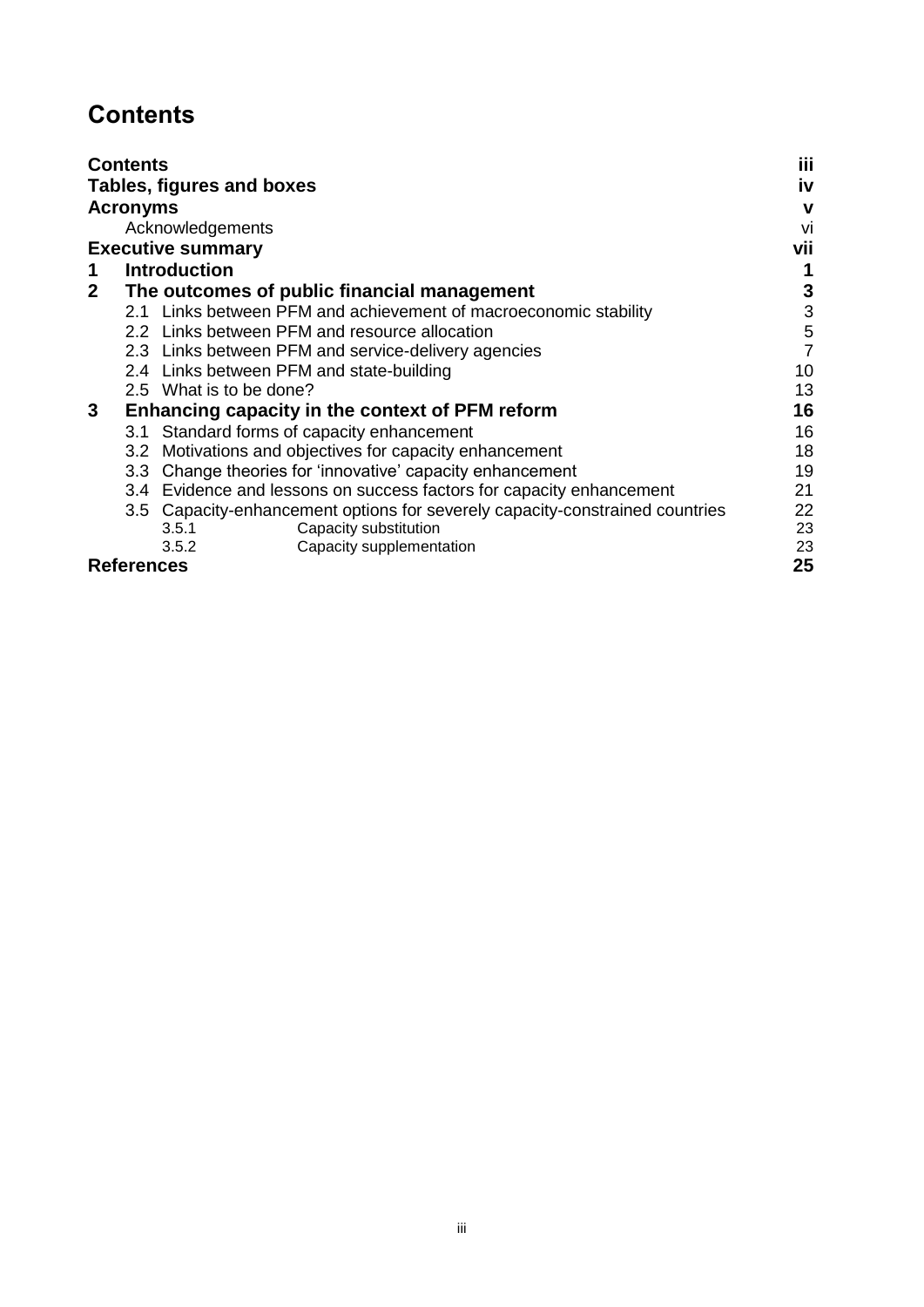# <span id="page-4-0"></span>**Tables, figures and boxes**

| Figure 1: PFM and the resource allocation process            | 6   |
|--------------------------------------------------------------|-----|
| Figure 2: PFM-related contributions to service delivery      |     |
|                                                              |     |
| PFM functions and development objectives                     | vii |
|                                                              |     |
| Table 1: PFM functions and development objectives            | 13  |
| Table 2: A basic taxonomy of capacity-enhancement approaches | 17  |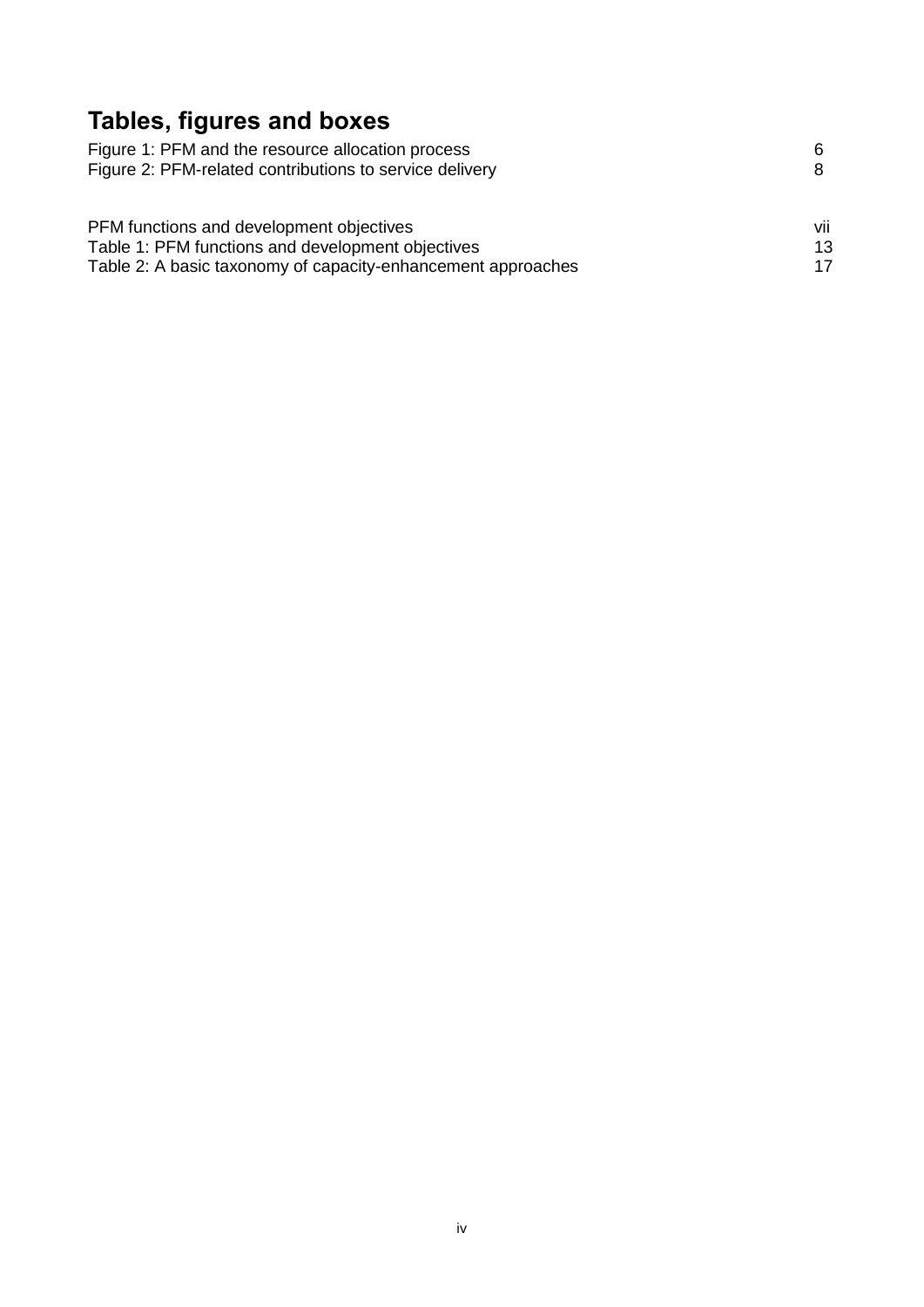# <span id="page-5-0"></span>**Acronyms**

| <b>Financial Management Information System</b>          |
|---------------------------------------------------------|
| Deutsche Gesellschaft für Internationale Zusammenarbeit |
| <b>Heavily Indebted Poor Countries</b>                  |
| Low-income Country                                      |
| Medium-term Expenditure Framework                       |
| <b>Public Expenditure and Financial Accountability</b>  |
| <b>Public Financial Management</b>                      |
| Sector-wide Approach                                    |
|                                                         |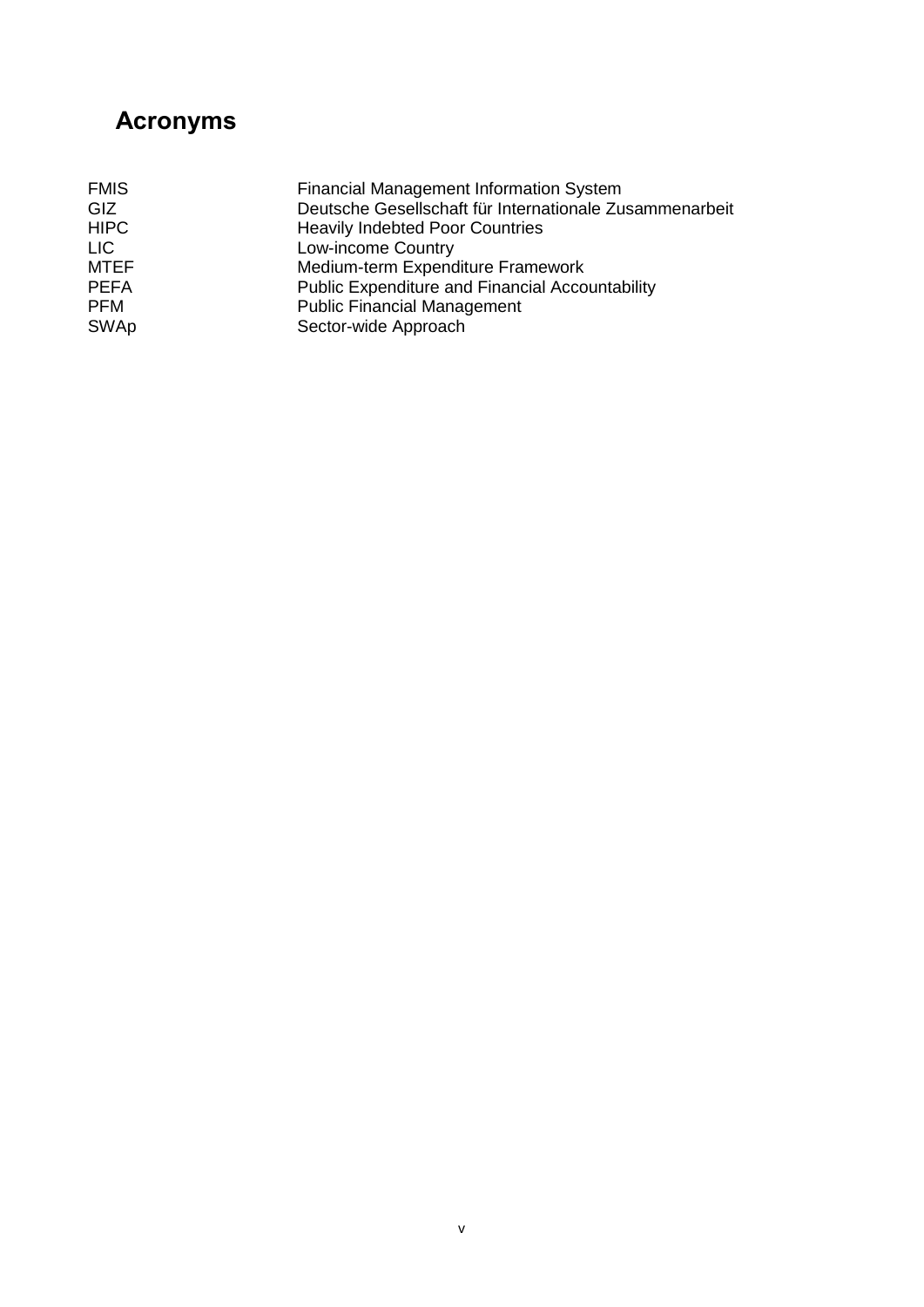### **Acknowledgements**

The research for this paper has been jointly commissioned by ODI's Budget Strengthening Initiative (BSI) and the World Bank. BSI is a multi-donor-funded project, primarily funded by the United Kingdom's Department for International Development, with support from the Australian Agency for International Development and others. The paper complements a World Bank guidance note entitled 'Planning PFM Reforms in Pacific Island Countries' by Tobias Haque, Richard Bontjer, Mary Betley and Ron Hackett.

We are grateful to Mary Betley, Richard Bontjer and Tobias Haque for their comments on earlier drafts of this paper. The usual disclaimers apply.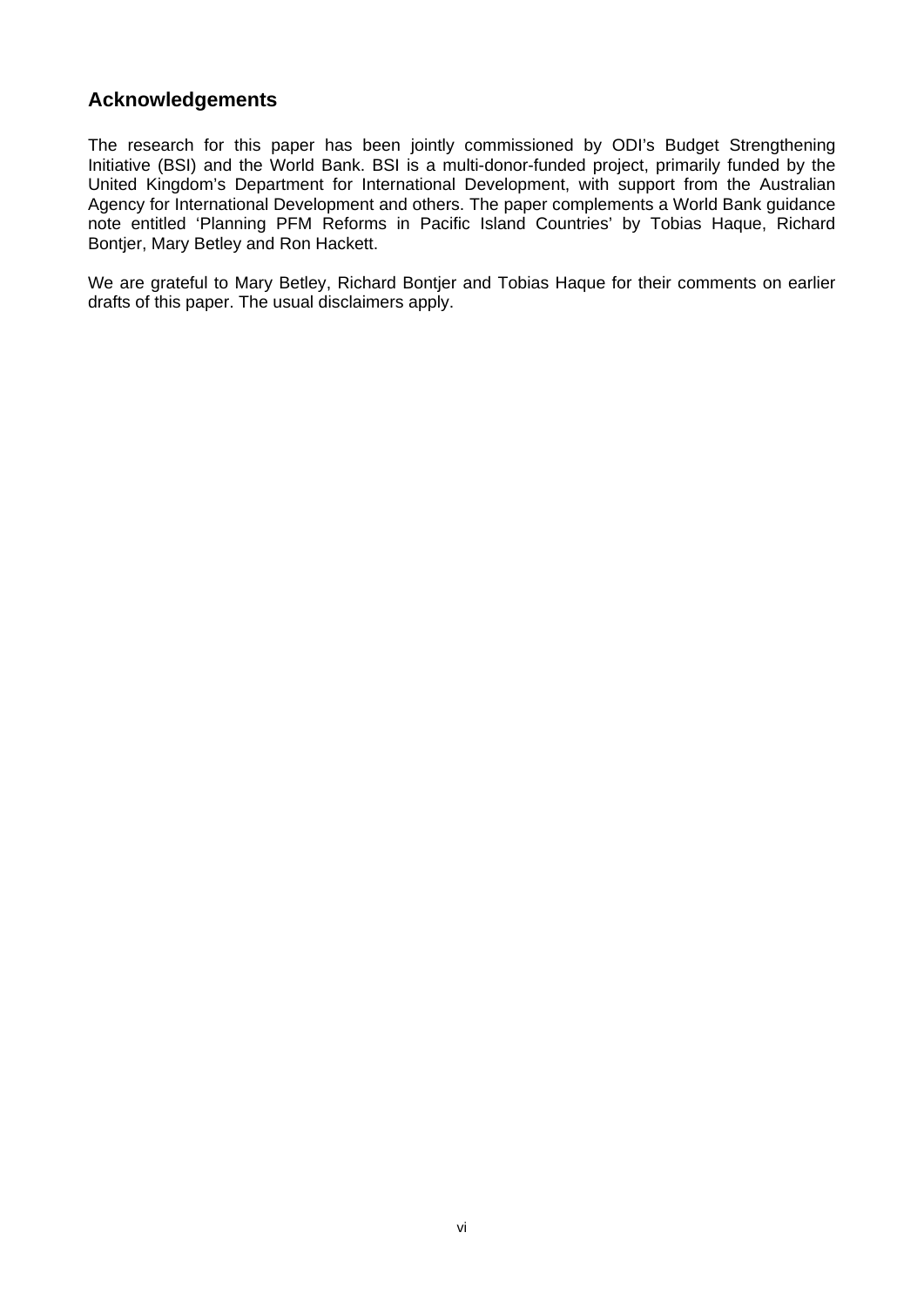# <span id="page-7-0"></span>**Executive summary**

In some approaches to discussion and practice of Public Financial Management (PFM) reform in developing countries, reforms are inspired by a comparison of current systems, as compared to an ideal state, often only found in wealthy countries. Reform programmes are therefore guided by an assessment of the gap between best practice and actual behaviour. However, for governments facing severe and prolonged capacity constraints, it may be unrealistic to expect achievement of 'best practice' – or anything close to it – in the foreseeable future.

An alternative approach would therefore be to focus on the specific development objectives governments are trying to achieve and their relationship to PFM reform. The findings of this analysis can then be used to prioritise certain PFM functions above others, and use this prioritisation to inform the design of a reform programme in a capacity-constrained environment. Four commonly desired development objectives that are often thought to be supported to some degree by certain PFM functions are: *macroeconomic stability; efficient resource allocation; service delivery;* and *state-building*.

#### **The relationships between PFM functions and key development objectives**

A review of theoretical and empirical evidence shows different relationships between the development objectives set out and PFM functions. On the question of macroeconomic stability, the ability of PFM systems to provide relevant information on status of, and risk to, debt and deficits is its most significant contribution. For efficient allocation of resources, PFM systems which focus on providing relevant information on available resources, and a timely budget preparation process that involves all stakeholders, can contribute to the right allocation. However, 'efficient' allocation can only be done in light of a pre-existing, politically determined expenditure strategy that chooses between various public spending priorities. In both cases, while PFM functions can support decision-makers with the correct financial information and efficient process management systems, they cannot ensure that appropriate decisions are actually made, or that they are then adhered to. Political incentives in the wider country context will be crucial in this regard, and PFM systems cannot directly affect these issues.

The link between PFM functions and service delivery is less clear. Regular payment of staff salaries is likely to be important to all public service delivery, but beyond this the relevant prioritisation of PFM functions to contribute to service delivery will depend on the nature of the sector being considered. The relationship between PFM functions and state-building is particularly complex, given that each of the three other development objectives are themselves theorised to contribute, to a greater or lesser extent, to an effective state. A focus on building PFM functions that can support a basic budget and regular payment of staff salaries as a stabilising and confidence-building measure, provide long-term information on revenue generation to help finance the state, and perhaps promote a social contract in the long-term, could provide the starting point for a reform programme.

Overall, the priority PFM functions identified as contributing to the specified development objectives are summarised as follows:

| <b>Development</b><br>objective | Priority PFM functions identified as contributing to development<br>objective                                                                                     |
|---------------------------------|-------------------------------------------------------------------------------------------------------------------------------------------------------------------|
| Macroeconomic<br>stability      | • Timely and reliable fiscal and financial information                                                                                                            |
|                                 | A basic understanding the overall debt position of the government<br>$\bullet$<br>An awareness of key risks to the fiscal position of the government<br>$\bullet$ |
| Efficient                       | Timely and reliable fiscal and financial information<br>$\bullet$                                                                                                 |
| allocation of                   | A well-structured budget preparation process<br>$\bullet$                                                                                                         |

#### <span id="page-7-1"></span>**PFM functions and development objectives**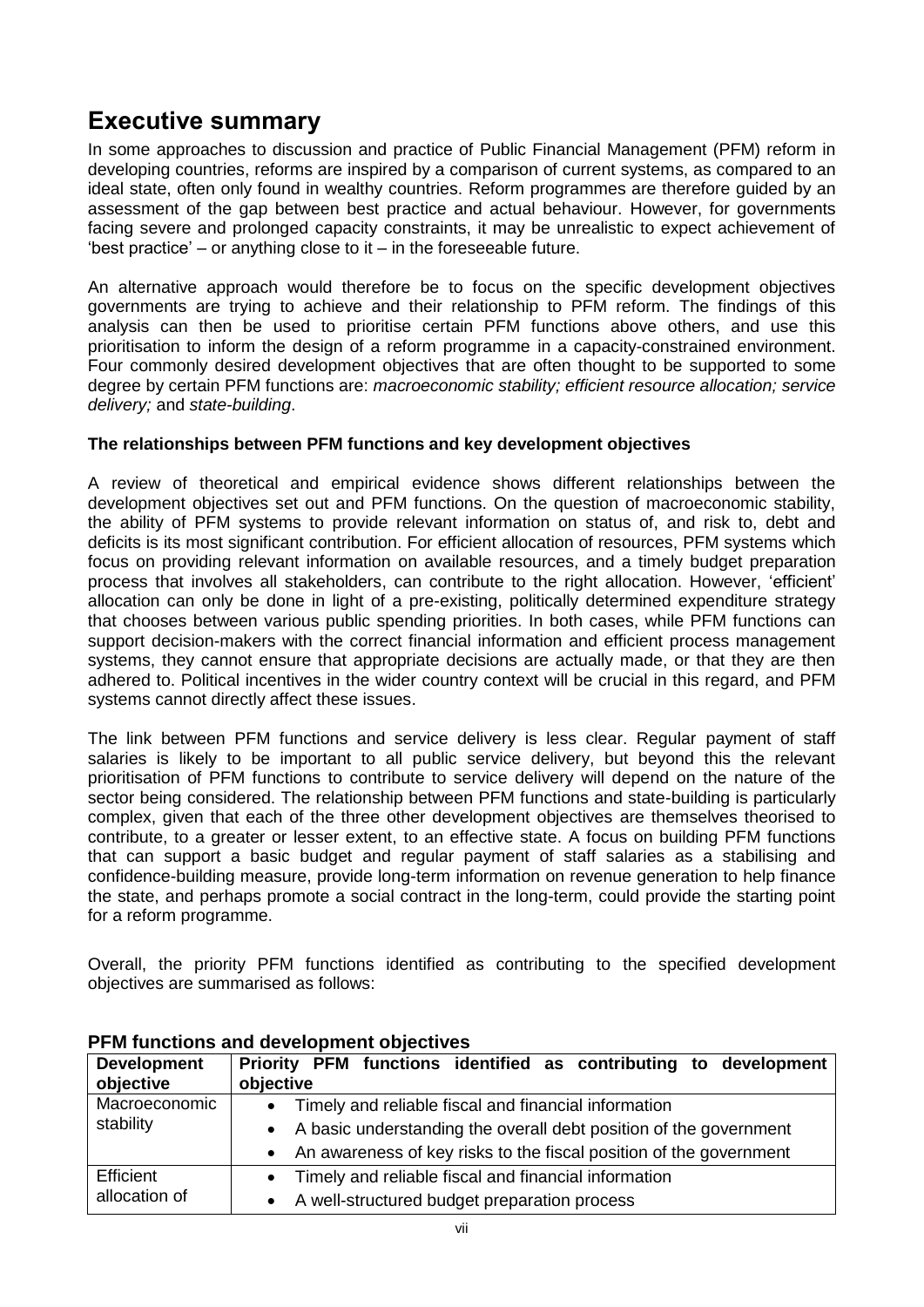| resources        |                                                                                                                    |
|------------------|--------------------------------------------------------------------------------------------------------------------|
| Service delivery | Regular payments of salaries and wages to staff engaged in delivering<br>$\bullet$<br>basic services               |
|                  | Beyond salaries, the PFM functions to be prioritised will depend on<br>$\bullet$                                   |
|                  | the nature of the priority public service sectors chosen                                                           |
| State-building   | Basic budgeting in the sense of expenditure control and execution<br>$\bullet$<br>ability                          |
|                  | Regular and timely payment of public-sector salaries<br>$\bullet$                                                  |
|                  | Understanding of the current structure of the revenue base and<br>$\bullet$<br>options for expansion in the future |

Overall, the tentative list above represents a prioritisation of a basic credible annual budget and the major risks to it; basic awareness of debt and cash-flow dynamics; and a focus on managing the public sector payroll. This set of tentative reform priorities would likely suggest a series of reforms that the ministry of finance is well placed to lead. In some fragile states, it has been noted that most progress in PFM reform has been made on functions that are controlled by the ministry of finance directly.

In practical terms, these recommended PFM functions are heavily interlinked and reforms could not be approached in isolation. In addition, these conclusions sketch out the 'breadth' of key functions that could be considered part of a PFM reform programme, but they do not provide detail on the correct 'depth' of reform. In all cases, a thorough analysis of local context and constraints will be necessary to design a reform programme that accurately matches the level of ambition to available capacity.

#### **Delivering reforms in capacity-constrained environments**

In capacity-constrained environments, reforms can either be rigorously prioritised to match capacity, or capacity can be increased in order to allow more to be achieved. While the above has considered the prioritisation of PFM reforms as one approach, this can be complemented by options for improving capacity in order to better match ambition to resources. A desire for capacity enhancement can come from within government, perhaps motivated by the prospect of additional donor funds, or from external actors.

Definitions of capacity enhancement are numerous and often imprecise. 'Capacity building', 'capacity supplementation' and 'capacity substitution' are not always clearly defined in different literature. A working taxonomy of capacity enhancement activities around three approaches of capacity building, capacity supplementation and capacity substitution are identified. Capacity building represents a 'traditional' approach of training and coaching permanent staff to improve their permanent ability to undertake certain tasks. Capacity supplementation is interpreted as being a set of interventions designed to fill advisory roles – not line positions – typically using personnel from outside the civil service. Capacity substitution is taken to mean the use of external staff filling line positions – not advisory roles – alongside regular staff, with no explicit objective of skills transfer. In practice, the distinctions between these categories may not be clear or absolute.

Some reviews of capacity development interventions by major institutions find a mixed record of impact, and there are many examples of a move away from 'traditional' capacity-building approaches to other substitution and/or supplementation modalities in some fragile and low-income environments. The literature appears to agree on the main features of successful capacity enhancement; notably a commitment from the partner agency to achieving change, and a package of interventions designed and owned by the partner institution itself. The literature suggests that capacity building in the Pacific and elsewhere is generally more successful where: long-term time horizon and substantial pre-design work is undertaken; peer institutions invest in long-term colocated support; there is clarity of expectation on both sides as to what kind of support is being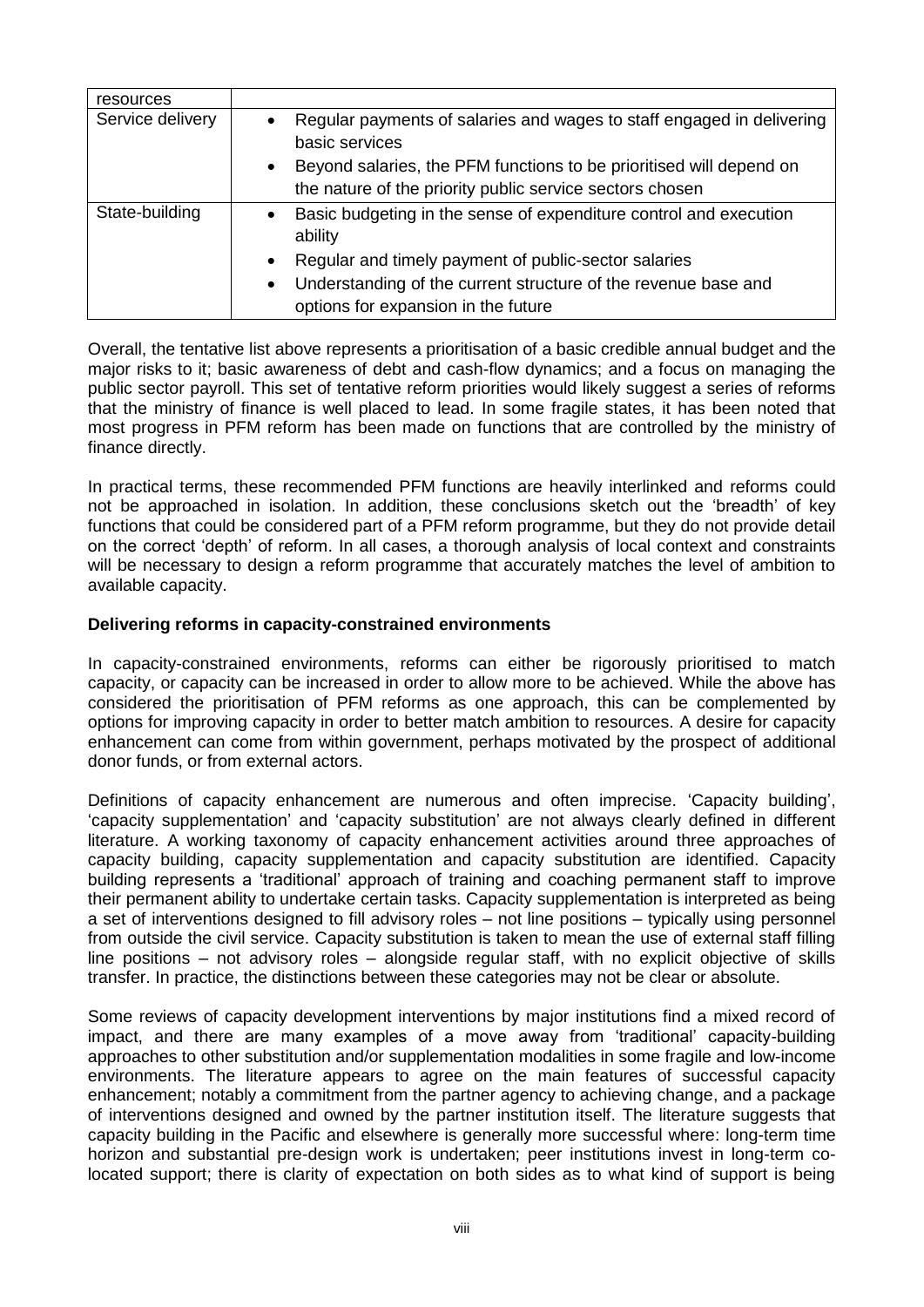delivered; and there are clear benchmarks for partner agency performance, coupled with flexibility on the specifics of the outcomes to be delivered.

The 'right' capacity enhancement intervention could involve a mix of different approaches depending on context. In terms of capacity substitution, there are examples of interventions that have used computerisation to substitute for low capacity, outsource entire discrete functions of PFM to external providers, and/or develop long-term (perhaps semi-permanent) placement schemes for a rolling supply of external staff to carry out basic PFM functions. Capacity supplementation approaches would include: formal institutional twinning arrangements with regional leaders; salary top-ups for key staff; use of international advisers from neighbouring countries to fill key posts; graduate internship schemes; confidential advice funded at arms-length by donors; use of regional and global professional bodies to support specific PFM functions; and/or use of existing donor processes to substitute for government processes.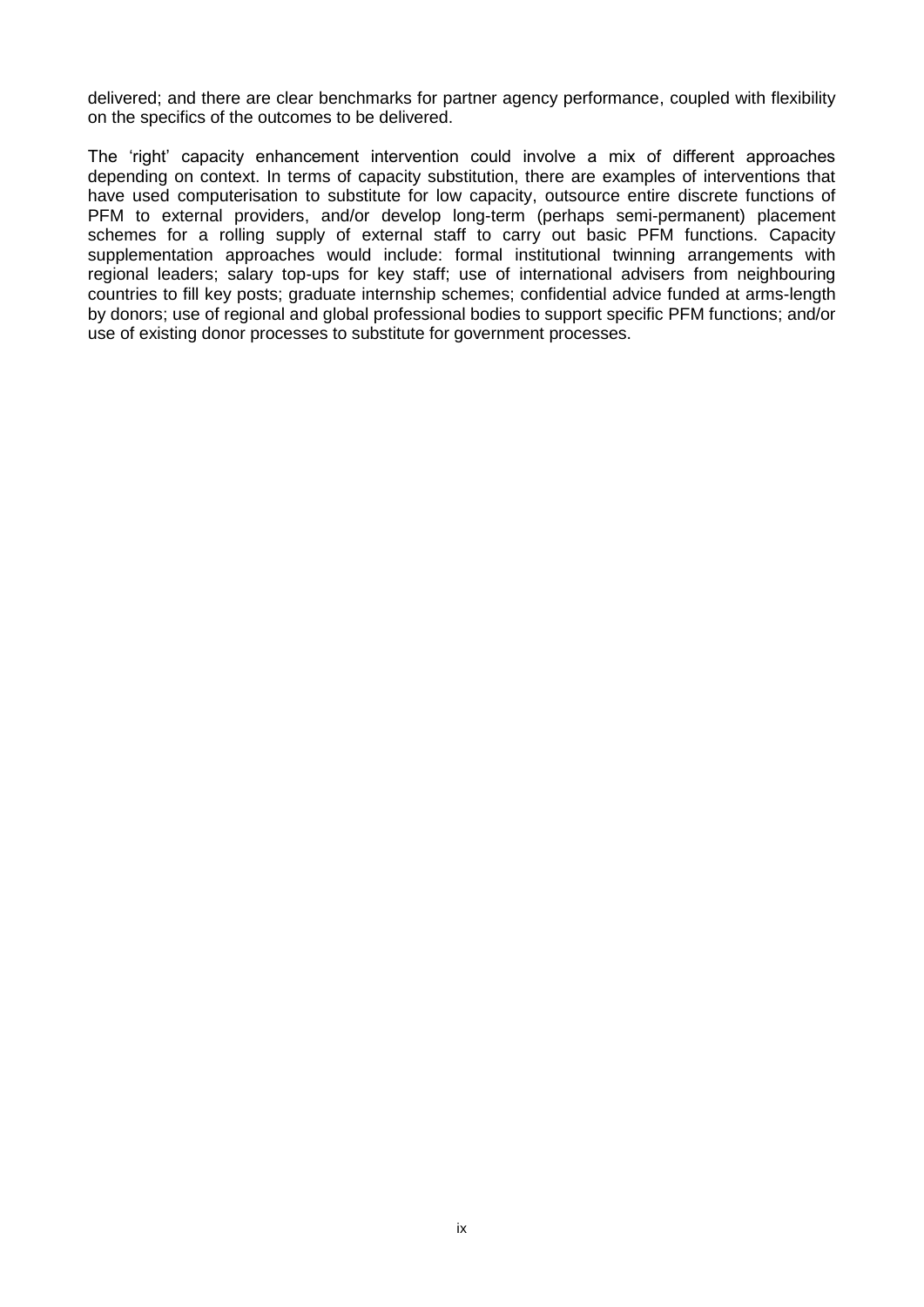# <span id="page-10-0"></span>**1 Introduction**

**The relationship between PFM and key development objectives, how these might (or should) affect plans for PFM reform in Pacific Island countries, and experiences with different forms of capacity building are three complex and closely interlinked topics**. This paper aims to provide a summary discussion of the key issues relating to each topic, and to link them together in the context of PFM reform in highly capacity-constrained countries, with some suggestions of areas for further exploration. Reforms are not free – they come at a cost in terms of attention, resources and political consequences. Potential reformers know this and will not pursue reforms entirely without reason.

**Too often PFM reforms seem to be inspired by an assessment of the current system, as compared to an ideal state to be found in wealthy countries without significant capacity constraints**. The resulting reform plan then takes as its basis the areas where the status quo falls short of the ideal state, without any deeper connection to priorities or sense of the problems that strengthened components of PFM are trying to address (Andrews, 2008). Assuming that political and bureaucratic elites are rational actors, such behaviour is confusing as it often does not lead to actual improved performance. In the literature, one explanation put forward is institutional isomorphism. Be it due to the professional aspirations of budget officials or pressure from donor agencies, or because there is uncertainty over how to proceed, reform templates mimic international best practice (DiMaggio and Powell, 1983). This isomorphism need not be a bad thing, but it often is (Krause, 2013b). It has been associated with limited reform success and is one of the reasons why fragile states are trapped in situations of low capability (Andrews, 2009; Pritchett, Woolcock et al., 2010).

**Another ambiguous factor shaping PFM reforms is the role of donor support in aiddependent countries.** Donors place a strong emphasis on the probity of recipient countries' financial management in the context of providing aid via budget support (Knack and Eubank, 2009). For governments, aid via country systems is preferable to other aid modalities, given the lower transaction costs and greater fungibility of resources (Manuel, McKechnie et al., 2012). As a consequence, recipient governments have an incentive to pursue donor-sponsored PFM reforms if they are required as part of larger budget-support operations. However, reform pursued mainly in order to satisfy external funding requirements is one of the strongest sources of isomorphic pressure and not necessarily suitable for domestic priorities. Aid-recipient countries differ enormously in their institutional capabilities, political and bureaucratic arrangements and much else. It would be impossible to define a degree of PFM functionality independent of context that would objectively satisfy fiduciary risk concerns, and we will not attempt to do so here.

**An alternative approach would be to focus on the specific development objectives governments are trying to pursue and their relationship to PFM reform**. Given that public finances are deeply embedded in any modern state's bureaucratic and political institutions, these objectives may well differ. So far, governments do not have much guidance available that could help them frame a discussion about PFM elements as a suitable means to achieving a particular development objective. In this paper, we are aiming to take a first step in that direction. This line of thinking has much in common with a problem-driven approach to institutional reform (Andrews, Pritchett et al., 2012; Andrews, 2013). It assumes that governments can identify an actual problem they are trying to address via reform, and structure their measures accordingly.

**Such a perspective will be particularly relevant for governments facing severe capacity constraints**. The limits to institutional reform by best practice adoption are most severe where states lack the ability to autonomously adapt institutional solutions to their own context and match the scale of reform ambition to the resources available. An inability to do so becomes a grave problem where capacity is severely limited. For the purpose of contemporary reformers, it will not matter very much whether some of these constraints are effectively permanent (as in many small island states) or potentially subject to change (as in many post-conflict and fragile states).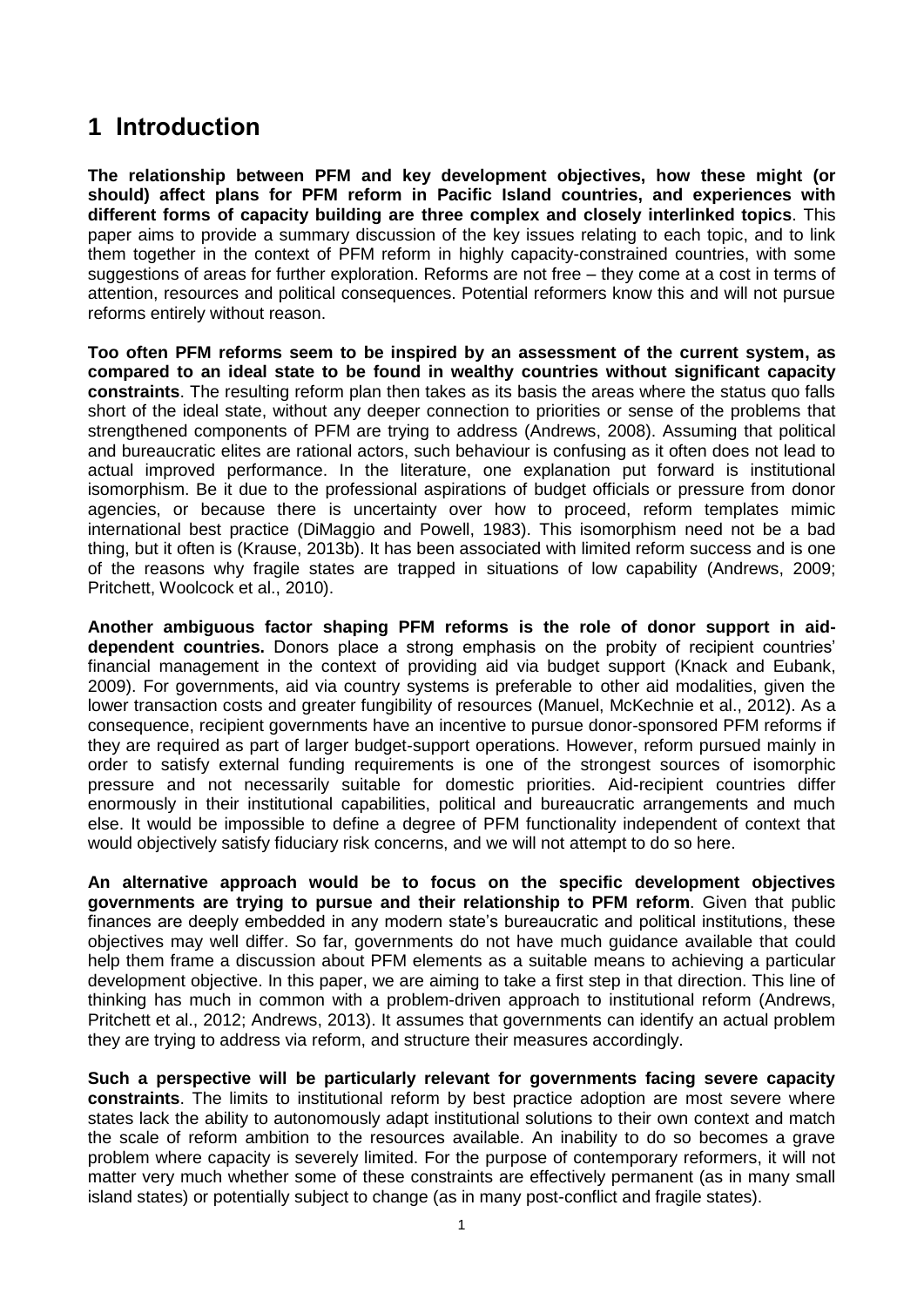**The paper will discuss the relationship between PFM reform and four commonly desired development objectives: state-building; macroeconomic stability; efficient resource allocation; and service delivery in the context of constrained capacity**. The discussion will review the theoretical links between these four development objectives and PFM functions and reforms, and then go on to review recent available empirical evidence in relation to the proposed theoretical links. Following this, the paper will use this analysis to identify those key PFM functions that relate most directly to the achievement of the development objective. The identification of relevant PFM functions as a result of the analysis will take place in the context of capacityconstrained environments, meaning that the identified functions will be stringently prioritised in order to match assumed low capacity. The PFM functions identified through this analysis could inspire a reform plan that aims to maximise the contribution of PFM to the achievement of these development objectives. It is by no means intended as a blueprint, but rather a guide to structure debate on which PFM dimensions to prioritise in pursuit of certain aims.

**Apart from prioritising PFM reforms to better match existing capacity, tackling capacity constraints directly is an important concern for many governments**. Governments are likely to seek more capacity in order to satisfy more ambitious reform plans. The paper will complement the discussion of priorities for PFM reforms with an analysis for capacity enhancement options. It will review some of the reasons why additional capacity is usually considered appropriate for developing better PFM systems in such contexts, and will suggest a list of capacity supplementation and substitution options that could be considered further.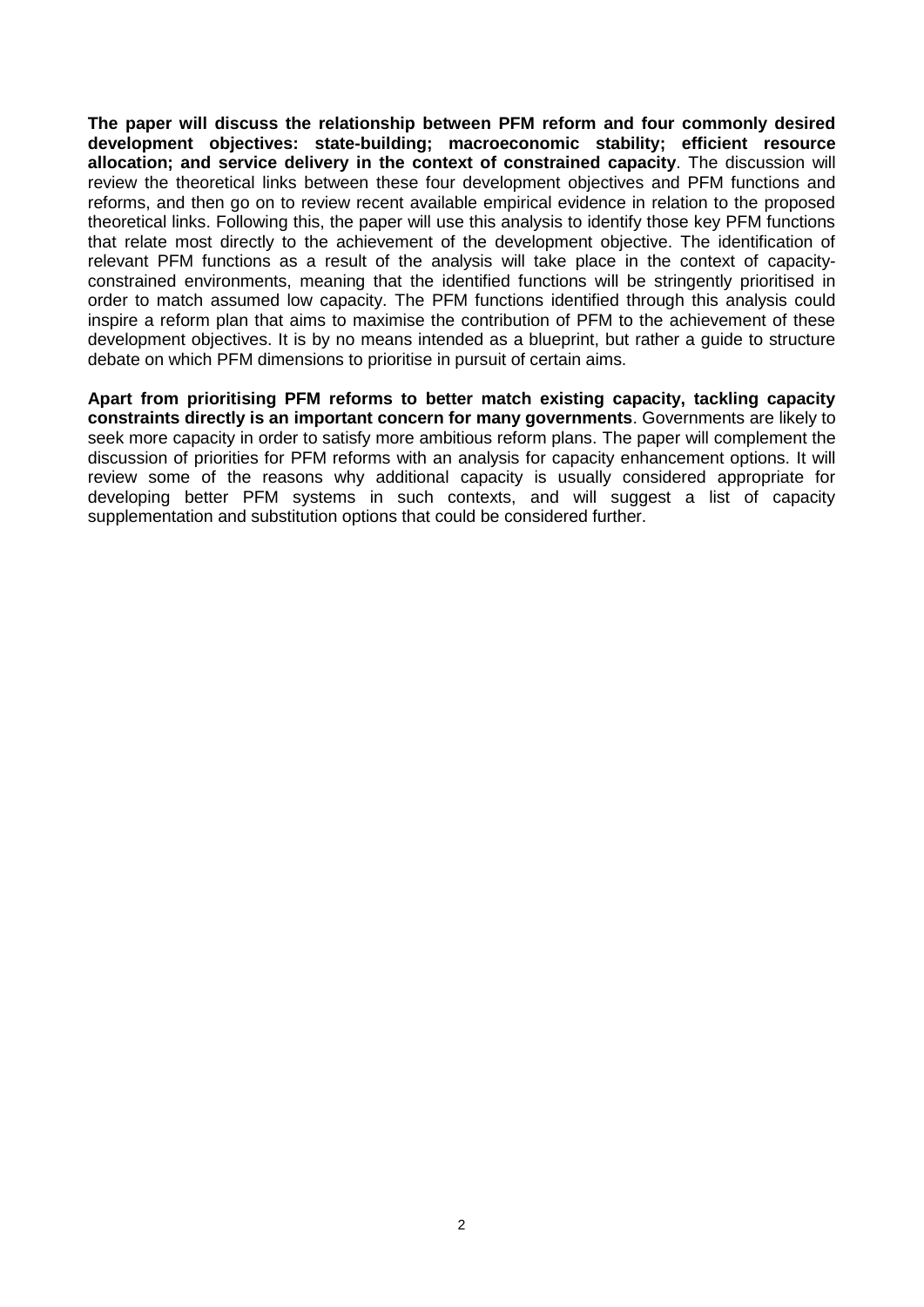# <span id="page-12-0"></span>**2 The outcomes of public financial management**

**State-building, macroeconomic stability and service delivery are outside the immediate domain of PFM reform**. That is, effective PFM systems will support the delivery of these objectives but improved PFM systems will not immediately result in an improvement in these areas. Other non-PFM related factors also affect these domains, and will be explored in the relevant sections. Efficient allocation of resources can be considered a more *direct* impact that PFM reforms will aim to substantively improve.

**The concept of state-building itself can be seen as a result of the other three PFM-related development objectives listed above**. The literature would suggest that the ability to raise revenue, operate some form of expenditure-disbursement system, deliver economic development and deliver some basic services are hallmarks of the existence of a state (OECD, 2011). Seen from the perspective of state-building, efficient allocation of a budget, macroeconomic stability and service delivery are direct contributors towards statehood. In practice, it could be that aiming for 'state-building-related' PFM reform will in fact mean aiming to work towards the other three development objectives, as they will directly contribute to the state-building objective.

**Each section will review the literature discussing links between PFM reform and the specified development objective, and propose a prioritised list of PFM functions that would contribute to achievement of the four objectives**. This list of functions might then form the basis of a PFM reform plan. Importantly however, the paper cannot address the details, depth or sophistication of any reform plan inspired by this analysis. That will depend heavily on the local context, not least the appetite and capability of the government for a change programme, the starting point represented by current systems, and the available resources to invest in reform. Reform programmes inspired by the suggested PFM functions may lead to very different reform programmes in different environments.

### <span id="page-12-1"></span>**2.1 Links between PFM and achievement of macroeconomic stability**

**It is uncontroversial to state that government economic, fiscal and financial activity has a major effect on the macroeconomic situation of a country**. The negative macroeconomic effects of government budgetary and economic behaviour are summarised in a paper by Fischer and Easterly (1990). They conclude that 'printing money excessively shows up as inflation, excessive use of foreign reserves leads to crises in the balance of payments, high foreign borrowing leads to a debt crisis, and too much domestic borrowing leads to high real interest rates and crowding out of private investment'. The same factors, notably deficit sustainability considered in terms of the debt-to-GDP ratio, are picked up by Pradhan (1996) in his framework for evaluating public expenditure. He notes the implications for government fiscal management.

**A major link between PFM functions and government impact on the macro economy is control of fiscal deficits and overall debt management**. PFM systems that support effective fiscal management and a debt strategy aimed at sustainability can contribute to an improved macroeconomic situation by avoiding unsustainable deficits.

**At the empirical level, there are few studies on real-world PFM improvement demonstrably driving improvements in macroeconomic stability in developing countries**. Reviewing synthesis and summary literature on the impact of PFM reforms, primarily in Africa, the most significant conclusion seems to be that there is some association between countries experiencing PFM improvement and strong economic growth (de Renzio, 2009; Andrews, 2010). However, the direction of causality is unclear and it is not straightforward that PFM improvement is in fact a driver of economic growth.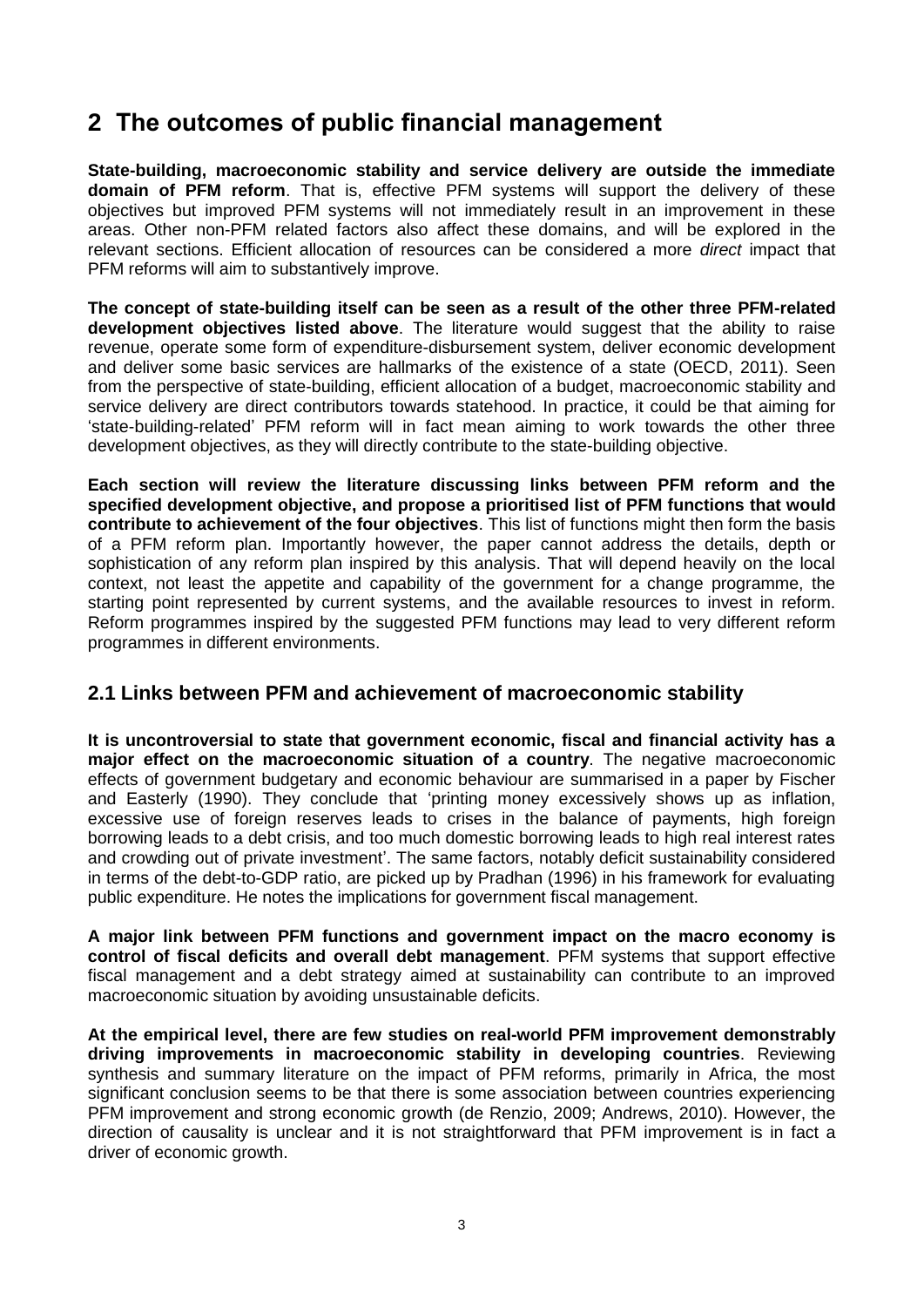**Case studies of PFM reform in fragile states show a common focus on, and most improvement in, restoring the related objective of aggregate budget discipline**. That is often achieved by ensuring central control of treasury functions. Given the link between fiscal sustainability and macroeconomic stability, this would suggest that PFM reforms in fragile states can have a positive impact on macroeconomic stability by improving budget execution and overall control of deficits and debt.

**As with other areas of PFM reform and achievement of development objectives, political incentives and other non-PFM-related factors are also important in delivering macroeconomic stability**. The overall willingness of the political elite to control aggregate spending in the face of pressures for additional expenditures will be crucial in determining whether overall fiscal discipline is retained. The political power of the finance minister and the ministry of finance to act as guardians of the public finances will be a key determinant of whether macroeconomic stability can be retained.

**The importance of a strong central budget authority is well established in the literature on OECD and middle-income countries** (von Hagen, 1992; Alesina, Hausmann et al., 1999; von Hagen, 2004; Hallerberg, Strauch et al., 2009). The literature indicates that factors such as competitive elections and ideologically coherent governments, and other political factors, are causally related to strong finance ministries. Unfortunately, these findings rely on formal institutions and laws being more-or-less reliable proxies for actual behaviour. There is not much research into how well these findings travel to developing countries. That said, the PFM functions identified here can help inform decisions made within this political dynamic, but cannot substitute for the right political incentives to maintain budget discipline, avoid unsustainable deficits and therefore risk macroeconomic stability.

**Relating this analysis to specific PFM functions suggests three key elements: timely and reliable information on the fiscal and financial position of government; a basic understanding of the overall debt position of the government; and maintaining awareness of key fiscal risks**. Governments would need to have systems in place to track their expenditure in-year to ensure they are broadly on target for whatever deficit they have planned for. This would provide information for budget decision-makers regarding the overall spending trajectory compared to plan, and provide warning and inform options for action if expenditure was not on course. Similarly, the right information on the government's overall debt position now, key trends over the preceding years and forecasts for future years will provide the right information for decision-makers to feed into immediate in-year spending decisions, and for future fiscal policy decisions. Without an understanding of the government's overall medium-term debt position, current in-year spending information is an incomplete guide as to whether overall, fiscal deficits or surpluses are sustainable and desirable. Finally, effective management of the government's fiscal position and resulting deficit would require an understanding of the size and likelihood of key risks to the budget. In capacity-constrained Pacific Island countries, this might be changes in key commodity prices, unexpected liabilities accrued by state-owned enterprises, or risks of non-disbursement of expected funds from donors. Such awareness will allow decision-makers to approach expenditure choices more intelligently in terms of what challenges or opportunities might occur.

**In all cases, PFM systems cannot, by themselves, ensure that the correct decisions are made regarding macroeconomic stability**. PFM systems can contribute to achieving macroeconomic stability through their ability to provide the right information to budget decisionmakers on governments' expenditure positions, debt sustainability and fiscal risks. However, as noted above, is it political incentives that will determine whether this information is used to make – and stick to – expenditure decisions that have a positive impact on macroeconomic stability.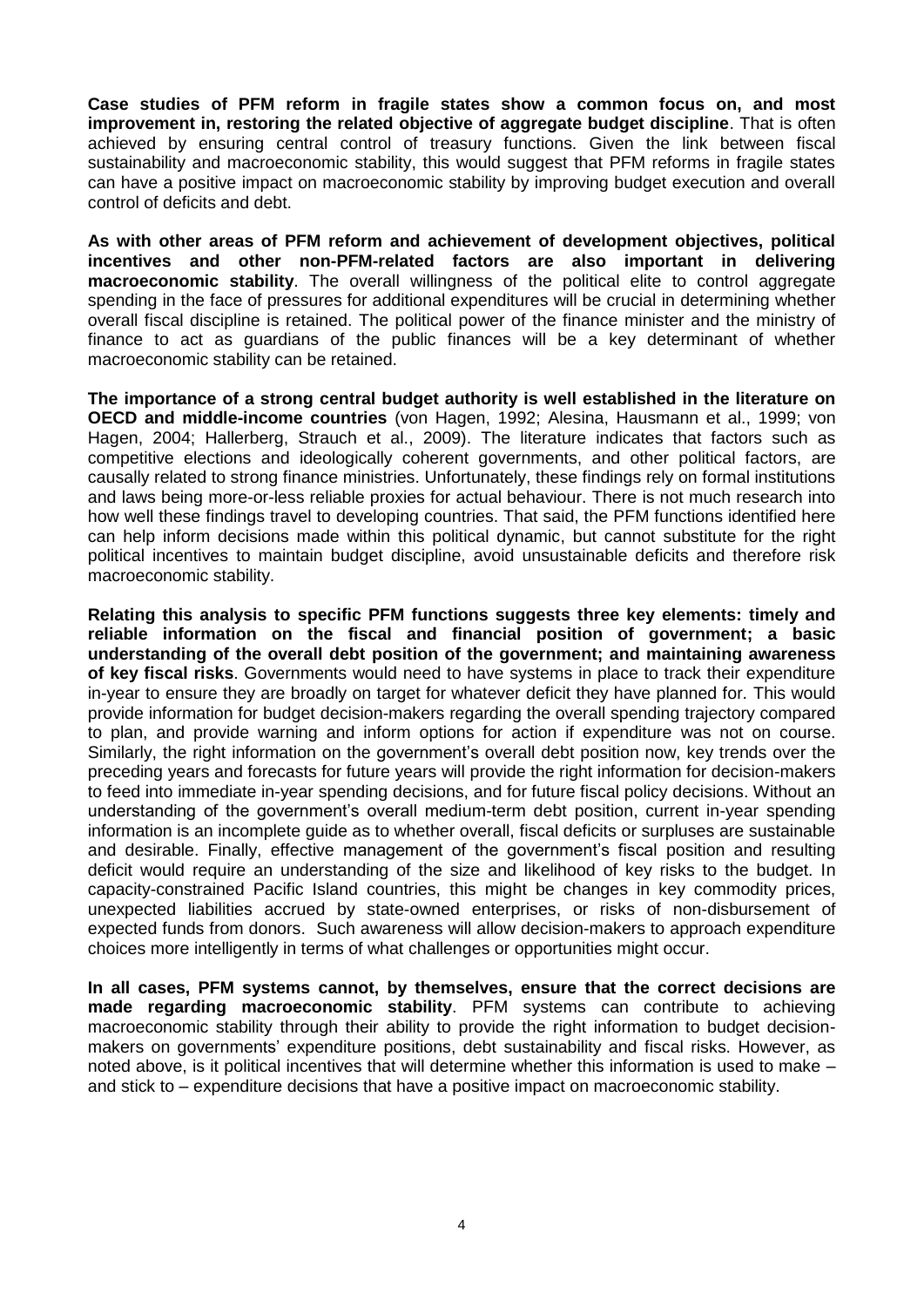### <span id="page-14-0"></span>**2.2 Links between PFM and resource allocation**

**Contemporary theoretical literature on the allocation of public resources derives substantially from seminal work by Musgrave (1959; 1989)**. In his framework for evaluating public expenditures, Pradhan (1996) follows the principle that 'the composition of public expenditures should finance the mix of goods and services that maximize social welfare'. However, he acknowledges that it is infeasible to apply this test of allocative efficiency fully in practice. He also acknowledges the relevance of institutional arrangements for public expenditure management in the economic analysis of public expenditure allocations, notably the role of formal and informal rules. Schick (1998) further develops this relationship by addressing allocative efficiency in terms of 'the capacity of government to distribute resources on the basis of the effectiveness of public programs in meeting its strategic objectives'. This framing is consistent with the focus of the World Bank Public Expenditure Management Handbook (1998) on strategic resource allocation, and is summarised by Brumby (2007) as 'interventions which are consistent with the priorities of society, as represented by decision-makers'.

**Resource allocation is usually considered a direct outcome of improved PFM systems and processes**. A standard objective of reforms related to policy-based budgeting and inter-sectoral budget credibility is the achievement of greater allocative efficiency. However, there are major definitional and methodological challenges to the analysis of 'efficiency' in expenditure allocations. Efficiency can be a purely technical term if analysed econometrically or statistically as a 'rate of return', or another such measure of impact per dollar spent. PFM reforms can target improvements in the efficiency of expenditure allocation by making such decisions more transparent, evidencebased and subject to rigorous challenges; however, there may be no objective answer to the question of which allocations are more 'efficient'. Budget allocations are also inherently political and the value of any particular investment may not be objectively determinable.

**The question of 'efficiency' and 'value' of different expenditures therefore needs to be connected to a politically determined expenditure strategy outlined by a government with a legitimate mandate**. In this strategy, the political leadership will set out its priorities for expenditure and ambitions for delivery of certain outputs and outcomes. From this strategy, a budget policy setting out the overall level of expenditure expected and the relative priority of competing spending claims can be derived. This budget policy, combined with information from more technocratic econometric analysis, can then answer some of the issues regarding the 'efficiency' of allocation. In many countries, the Poverty Reduction Strategy Paper and/or associated 'national development strategy' can provide the guide to political priorities, and thus different values attached to different spending sectors, from which a budget policy that reflects these priorities can be drawn. Clearly, this would represent an ideal situation which may not be obtained in many developing countries. Notably, governments may not always have a legitimate mandate to put forward a national development strategy from which a budget policy may be derived in order to answer the question of relative value of expenditures. Equally, national development strategies may not be fully 'owned' by the political elite and may perform a number of functions, not least satisfying donor expectations rather than genuinely expressing the government's public policy priorities. Nevertheless, efficient allocation requires some form of political input into the process in order to guide judgements regarding the relative value of different expenditures.

**At a conceptual level, well-functioning PFM systems provide the tools to support more efficient resource-allocation decisions in two main ways: information and process.<sup>1</sup>** PFM reforms can be expected to directly and substantively improve (1) the provision of accurate, timely and relevant information, and (2) the structured framework for identification, analysis and negotiation of competing options of resource allocation in light of the national strategy. If PFM systems can credibly forecast, track and report on revenues and expenditures, these processes will provide information and data to decision-makers on available funds and on the costs of

-

 $1$  See also Brumby (2007) on institutional design factors and information factors.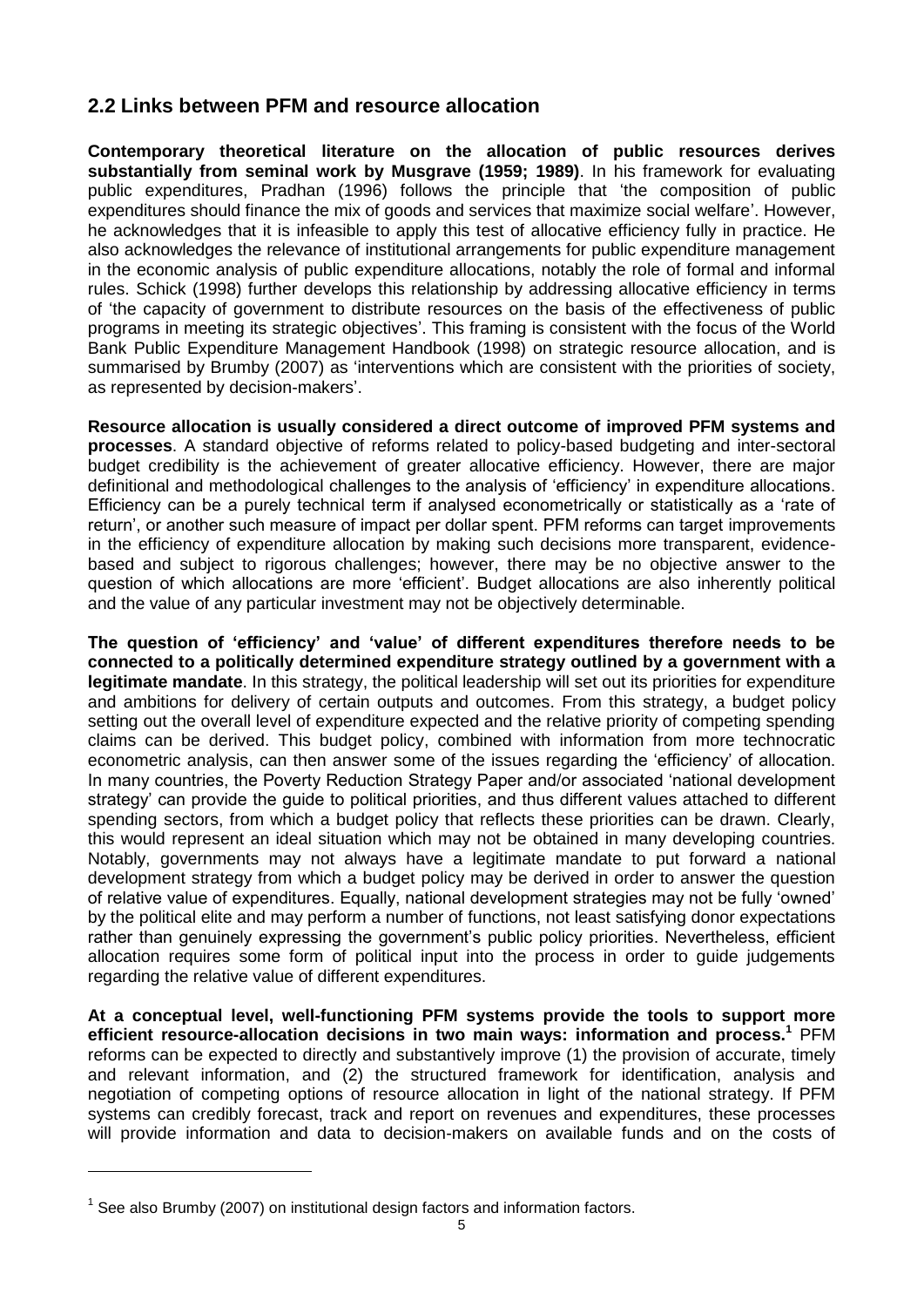competing priorities to inform budget policy. Good PFM supports well-informed decision-making on resource allocation and permits judgements about welfare-maximising (i.e. efficient) allocations (Fozzard, 2001). Beyond the information itself, PFM provides a structured framework for identifying, analysing, comparing, selecting, implementing and evaluating options for expenditure allocation across sectors, agencies and programmes, in light of the political value placed on different sectors. Most obviously, this is done through an annual budgeting process.

**The PFM system cannot, by itself, ensure that efficient allocations are actually made or adhered to by political decision-makers**. The link between PFM systems and efficient allocation assumes that technical systems and processes that generate information for spending decisions are followed up by political decisions that are similarly 'efficient'. This may not always be the case. In the literature on PFM in Pacific Island countries, analysts have noted that while PFM systems can deal with failures of *information* regarding allocation decisions (i.e. making sure that accurate information on expenditure priorities is available for decision-makers), this cannot compensate for a failure of *political incentives* to make, and stick to, efficient allocations (Laking, 2010). Reliable fiscal and financial information and a well-structured and consultative budget process are necessary, but insufficient, conditions to ensure the efficient allocation of public resources.

<span id="page-15-0"></span>

**Figure 1: PFM and the resource allocation process**

#### *Source: authors*

**Although more efficient allocation is held as a direct outcome of improved PFM, it is rarely analysed as a separate or even leading objective of reform.** Most PFM-reform programmes are multi-layered and focus on a number of interrelated reforms, not simply efficient allocation issues (e.g. Andrews, 2010; Lawson, 2012). The literature does not provide much information on which *specific* PFM reforms are theorised as useful for increasing the efficiency of allocation. In synthesis studies of PFM reform, the issue of efficient allocation is rarely split out from all other aspects (World Bank, 2012; de Renzio, 2009).

**Political incentives of spending and patronage are often stronger than technocratic PFM systems**. Related to the above, several studies of budgeting practice in fragile or low-income contexts note that the political reality of these environments, particularly the need to maintain patronage networks, undermines processes of budget allocation and execution (see Hedger, 2011; Rakner et al., 2004). In some Pacific Island countries where populations are very small and skilled labour is in short supply, civil servants, ministers, donor staff and external contractors are often well-known, and even related to each other, making issues of patronage even more challenging. At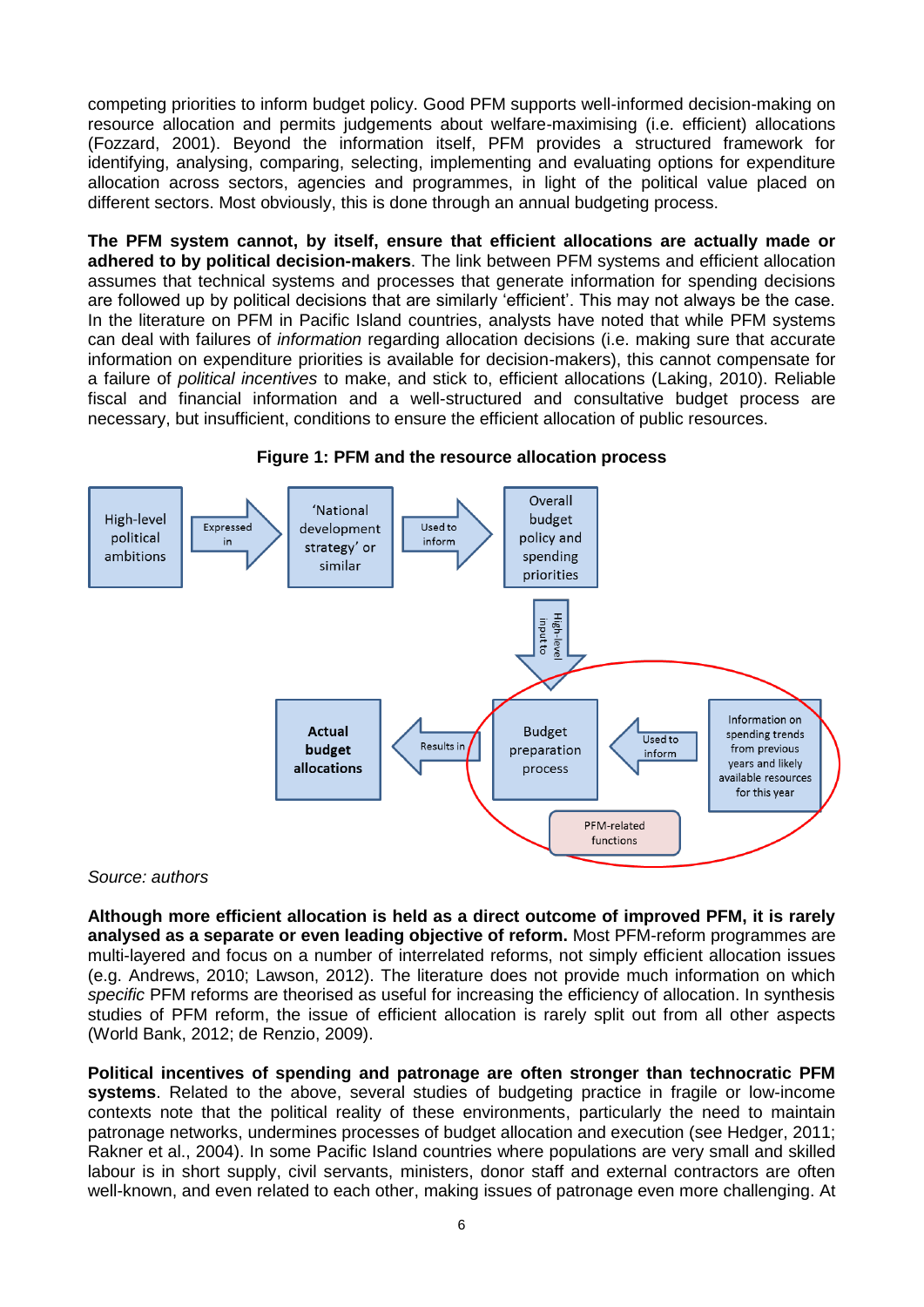its most extreme, sophisticated budget-formulation processes that target 'efficient' allocations risk being nothing more than paper exercises undertaken during budget planning.

**External policy conditions by development agencies may have a stronger direct effect on resource allocation than PFM reforms**. The latter target allocative efficiency only indirectly through institutional strengthening. For example, budget-support operations typically include conditionality that relates to budget composition (e.g. a certain percentage of spending on particular sectors). PFM reforms may help enable these conditions to be implemented, tracked and reported against, but it is the donor policy conditions that drive the allocation in the first place, and not PFM reforms.

**The cross-country evidence suggests that efficient allocation decisions, corresponding budget credibility and multi-year budgeting remain challenging areas for improvement in fragile states**. Recent evidence from a study of eight fragile states undertaking PFM reform suggests that advanced budget preparation processes (through which allocation decisions would be made) and budget credibility (through which they would be adhered to) have made relatively limited progress. Political incentives and donor conditions can be more influential than PFM systems in driving allocation decisions. It can be difficult to determine whether poor results are due to a failure of information and weakness of process (which PFM reforms can directly improve) on the one side, or to a failure of incentives (over which PFM reforms have only indirect influence), on the other. Given these challenges, it may be that in capacity-constrained environments, a budget policy that sets allocations broadly in line with the national development strategy, and that can command some support among ministers, is 'good enough' when it comes to efficiency of resource use.

**The theory and evidence reviewed above suggest two basic PFM functions to maximise the likelihood of efficient allocation of public expenditures: timely and reliable fiscal and financial information; and a well-structured budget preparation process**. Reliable fiscal and financial information will provide the basic figures for official and political decision-makers to use in constructing a budget policy derived from the national development strategy. Incorrect, incomplete and/or untimely fiscal and financial information will make it difficult to develop an effective budget policy and make sensible allocation decisions, even if the technical and political elite are fully behind such an effort. In terms of the budget preparation process, a method that effectively engages spending agencies at a technical and political level increases the chances that the right information will be fed into decision-making procedures to inform an efficient allocation. A well-run process that engages all stakeholders will increase the chance that key actors will have bought into the budgeting process and that, as a result, government will adhere to the agreed budget.

**This is a departure from some of the 'standard' prescriptions for PFM functions that will improve efficiency in resource allocations**. For some PFM practitioners, some variant of 'programme-based budgeting' or 'performance budgeting', where budget processes aim to explicitly link budget allocations to outputs and outcomes delivered, offers the best chance for increasing efficiency of allocation. Through such an explicit link, it is easier for budget decisionmakers to judge relative efficiency of spending (i.e. the relationship between budgetary inputs and service outputs) both between spending areas and over time in the same area (World Bank, 2010a). However, the ability of capacity-constrained governments to manage such complex processes is not clear. In the case studies recently reviewed by the World Bank, it was found that programme-based budgeting, along with other more complex reforms such as medium-term expenditure frameworks (MTEFs), did not achieve great impact (World Bank, 2012a). As a result, given the focus of this discussion on capacity-constrained contexts, reforms aimed at delivering sophisticated tools such as programme-based budgeting or its variants do not seem an appropriate ambition.

# <span id="page-16-0"></span>**2.3 Links between PFM and service-delivery agencies**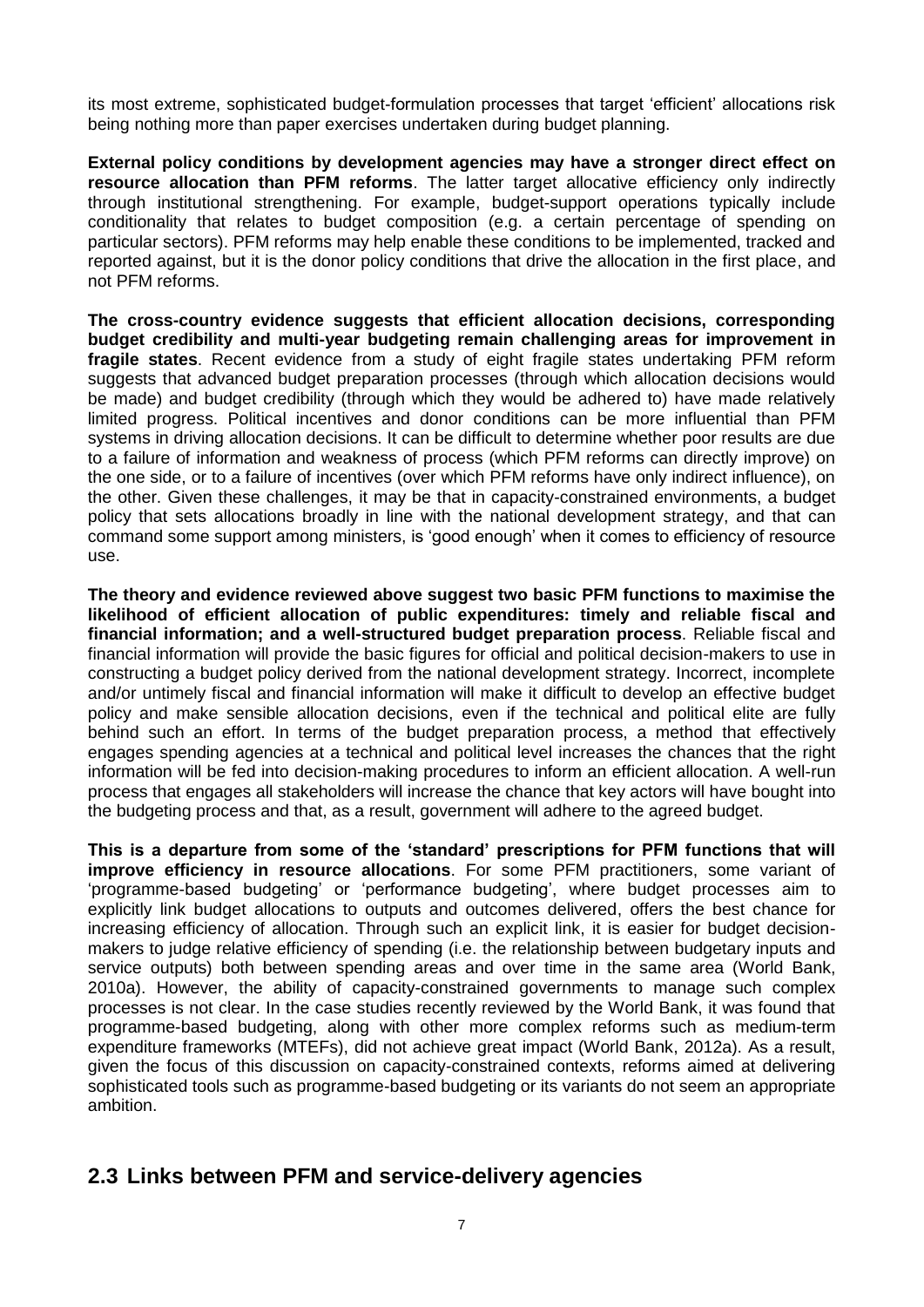**It is widely theorised that improved PFM systems will have a positive** *indirect* **effect on service delivery**. For example: 'Better payments systems and better cash management make it more likely that payments can be made on time, including for wages, transfers, operations and management, and investments' (World Bank, 2012a: 51). The effect can be said to be *indirect*, given the wide range of other factors that will impact on service delivery. Again, the literature on the determinants of effective public-service delivery in developing country contexts is large, but Figure 2 demonstrates a simplified view as to how PFM-related inputs will contribute to service delivery.

<span id="page-17-0"></span>

**Figure 2: PFM-related contributions to service delivery**

**Each of these contributions will have a link to government financial systems in some way**. Provision of operational, capital/maintenance and staff-wage funding is typically a core role of government systems. User contributions represent external finance, but government PFM systems will have a role only in collecting and accounting for them. Similarly, key commodities (e.g. textbooks, drugs) may be allocated to service-delivery units on the basis of administrative decisions, rather than market purchase, but it is likely that, at a central level, government PFM systems would be involved in their timely and effective procurement.

**The diagram suggests that PFM systems are therefore important contributors to delivery of public services**. Certainly, the absence of staff wages, key commodities, and operational and capital/maintenance costs would reduce the likelihood of effective service delivery. As a result, improvements to PFM systems relevant to these areas could be expected to lead to an improvement in performance to some degree. Indeed, some of the summary literature notes that in this 'conventional' view failures of public-service delivery in developing countries are typically due to weak capacity (McLoughlin and Batley, 2012), suggesting that improvements in weak PFM might lead to a similar improvement in public-service delivery.

**Different public services will require a different 'mix' of these inputs**. Certain public services, for example road construction, may require very little in terms of staff salaries, perhaps just enough to pay for the road authority personnel. However, road construction will require significant capital funding to pay for the road building, and a strong and effective procurement function to contract these activities with construction firms. On the other hand, health services may require a substantial salary input to pay health personnel throughout the country, effective procurement of key commodities and day-to-day operational funding; but require relatively less by way of significant capital investment. The key PFM functions that might contribute to effective service delivery may vary substantially between different public service sectors.

*Source: authors*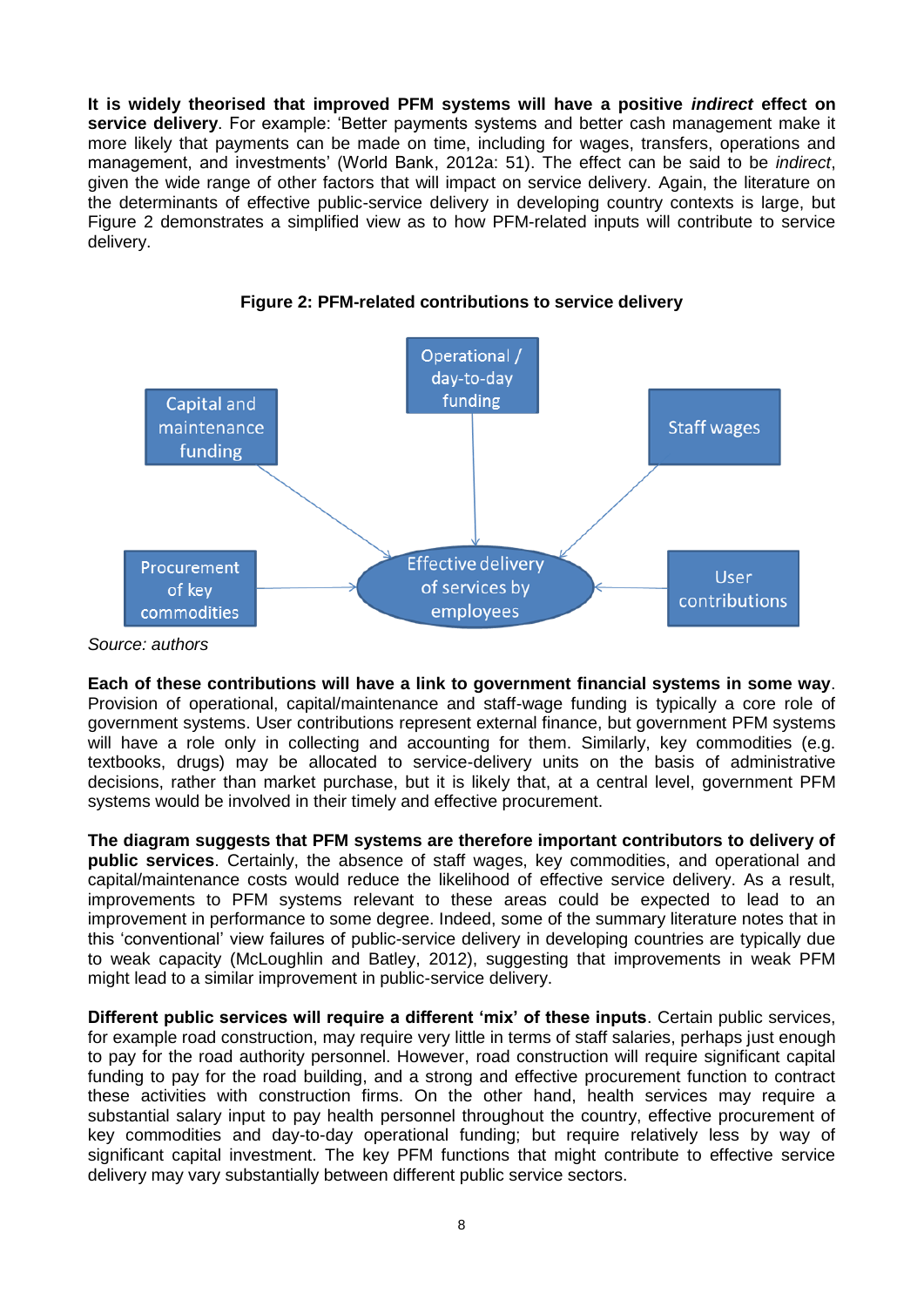**However, and looking more widely at the service-delivery debate, much of the literature on blockages to effective public-service delivery does not particularly identify PFM-related issues as a singularly important challenge**. Much of the recent discussion on service delivery in developing countries focuses instead on higher-level institutional, incentive and political failings that undermine effective service delivery (World Bank, 2004). In this view, political institutions determine incentives for – and therefore likelihood of – public-service delivery (Harding and Wantchekon, 2010) and what might appear to be 'technical' issues affecting public services are due to underlying incentive structures.

**The literature suggests that even if all PFM-related components of public-service delivery are provided on time and in full to service-delivery units (perhaps by external actors), there is still no guarantee of effective service delivery, given underlying incentive problems**. For example, it may be politically more effective to withhold certain public services from certain groups (Collier, 2007 in McLoughlin and Batley, 2012), and staff may not face any incentive to actually use the resources at their disposal to deliver effective public services (Pritchett and Woolcock, 2004). Some empirical research looking at the experience of donor support to sectors noted that while Sector Wide Approaches (SWAps) and sector budget support can improve the financing of inputs into service-delivery systems, they are less effective at tackling issues of the 'missing middle' affecting the front-line of delivery, such as effective human-resource management and the actual quality of service delivery (Williamson and Dom, 2010).

**If this is the case, then the absence of PFM systems capable of providing basic financial inputs (e.g. operational costs, staff wages, key commodities) will likely have a negative effect on service delivery; but the presence of effective PFM systems is no guarantee of effective service delivery, given institutional incentive issues**. The absence or presence of effective PFM systems is itself likely to be determined by these institutional incentive issues.

**There are very few empirical studies that attempt to find a demonstrable relationship between service delivery and PFM reforms in capacity-constrained environments**. A recent World Bank study reviewing eight case studies of fragile states undergoing PFM reform reviewed whether there was any link between PFM reform and service delivery in selected sectors (World Bank, 2012a). The findings suggested little correlation between the two, although they did find an association between improved PFM systems and improved regularity of wage payments by the government. Given the labour-intensive nature of many public services (e.g. health, education) this may suggest that PFM improvements could have a particular impact on service delivery through regular payment of salaries, and that perhaps there would be a subsequent improvement in staff motivation and morale. However, this tentative conclusion must be considered in the context of the higher-level political incentive issues discussed above.

**In reality, many PFM reform packages are directed, at least in the early stages of recovery from fragility or in situations of low capacity, at 'upstream' measures that will allow for central overall management of total expenditure by the ministry of finance** (Di Renzio, 2011; World Bank, 2012; Andrews, 2010; ODI, 2007). These reforms will allow for the possibility of more regular transfer of funds to the relevant service-delivery ministries, but this does not guarantee that funds will then reach delivery units, or that other factors promoting effective service delivery will be in place to incentivise proper use of these funds to deliver quality services. As a result, 'standard' PFM reform packages that focus on upstream ministry of finance control maybe unlikely to materially impact on service delivery, given their central focus.

**A further explanation for this inconsistency between the theorised positive relationship between improvements in PFM and improvements in service delivery may relate to the actions of donors**. In many countries with weak financial systems, donors will actively use NGOs or other off-budget delivery mechanisms to deliver their objectives on service delivery. Improvements in service delivery will therefore take place as a result of donor investment outside government systems. This would likely lead to a circumstance where weak PFM systems are in evidence alongside improvements in service delivery.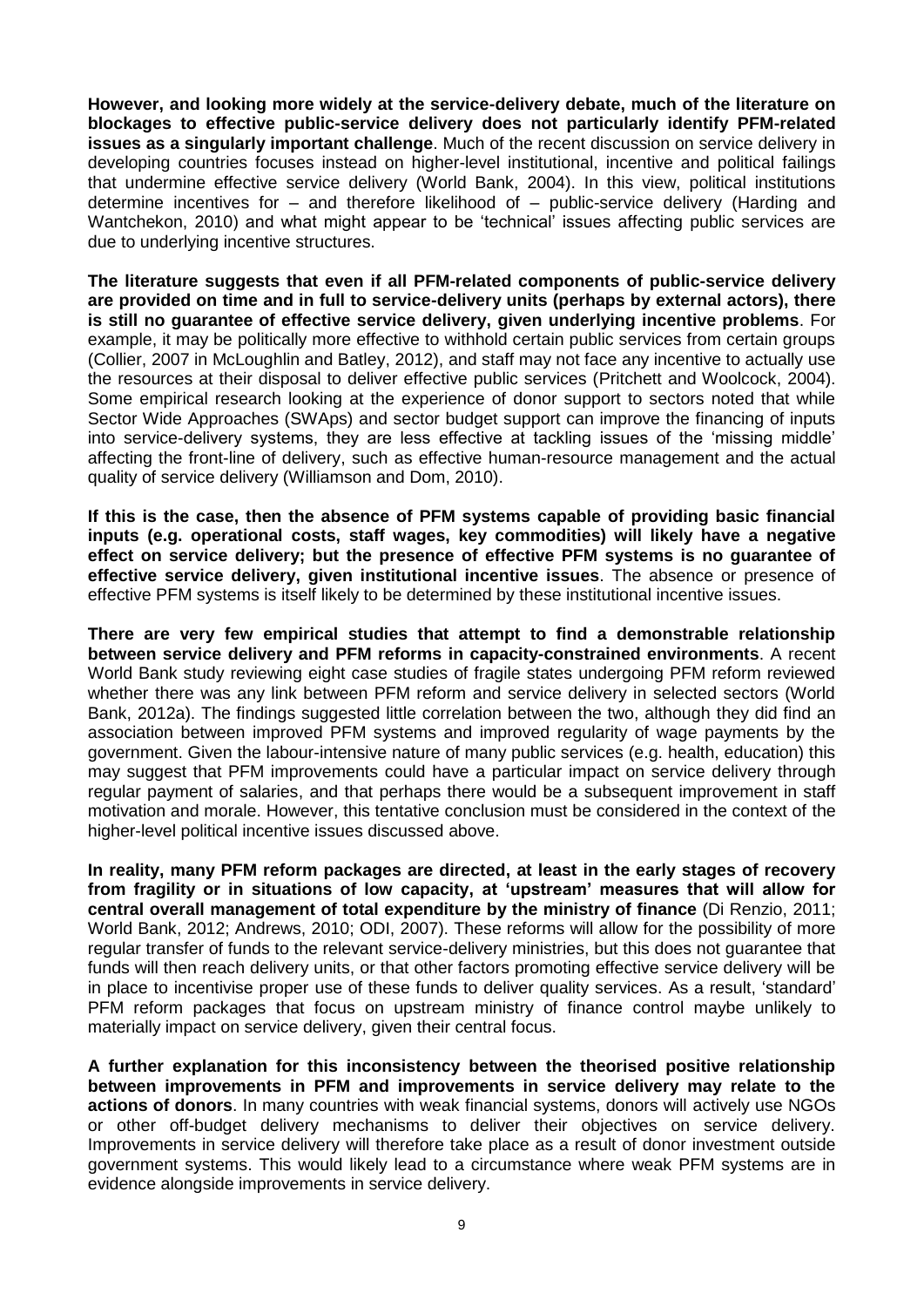**From the discussion above, it seems that there are few PFM functions that can be strongly linked to positive improvement in service delivery outcomes**. The discussion suggests that *absence* of adequate PFM functions in those areas that contribute to service delivery may have a *negative* impact, but identifying a strong *positive* contribution that PFM functions can make is difficult. This may lead to a recommendation that a large number of PFM functions needs to be addressed to avoid a negative impact on service delivery. However, this discussion is taking place in the context of capacity-constrained environments, and therefore a reform programme attempting to improve such a wide-ranging list of PFM functions may not be appropriate.

**Regular payment of salaries and wages to staff engaged in delivering basic services is a PFM function common to all public services and could be considered the highest priority PFM focus area in a capacity-constrained environment**. Payroll management is a more discrete PFM function and therefore might be easier for capacity-constrained governments to engage with than a long list of all service delivery-related PFM functions, as represented in the diagram above. All public services will require some form of human resource capacity to function even if their delivery mechanism is, in fact, very capital intensive (for example road construction). As noted, in certain sectors, for example health and education, staff inputs are critical and form a large part of the delivery mechanism. Ensuring regular and correct payment of wages to front-line staff, which appears an achievable outcome in fragile states according to evidence from the World Bank study reviewed above, might offer a highly prioritised method of using PFM functions to contribute to service delivery outcomes.

**Beyond salaries, the choice of priority sector should determine PFM functions**. In a capacityconstrained environment, it may be more effective to determine which sectors are considered a priority in the first instance and then review the delivery mechanism as a starting point to map requirements back to the supporting PFM functions. It is beyond the scope of this paper to provide a sector-by-sector guide as to which PFM functions are most important for each public service. However as noted, certain public services that are labour- and key-commodity intensive and require little capital input (such as health and education) will require different PFM-related inputs compared to road building or electricity provision, which are less wage intensive but require much more procurement capability and capital expenditure. Determining priority sectors and considering their delivery mechanism in relation to PFM functions would provide a starting point for designing a service-delivery oriented PFM reform programme, beyond an initial focus on paying salaries.

### <span id="page-19-0"></span>**2.4 Links between PFM and state-building**

**In political science, there are numerous accounts of how states came about in different historical contexts, embedded in theoretical arguments**. Some of these have been picked up by the development policy community and employed to understand contemporary states. The most prominent account was put forward by Tilly, who stated that today's states grew out of a mutually reinforcing process of the needs of warfare, which led to ever-rising taxes, which in turn eventually prompted increasing accountability to taxpayers (Tilly, 1992). The observation that the nature of a state's tax regime strongly influences governance goes back to Schumpeter, and has been applied by Moore to contemporary developing countries (Schumpeter, 1918; Moore, 2003). The detrimental effect of not needing to tax one's own citizens, mainly in the context of natural resource wealth, has been much debated in economics and political science (Ross, 1999; Collier and Hoeffler, 2005).

**Regarding the development of expenditure institutions, the literature is much slimmer**. There is a presumption in the fiscal-states-are-tax-states literature that taxpayer accountability leads to better-run governments, but there are not many explicit discussions covering the precise mechanisms. It is an old observation of Weber that external competition led states to pursue stability and control domestically, which eventually produced rational bureaucracies (Weber, 1980 (1921)). North, Wallis and Weingast pose that fragile states are limited-access orders, in which resources are distributed to narrow elites (North, Wallis et al., 2007; 2009). One may assume that there is much less of an incentive to develop strong public-expenditure institutions in such states,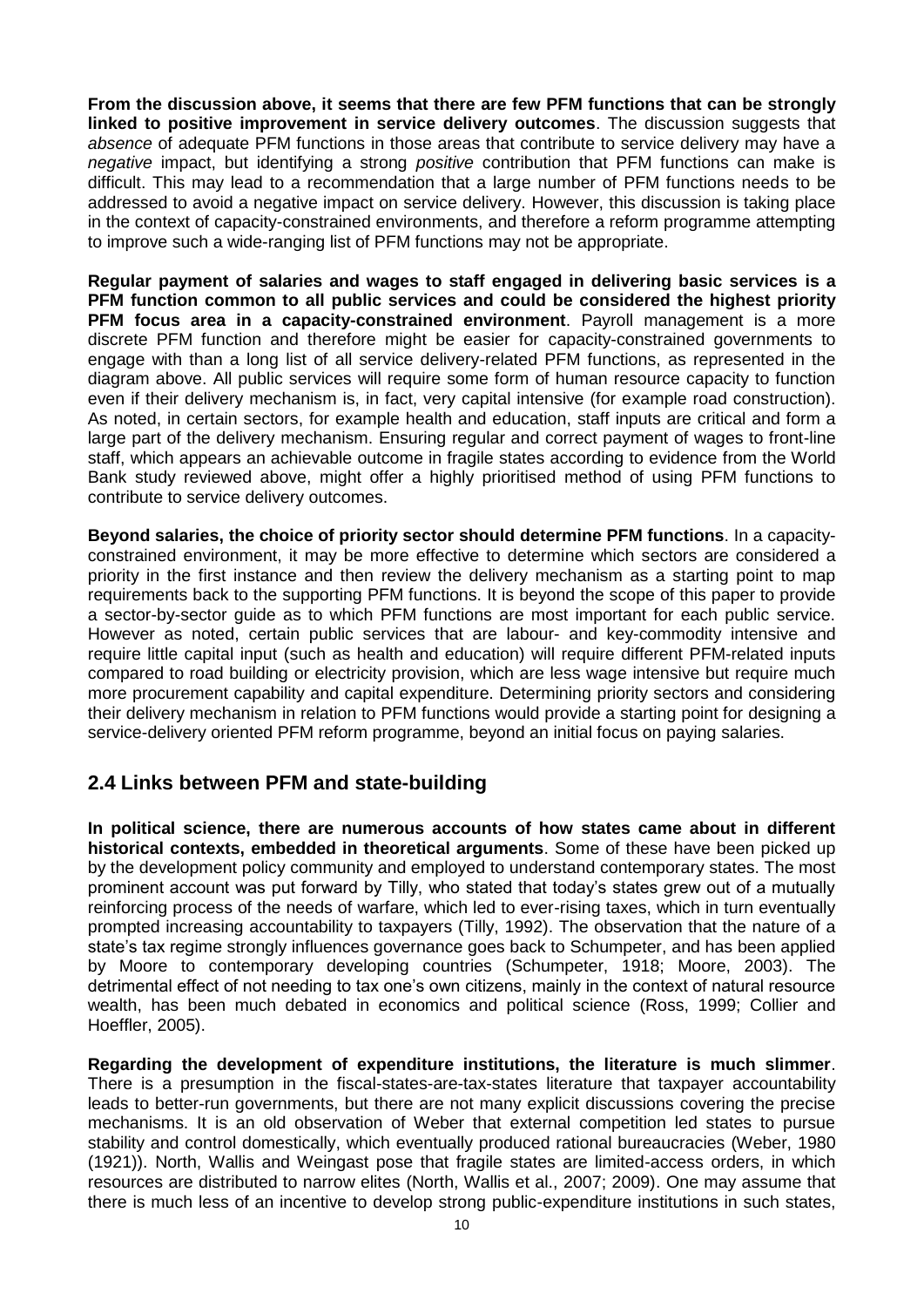as opposed to open-access orders. In early modern Europe, however, strong control-based fiscal institutions did develop in tandem with powerful tax states, whereas accountability and allocative institutions only followed the establishment of democracy (Krause, 2013a).

**There is no systematic analysis available that studies precisely how different elements of PFM relate to the formation of states, let alone how the deliberate strengthening of PFM systems could further state-building**. In practice, development agencies rely on reasonable assumptions about the relationship between PFM and statehood. Some degree of basic PFM capability is impossible to disentangle from the existence of the modern state as an entity – it is in fact part of the very definition of what makes a state modern. Without some form of ability to raise a minimum level of revenue and then disburse this in pursuit of government aims (however limited) a state cannot truly exist. PFM reforms that allow for basic raising, allocation and disbursement of funds are directly supportive of state-building.

**PFM systems allow the government's intentions for public policy to be realised, and thus to build legitimacy**. The legitimacy of the state relies to some extent on pre-existing loyalties and the belief in the rightness of order being maintained by it (Weber, 1980 (1921)). But this 'input legitimacy' is inexorably connected to 'output legitimacy', the ability of the state to provide goods and services that citizens want. A bureaucracy capable of doing this relies on the flow of public funds (Scharpf, 1997). In principle, functioning PFM systems should allow for stabilisation and confidence-building measures in very fragile contexts. The ability of government to deliver some basic services and, crucially, pay public-sector salaries is a stabilising and confidence-building mechanism in fragile contexts (ODI, 2007).

**Adequate and/or improving PFM systems that are recognised by other international actors can build state credibility**. The OECD state-building guidance notes the importance of fragile states being recognised and supported within the international system. If PFM systems are not up to a certain level then donors – often crucial in a fragile setting – will use other delivery mechanisms outside the state's systems. This can undermine a state's credibility in the eyes of its own citizens and have a negative impact on state-building (Manuel et al., 2010).

**Turning the empirical observations of the state-formation literature into normative guidance, some donors suggest that PFM measures focusing on revenue can have a statebuilding effect through generation of a social contract** (DFID, 2009). This optimistically assumes a particular direction of causality, in the sense that the imposition of taxes in return for services will eventually lead to legitimacy and oversight. Revenue-raising appears as a significantly more important PFM function in the state-building literature than public spending. In contrast, the 'regular' PFM literature focuses more on effective disbursement of public funds.

**A focused and realistic view on state revenues seems more appropriate**. If the most basic objectives for states is survival (Waltz, 1990), then having a viable revenue base and exercising control over it is a critical element of statehood. Without revenues to fund its activities, no state can survive for long. In the long run, in most countries, that means the state must develop the capacity to extract taxes, by force if need be.

**Some suggest that effective PFM contributes to accountability, democratic responsiveness and legislative oversight of the state's functions**. Several practitioner handbooks and briefing notes on PFM (e.g. SIDA, 2007) suggest that state-building requires accountability of the state, in some form, to its citizens. Some of these documents link PFM reforms to improvements in accountability (e.g. better audits, legislative scrutiny of spending, civil-society participation in the budget process), which is hoped to have a positive state-building effect.

**There is little 'unpicking' of the specific contributions that individual elements of PFM can make to state-building, and a risk of assuming that 'all good things go together'**. The World Bank recently noted 'little granular unpicking of the specific' contribution that PFM makes to statebuilding (Fritz, Fialho Lopez et al., 2012). This included a lack of clarity as to where PFM is a substantive contribution to state-building in its own right, and where it is instrumentally useful in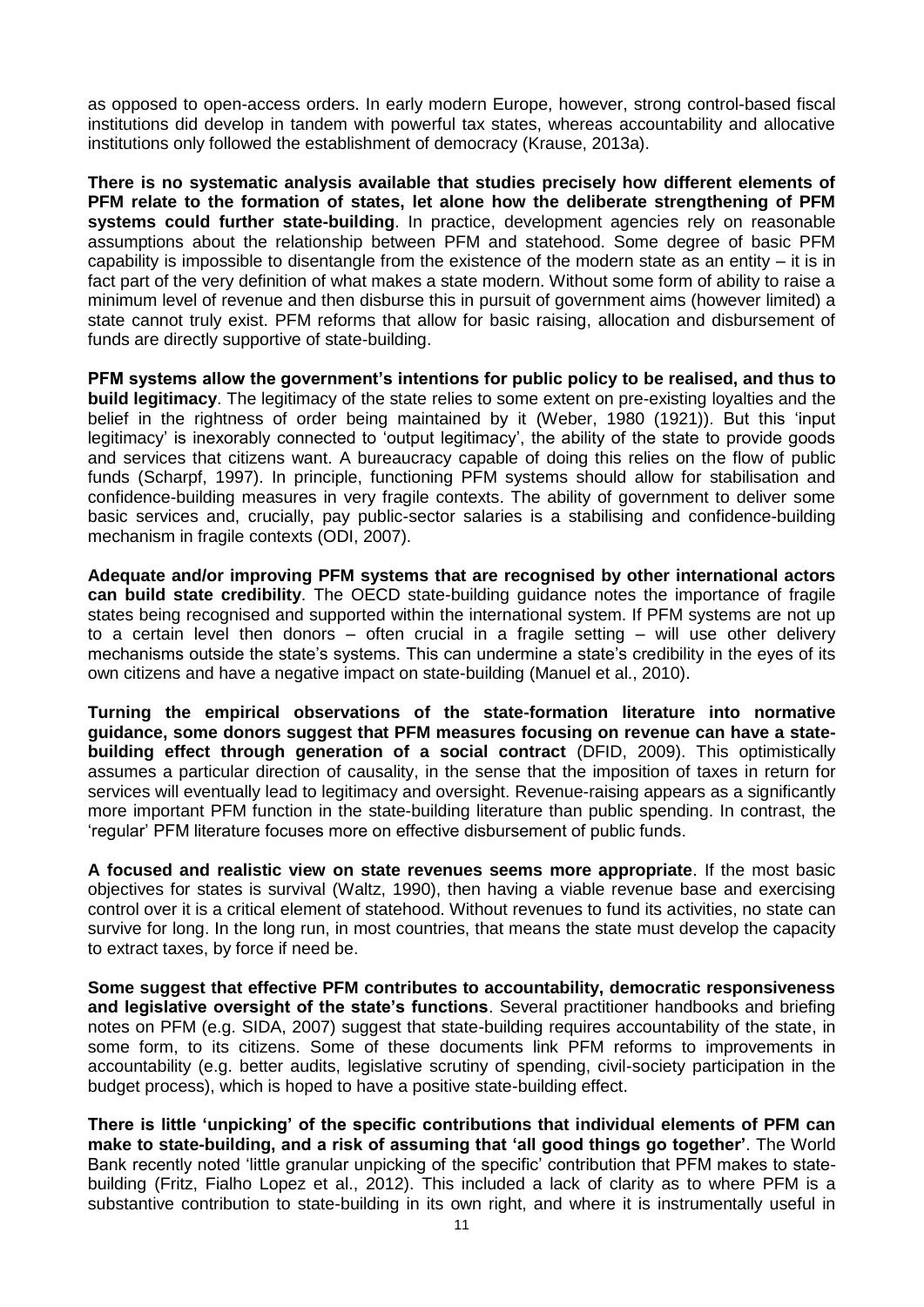supporting other state-building elements, such as service delivery. Suggesting that PFM reforms and effective management of resources have a positive impact on accountability, transparency and even human rights realisation (SIDA, 2007) is not always accompanied by a clear theory as to how this would happen, what conditions must obtain, and which PFM sub-systems are important for these issues.

**There are instances where PFM reforms might have a negative effective on state-building**. Following North, Wallis and Weingast, in contexts featuring fragile ruling coalitions, held together by the prospect of accessing illegitimate rents, strong and externally imposed PFM controls could undermine the elite political settlement in a single-minded pursuit of better PFM systems. PFM systems heavily supported by donors and external technical assistance, which are seen to respond to donor requirements in the context of weak state capacity, may undermine confidence and legitimacy in the emerging state; although this is as much a criticism of the impact of poorly designed technical assistance as it is a criticism of the relationship between PFM and statebuilding.

**The empirical evidence regarding the relationship between PFM and state-building in the literature is less extensive than historical analyses, theory, and especially, largely normative policy literature**. Agreed and objective measures of capable, legitimate and sustainable states are not available, and sound quantitative analysis relating these to PFM improvements is not easily done.

**A recent World Bank study on PFM reform in post-conflict countries finds that improvements in PFM generally match improved state capacity** (a key measure of statebuilding), but the direction of causality is unclear (Hedger, Krause et al., 2012; Fritz, Fialho Lopez et al., 2012). Causation between the numerous interlinked components of state-building does not allow for 'PFM reforms' to be easily singled out. It is likely that if a government is motivated to undertake serious PFM reform it is probably also interested in a range of other state-building measures (ODI, 2007). The case studies support the view that the context of fragility leading to state-building is vital in understanding and predicting PFM reform. For example, the Government of West Bank and Gaza made improvements in PFM as part of a state-building strategy to demonstrate to the international community that it could be a competent state (Krause, 2012); conversely, less progress was made in DRC, which lacked a similarly strong motivating incentive for PFM improvement (Baudienville, 2012).

**The country cases support the idea that the development of a functioning budget goes hand-in-hand with state-building**. The case studies in question show most consistent crosscountry improvement in key aspects of basic budget execution (e.g. establishment of Treasury Single Accounts, cash management, financial management information system (FMIS) variants) often focused on increasing control at the centre through the ministry of finance. More advanced reforms looking at improving budget preparation, for instance, were generally less successful. The accountability aspect of PFM reform was a weak area of progress. This suggests that the links between PFM and accountability, transparency and democratic control may be more nuanced than the policy literature suggests. Starting from the point of the key propositions the literature has generated, the following groups of key functions could be tentatively put forward as the basis for informing a state-building-related PFM reform programme.

**As a result, 'basic budgeting', in the sense of expenditure control and execution ability, should be a priority in terms of using PFM functions to contribute to state-building**. What this means in terms of each country context may vary, as noted above, depending on starting points, appetite for reform, and resources available. At a straightforward level, it could mean that government has a broad understanding of the likely revenues expected, and their source, for the current year and for the next couple of years. Similarly, basic budgeting would entail a broad understanding of the envelope for expenditure as a result of these revenue flows for the current year, and a likely trajectory for the next couple of years, alongside a sense of the political priorities that the government wishes to see translated into budget policy decisions. This would also mean an understanding of the fixed costs that must be met each month, quarter and/or year – at least in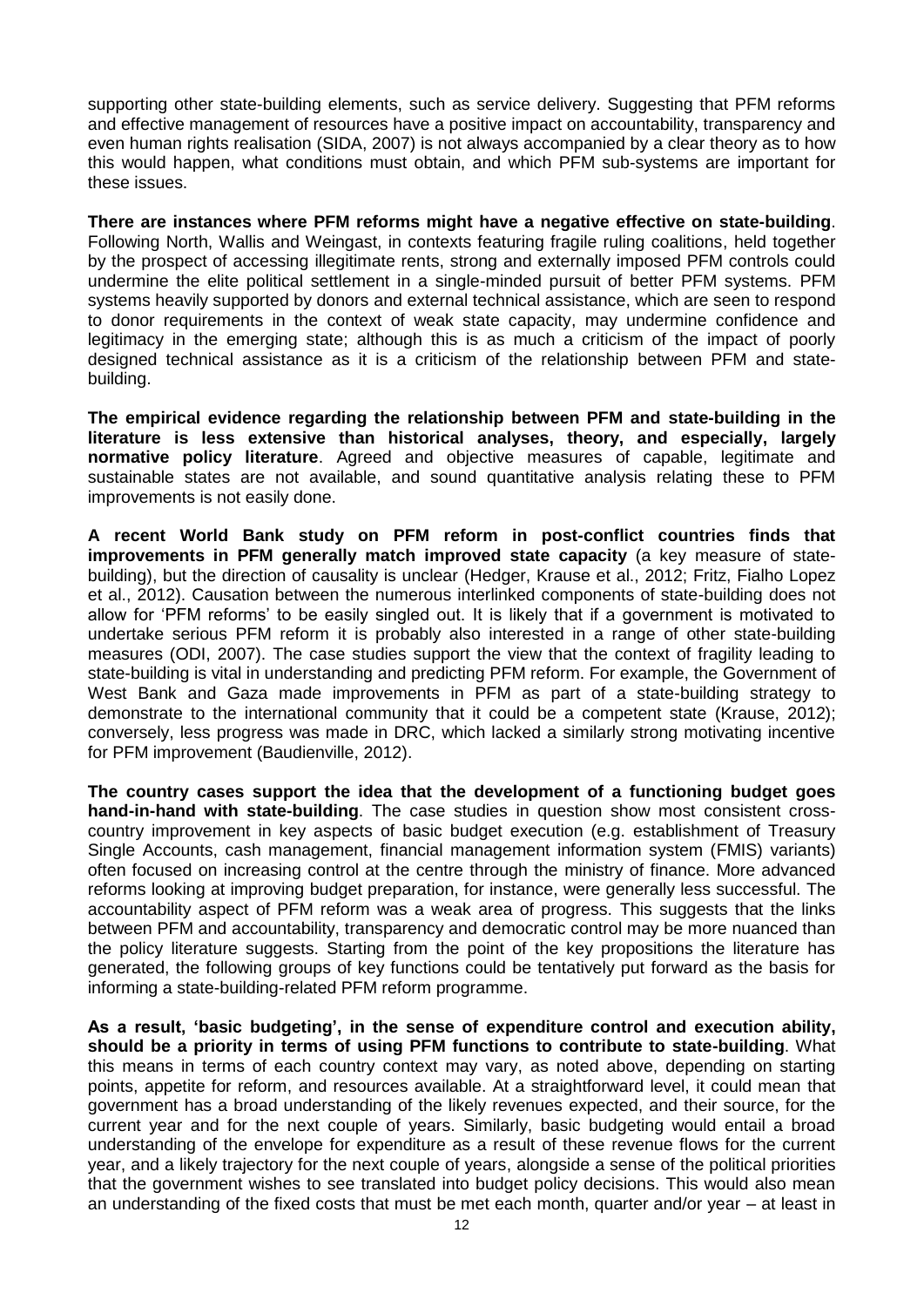the largest ministries – giving a sense of the resulting discretionary resources available. Basic budgeting might also mean an understanding of the most significant multi-year commitments government has already made (for example through key infrastructure projects) and being able to plan for these in annual budgets. Basic budgeting could mean an understanding of a likely pattern of cashflow through the year, including peaks and troughs in cash availability, and how that matches up with cash demand, at least for the largest ministries and highest priority expenditures.

**The discussion would also suggest that PFM functions enabling the regular and timely payment of public-sector salaries can contribute a state-building effect**. Leading from the above discussion, this would suggest attention being given to PFM functions that aim to support basic payroll management. This would mean systems that can accurately forecast the government's wage bill to feed into the budget allocation process. Following on from above, it would mean decision-makers having an understanding of the minimum cashflow required to pay salaries each month, and matching this against cashflow availability in monthly or quarterly funding releases. It would also suggest that budget decision-makers take an interest in ensuring that there are sufficient controls on additions to the payroll, and that payment systems from the central bank down to the individual public sector worker are robust enough to ensure delivery of salaries on time, with minimum leakage and error.

**PFM reforms aimed at providing government with an understanding of the revenue base and options for expansion in the future could contribute to state-building in the longer term**. This may be the least straightforward PFM function to deliver, and will depend a great deal on the structure of the economy (e.g. a significant natural resource sector, or reliance by the state on general taxation) and nature of the current social contract between government and wider society. At a basic level, PFM reforms can help provide information on the current major sources of domestic revenue to government, their relative change over recent years, and future projections. PFM systems could help show where the tax burden falls currently, and in doing so highlight areas where obligations could be extended to widen the revenue base in order to achieve the desired social contract and accountability pressure over time.

### <span id="page-22-0"></span>**2.5 What is to be done?**

**It is possible to draw some high-level tentative conclusions on the nature of this prioritisation, but these should be viewed as suggestions for further discussion and will always have to be contextualised**. Much of the analysis has involved multiple sources of evidence and the application of judgement to draw out links between them. As a result, other analysts might interpret sources differently and prioritise a different set of links between development objectives and PFM functions. Some commentators might reject the notion that accountability and audit-related PFM functions, which do not feature below, could ever be a 'nonpriority', perhaps on principled grounds. As noted, this analysis has assumed a capacityconstrained environment, and therefore applying it to situations of higher capacity would likely also result in a different list of PFM functions that could make a contribution to delivery of the stated development objectives.

| Development objective   | <b>Priority</b><br>development objective |  |                                                      | <b>PFM</b> functions identified as contributing        | to |
|-------------------------|------------------------------------------|--|------------------------------------------------------|--------------------------------------------------------|----|
| Macroeconomic stability |                                          |  | Timely and reliable fiscal and financial information |                                                        |    |
|                         |                                          |  |                                                      | A basic understanding the overall debt position of the |    |

#### <span id="page-22-1"></span>**Table 1: PFM functions and development objectives**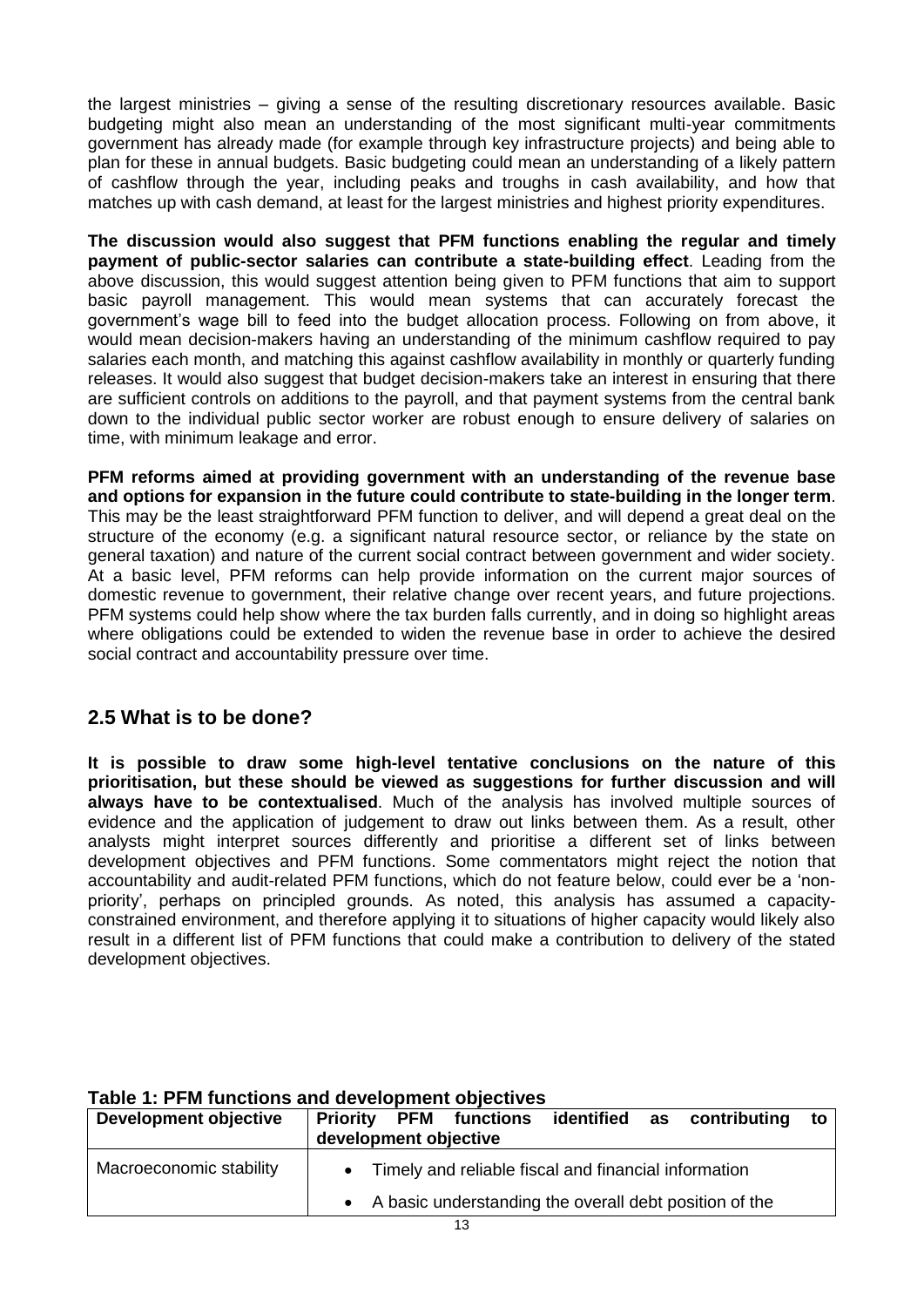|                                      | government<br>An awareness of key risks to the fiscal position of the<br>$\bullet$<br>government                                                                                                                                              |
|--------------------------------------|-----------------------------------------------------------------------------------------------------------------------------------------------------------------------------------------------------------------------------------------------|
| Efficient allocation of<br>resources | Timely and reliable fiscal and financial information<br>A well-structured budget preparation process                                                                                                                                          |
| Service delivery                     | Regular payments of salaries and wages to staff engaged in<br>delivering basic services<br>Beyond salaries, the PFM functions to be prioritised will<br>depend on the nature of the priority public service sectors<br>chosen                 |
| State-building                       | Basic budgeting in the sense of expenditure control and<br>execution ability<br>Regular and timely payment of public-sector salaries<br>Understanding of the current structure of the revenue base<br>and options for expansion in the future |

I**n many ways, the above tentative list represents a prioritisation of a basic credible annual budget and the major risks to it, awareness of debt and cashflow dynamics, and a focus on managing the public sector payroll**. A focus on putting in place the 'bare bones' of budgeting – of which the above is an approximation – is where many of the fragile states in the World Bank case-study series focused their efforts, and had most success. This might be a tentative piece of evidence, that in fragile-state contexts, represents a realistic set of priorities.

**This set of tentative reform priorities would likely suggest a series of reforms that the ministry of finance is well placed to lead**. For example, a focus on a basic budget would suggest: reforms like Treasury Single Accounts; some form of FMIS with the ability to track and stop ministry spending when above budget; development of a simple monitoring tool of public enterprises and payroll risks; and basic cashflow monitoring. These could all be led, or done, by the ministry of finance. An agenda that relies solely on the leadership of the ministry of finance comes with potentially crippling limitations – as observed by Andrews (2009, 2013). Reforms that do not engage peripheral actors are less likely to lead to better outcomes. However, for the ministry of finance to lead on a set of relatively basic, but potentially quite powerful, changes, may have a better chance of creating momentum and engaging other actors. As such, the items discussed here are distinct from the more symbolic budget reforms such as MTEFs, performance budgeting, or accrual accounting, that serve as signals to the donor community (Andrews, 2013), but have been shown to usually fail in severely capacity-constrained contexts (Hedger, Krause, Tavakoli, 2012).

**In practice, these recommended PFM functions are heavily interlinked and could not be approached in isolation**. The functions identified would not easily lend themselves to a set of reforms where individual reform actions are clearly linked to individual functions. Reforms to improve a government's understanding of its in-year fiscal position would likely require changes to a large number of government systems, not one simple change. Translating these key PFM functions into a reform programme is not straightforward and would require significant thought to map existing government systems and available capacity against each reform priority.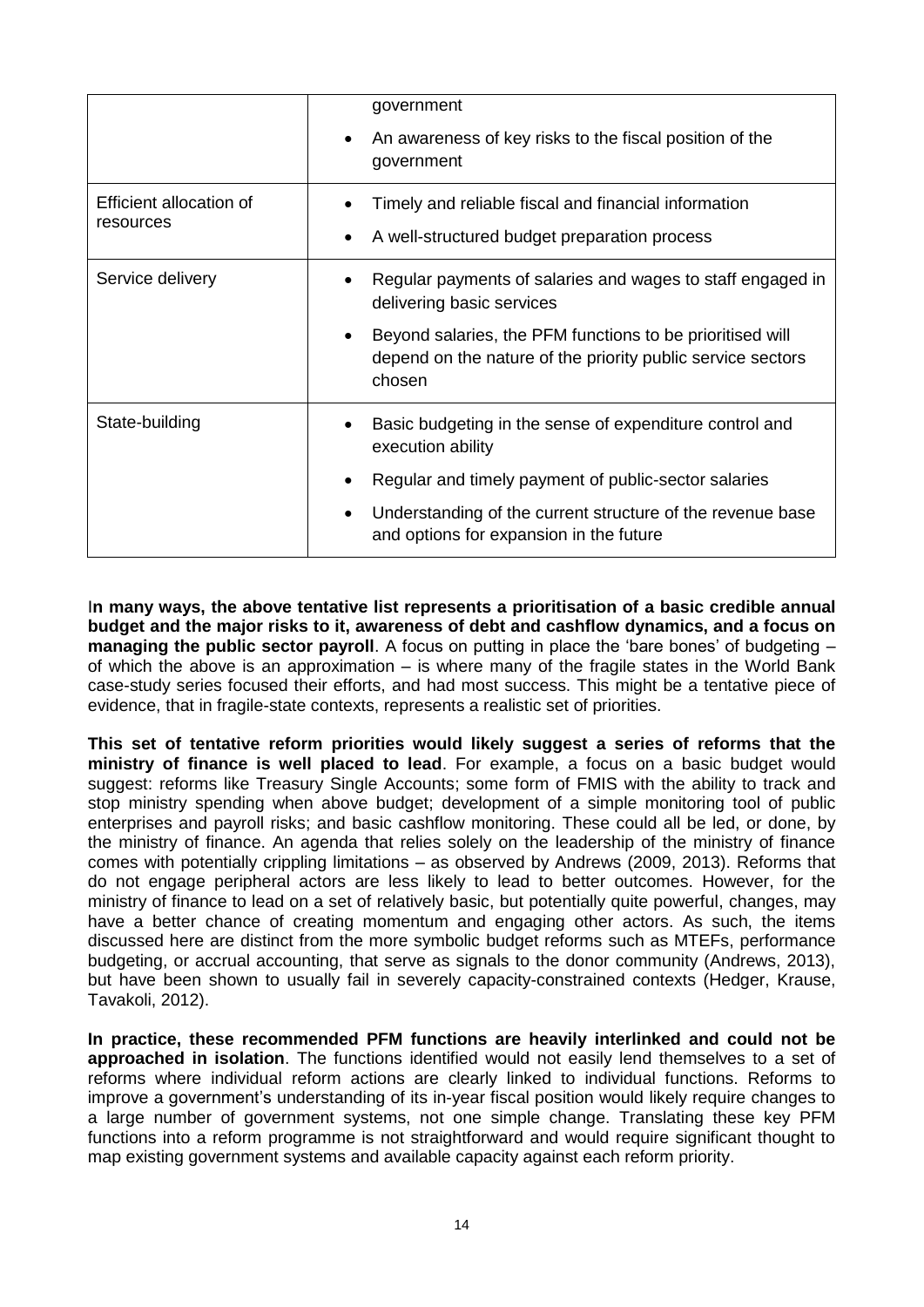**These conclusions sketch out the key functions that could be considered part of a PFM reform programme aiming at contributing to the four development objectives, but they do not provide detail on the correct 'depth' of reform**. To reiterate the point already made, the list of PFM functions here identifies areas where a reform-minded government could consider focusing its attention to maximise the contribution that PFM can make to the four development objectives. The analysis and its conclusions have little to say regarding the depth, sophistication and precise nature of a reform programme that might be drawn from the identification of these PFM functions. This will be heavily dependent on the local context.

**Ultimately, no discussion of possible reform priorities and links between actions and outcomes is going to replace the importance of country context and reform focus**. The links discussed in this section can contribute to a conversation about which some actions are more important than others, given a set of reform priorities. It relies on the premise that some elements of PFM reform will always be more important to governments, and that even a medium- or longterm reform agenda is not just derived from an assessment of how a country's PFM system falls short of an idealised OECD best practice standard.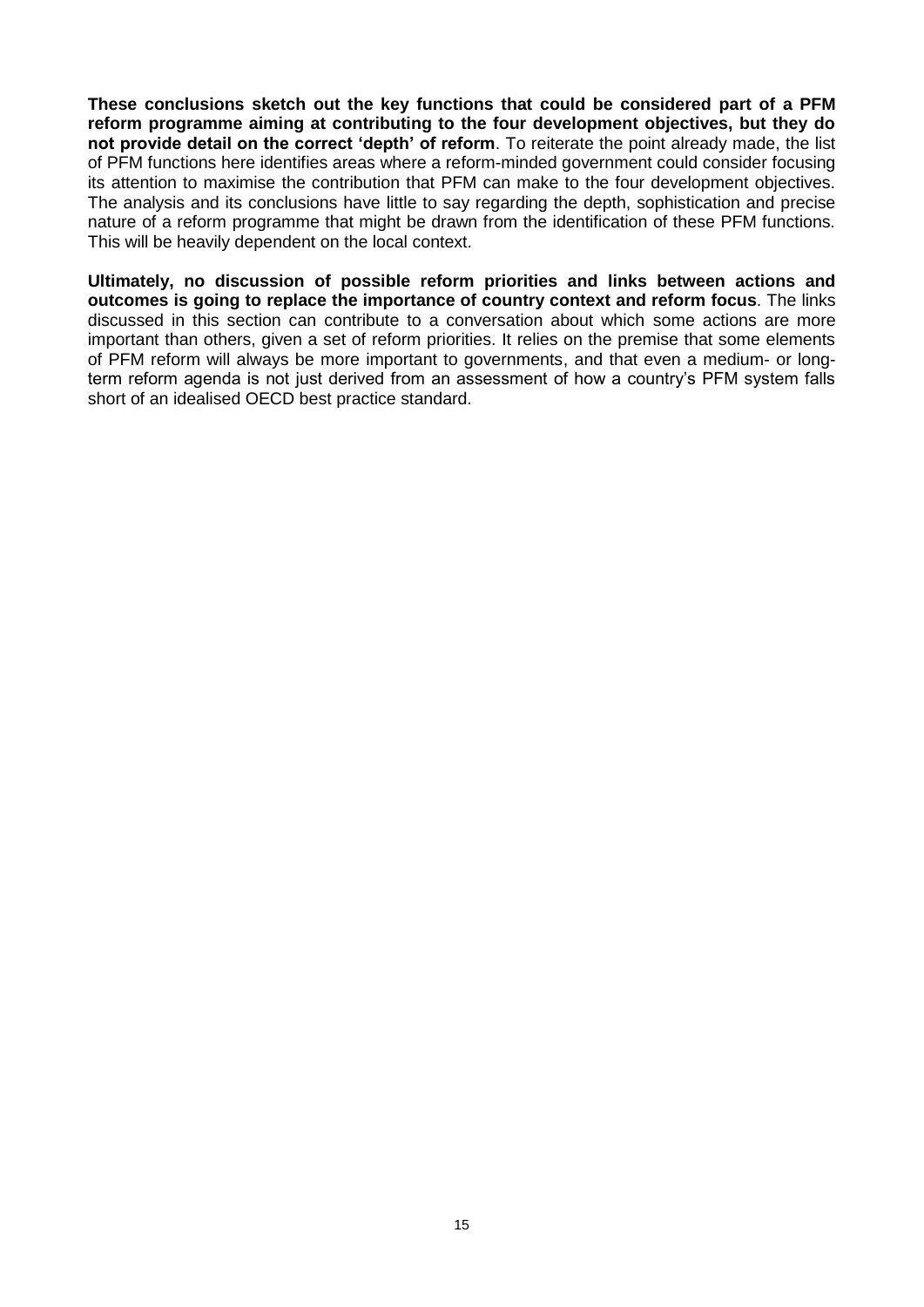# <span id="page-25-0"></span>**3 Enhancing capacity in the context of PFM reform**

**There are two broad responses to severely capacity-constrained environments: to rigorously prioritise reforms; or to increase capacity to be able to do more**. The preceding section discussed ways to think about the first part of the response – how to identify the goals of PFM reforms and select reform priorities accordingly. Given the uniformity of global PFM reforms and the sheer volume of reforms attempted simultaneously in many countries (Andrews, 2009), prioritisation is likely to be a useful exercise in many cases. However, in situations of dire need, or where capacity is severely limited either permanently or for a very long time, direct action to deal with capacity needs is going to be almost inevitable.

**This section addresses the question of how to approach capacity enhancement in highly capacity-constrained contexts,** notably contexts that face profound and structural constraints in the level of their human capacity for public financial management. The analysis proceeds in five steps:

- 1) We classify in a basic taxonomy the standard forms of capacity enhancement applied in severely capacity-constrained contexts, such as post-conflict states and low-income countries.
- 2) We review the underlying purpose of these capacity-enhancement efforts, beyond the simple objective of increasing human capacity in the public sector.
- 3) We consider the change theories implicit in the standard and more 'innovative' approaches to capacity enhancement.
- 4) We review the evidence and lessons on success factors for capacity enhancement in relevant contexts, such as post-conflict states and low-income countries.
- 5) We set out some possible options for capacity enhancement in Pacific Island countries.

**The present section examines the merits of existing approaches used to expand a government's capability through external support for capacity enhancement**. Increases in capacity will permit increased scope and ambition in the development objectives set by a government, to the extent that this capacity persists and is durable. As noted by recent studies, capacity is only one facet of the more holistic concept of capability (Brumby and Dressel, 2010). However, it is an irreducible core requirement.

# <span id="page-25-1"></span>**3.1 Standard forms of capacity enhancement**

**Definitions of capacity enhancement are manifold and usually imprecise.** A large number of different activities may be considered or claimed as capacity-strengthening interventions. Here we focus exclusively on external support for capacity enhancement, both direct and indirect. Standard guidance by development agencies suggests three distinguishable approaches: 'capacity building' (training); 'capacity supplementation'; and 'capacity substitution' (cf. World Bank, UNDP and bilateral agencies). The first of these is sometimes used itself as the generic category. In this paper, we apply a more limited definition.

**Capacity building (training) is defined as the process through which individuals, organisations and societies obtain, strengthen and maintain the capabilities to set and achieve their own development objectives over time** (UNDP, undated). Some writers note that 'traditionally' this has focused on a four-stage approach: (i) improving the legal framework; (ii) changing the institutional architecture; (iii) building operational systems and human capacities; and (iv) building the control and disciplinary arrangements (Porter et al., 2011). Some parts of the literature treat capacity building in this manner as an umbrella term that would include capacity supplementation and capacity substitution, provided they aim to ultimately build local capacity. Other parts of the literature see capacity building as meaning interventions (training, mentoring, etc.) directly targeted at permanent individuals and systems working in the organisation (e.g.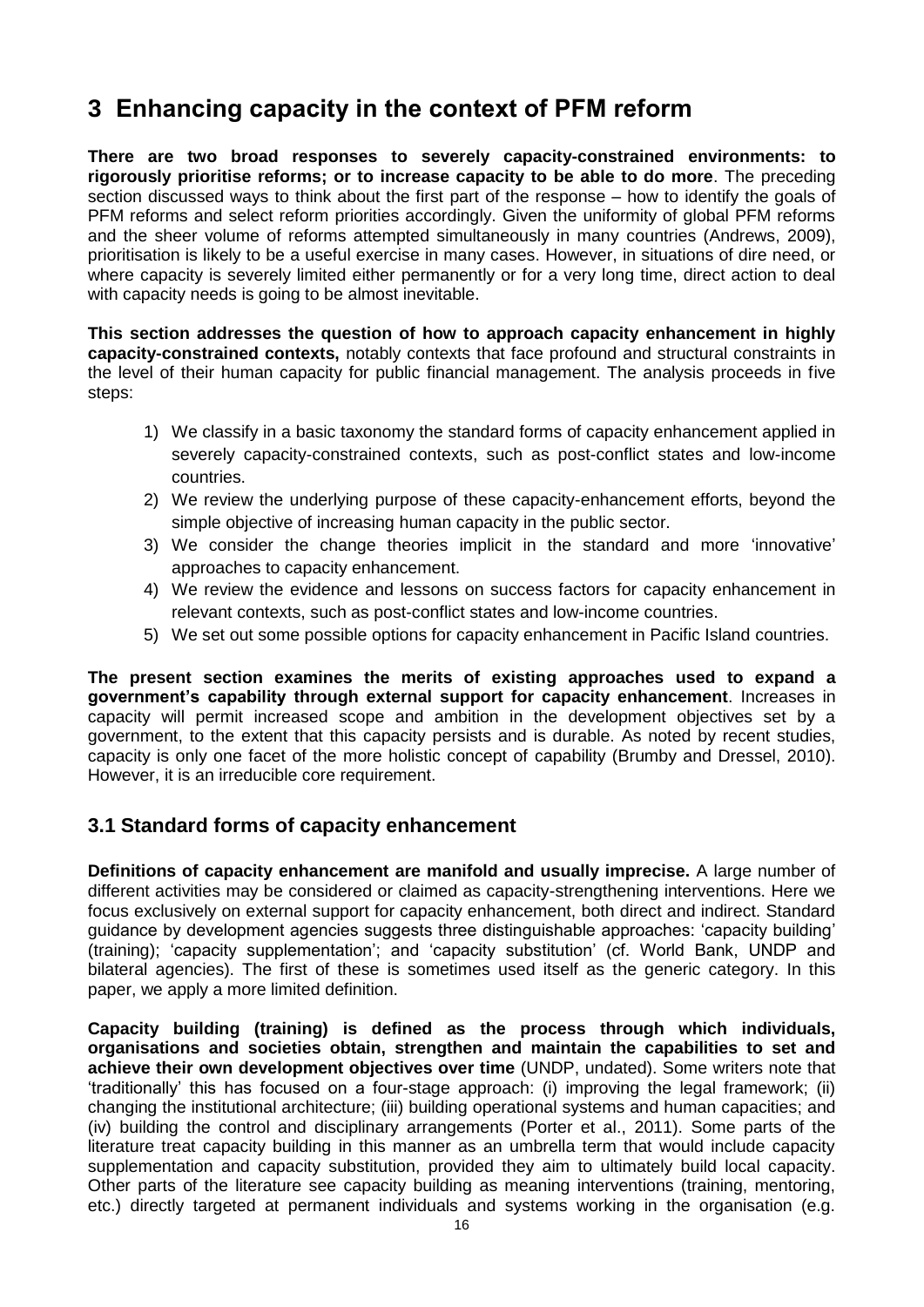AusAID, 2004) and thus conceptually distinct from 'supplementation' and 'substitution'. For current purposes, we use a narrow definition that excludes approaches in which external actors boost directly or replace core staff activity. Typical modalities under this limited formulation will be training, coaching and mentoring by peripatetic external experts.

**Capacity supplementation refers to interventions to fill substantive PFM advisory functions using personnel outside the usual civil service structure.** Typically, these approaches will be funded partially or fully by development agencies, but they need not be externally funded to satisfy the formal definition. Examples would be the use of technical advisers on PFM reform working in finance ministries (e.g. Malawi's Government Financial and Economic Management reform programme, with resident advisers from GiZ performing permanent advisory roles located in the ministry). Some 'technical assistance' (i.e. an external, often international, adviser providing guidance to national authorities) could be considered within the category, provided it remains clearly advisory in nature and does not start to assume, or substitute for, executive responsibilities. There is an unavoidable blurring of the category when it comes to the roles of specialist advisers to senior officials (e.g. economic adviser to the minister of finance), who may be considered part of the formal structure of a ministry establishment.

**Capacity substitution covers the use of external personnel and/or specialists filling line positions – not advisory roles – in government or state finance agencies**. More substantially, it also covers the wholesale outsourcing of an activity or function from the state to an external agent, whether private or non-profit. Standard examples of this are use of 'audit agents' working on contract as an institutional substitute for elements of the domestic external audit function. There may or may not be an explicit expectation that skills will be transferred to permanent staff and systems as part of the outsourcing arrangement. Most PFM capacity substitution takes the form of individual personnel embedded in finance ministries or equivalent. These individuals may be expatriates or national consultants. A well-known example is the long-term use of 'local technical assistants' in Sierra Leone to perform roles such as Deputy Accountant General and Director of Budget under donor-funded contracts. The critical distinction from core government staff is that an executive function is performed outside the standard civil-service staff cadres and pay scales. In some Pacific Island countries, the roles of Auditor General and Accountant General have historically often been held by long-term expatriates working within a substitution model.

|                                                                                                                                                                                                  | building<br><b>Capacity</b><br>(training)                                                                                               | <b>Capacity</b><br>supplementation                                                                                                      | <b>Capacity substitution</b>                                                                                                            |
|--------------------------------------------------------------------------------------------------------------------------------------------------------------------------------------------------|-----------------------------------------------------------------------------------------------------------------------------------------|-----------------------------------------------------------------------------------------------------------------------------------------|-----------------------------------------------------------------------------------------------------------------------------------------|
| Acquisition of specific<br><b>Motivation</b><br>knowledge and skills<br>and<br>by a target individual or<br>objective<br>group to boost their<br>capability, independent<br>of external support. |                                                                                                                                         | Gradual accumulation<br>of new skills and real-<br>time practical advice to<br>provide improved<br>capability.                          | Additional capability<br>rapidly installed to<br>carry out targeted<br>functions for specific<br>duration of the external<br>support.   |
| <b>Standard</b><br>features                                                                                                                                                                      | Formal academic study<br>or vocational training,<br>bespoke training<br>courses, study visits,<br>secondments, on-the-<br>job coaching, | Placing long-term or<br>short-term advisers in<br>a government entity to<br>work alongside<br>executives in an<br>advisory capacity (on | Positional - replacing a<br>presumptive post-<br>holder in a formal line<br>position.<br>Functional -                                   |
|                                                                                                                                                                                                  | mentoring, etc.                                                                                                                         | matters of strategy/<br>policy or management/<br>operations).                                                                           | outsourcing an area of<br>activity or delivery to<br>an external agent or<br>authority (e.g.<br>contracted private-<br>sector company). |

<span id="page-26-0"></span>

|  |  | Table 2: A basic taxonomy of capacity-enhancement approaches |  |
|--|--|--------------------------------------------------------------|--|
|--|--|--------------------------------------------------------------|--|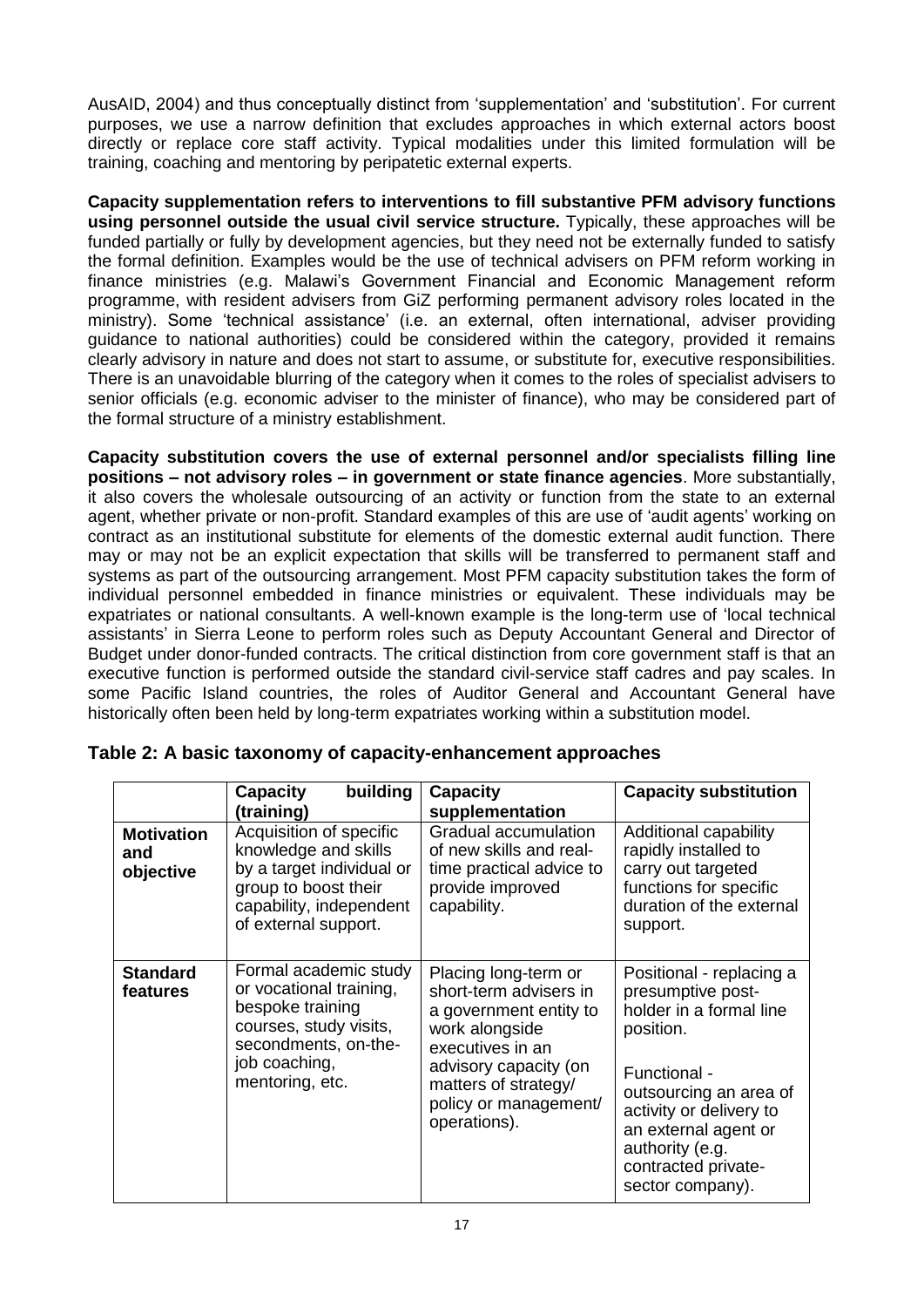| Change<br>theory | Training model<br>(indirect approach)<br>Relevant new<br>techniques and<br>motivation are acquired<br>by individuals (or<br>cohorts/cadres of<br>individuals) who then<br>apply that learning in<br>their professional roles<br>and thus contribute to<br>increased performance<br>of the PFM system. | <b>Advisory model</b><br>(indirect approach)<br>Strategy and policy<br>decision-making<br>capability in PFM is<br>enhanced by direct<br>roles of external<br>specialists, but<br>operational or<br>executive remits are<br>specifically not<br>transferred beyond<br>core civil servants. | Executive model<br>(direct approach)<br>Execution of core<br>functions is provided<br>by external specialists<br>whose expertise and<br>capability directly<br>increase the<br>performance of the<br>PFM system. |
|------------------|-------------------------------------------------------------------------------------------------------------------------------------------------------------------------------------------------------------------------------------------------------------------------------------------------------|-------------------------------------------------------------------------------------------------------------------------------------------------------------------------------------------------------------------------------------------------------------------------------------------|------------------------------------------------------------------------------------------------------------------------------------------------------------------------------------------------------------------|

**In practice, the distinctions among these three categories are not clear or absolute**. <sup>2</sup> They provide a useful heuristic device for analysing the array of possible approaches to capacity development in Pacific Island countries. What they disregard is the hybrid or evolving modes of support for capacity enhancement. Formal training is rarely provided in isolation from technical assistance and advisory services. External consultants and advisers often work alongside 'counterparts' who are themselves externally contracted and remunerated on terms distinct from the core civil service. Supplementary advisers will often also provide formal capacity-building training and may sometimes be requested by governments to assume executive functions.

**Rather than analysing form in isolation from function, a more useful starting point is to consider the purposes and objectives of a particular approach in a given context.** That permits an assessment of the relative efficacy of different models. It also invites evaluation of how appropriate the objectives are themselves. As discussed in the following section, the preponderant role of development agencies and donor financing in most Pacific Island countries and low-income countries complicates the objectives and motivations for capacity enhancement in these contexts.

### <span id="page-27-0"></span>**3.2 Motivations and objectives for capacity enhancement**

**The explanation for external capacity enhancement is typically a diagnosis by development agencies or government that existing (local) capacity is insufficient compared to reform objectives**. This lack of capacity could be due to a general deficiency in the overall management ability of government in running existing and potential future systems; it could relate to a lack of specific technical knowledge to develop and/or improve particular systems that require specialist knowledge; or a mixture of the two. Given the focus above on specific PFM functions, the analysis will assume that capacity enhancement activities are focusing on specific technical deficiencies related to PFM, rather than aiming at generic management improvement; acknowledging that in practice, capacity enhancement activities may aim at some combination of both.

This diagnosis that extra capacity is needed usually emerges in one of four ways:

-

 **'Demand led': the government diagnoses weak capacity and seeks help**. Intrinsic motivations stemming from a genuine and 'home-grown' desire by political and technical

 $2$  A good example of the blurred boundary between supplementation and substitution is the ODI Fellowship Scheme. It places junior economists in line positions in developing country finance ministries and other institutions with the aim of providing additional capacity to recipient governments. These personnel are formally employed by the government, sit within the line structure, and are subject to standard terms and conditions of employment. On the other hand, they are usually expatriates, they are selected through an international recruitment process and they receive a supplementary donor stipend for cost of living.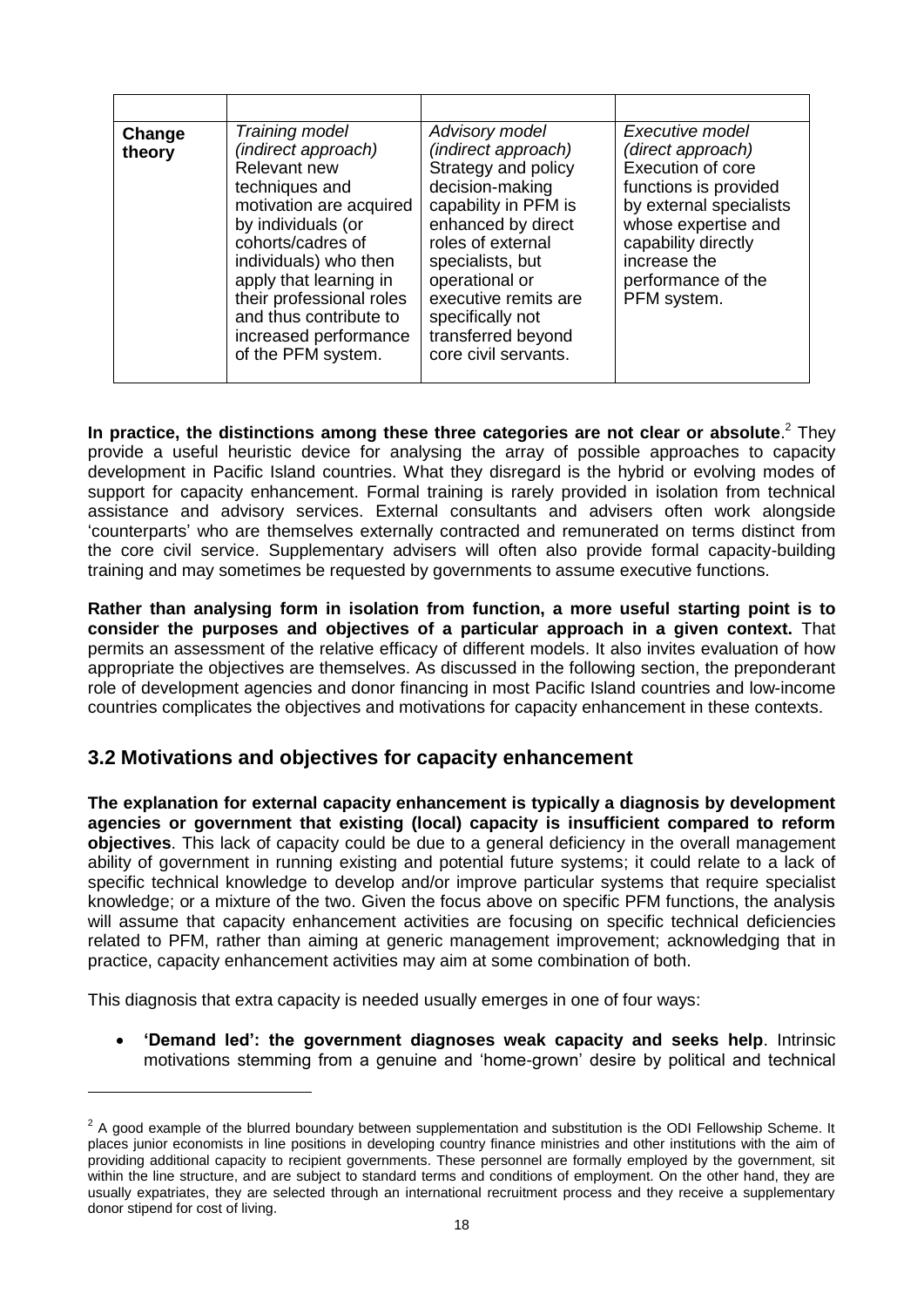leaders to improve government performance can motivate reform initiatives. In addition, government can be spurred on by the prospect of gaining future (or losing current) donor flows going through government channels. The prospect of receiving financial aid and/or Heavily Indebted Poor Countries (HIPC) debt relief is seen as motivating governments to undertake PFM reform in some post-conflict contexts (World Bank, 2012a). In practice, both motivations may be in play at the same time and both would drive government to seek capacity enhancement support.

- **'Conditionality based': development agencies diagnose weak capacity and insist on improvement as a condition of other support**. This might be regarded as a more 'typical' situation. For example, DFID's policy on financial aid requires that recipient governments demonstrate an 'improving trajectory' in PFM (DFID, 2011); usually some donor funding is available for governments to access for this purpose.
- **'Supply driven': external actors effectively administer the territory and choose to bypass or rebuild PFM systems using external capacity**. In some immediate postconflict situations, the international community responsible for the territory may effectively administer key government financial systems. While they may use some local capacity, high-level supervision and oversight will involve significant responsibility for external players. This may be because local capacity is at critically low levels (e.g. Kosovo and the role of the UN civil administration acting as the central fiscal authority immediately after the 2000 conflict), or because of a lack of confidence in local authorities by the international community (for example, Liberia and the Government Economic Management Action Plan (GEMAP) in the 1995 post-conflict period).
- '**Technologically required': certain very technical or specialised areas of reform may quite reasonably be beyond core staff capacity**. The most technical and IT-dependent reforms, such as the set up and operation of a computerised FMIS will almost certainly require externally sourced expertise. This is not exclusive to less developed countries; many developed countries will contract external (often private-sector) actors to help them implement new PFM systems and processes. Arguably, this is a different category of accessing external capacity, and one that does not directly relate to weaknesses or deficits in institutional capacity.

These motivations underlying capacity-enhancement initiatives provide a good insight into their purpose. Whether the requirement is based on government demand for better PFM outcomes, donor conditions or specifications for more robust PFM systems, or a specific technical need associated with innovation or new technology, the different forms of capacity support also implicitly have different direct objectives.

As shown in Table 1 above, those objectives are threefold and they correspond to the three approaches in the basic taxonomy:

- Capacity building (training): Acquisition of specific knowledge and skills by a target individual or group to boost their future capability, independent of external support.
- Capacity supplementation: Gradual accumulation of new skills and real-time practical advice to provide improved capability.
- Capacity substitution: Additional capability rapidly installed to carry out targeted functions for specific duration of the external support.

### <span id="page-28-0"></span>**3.3 Change theories for 'innovative' capacity enhancement**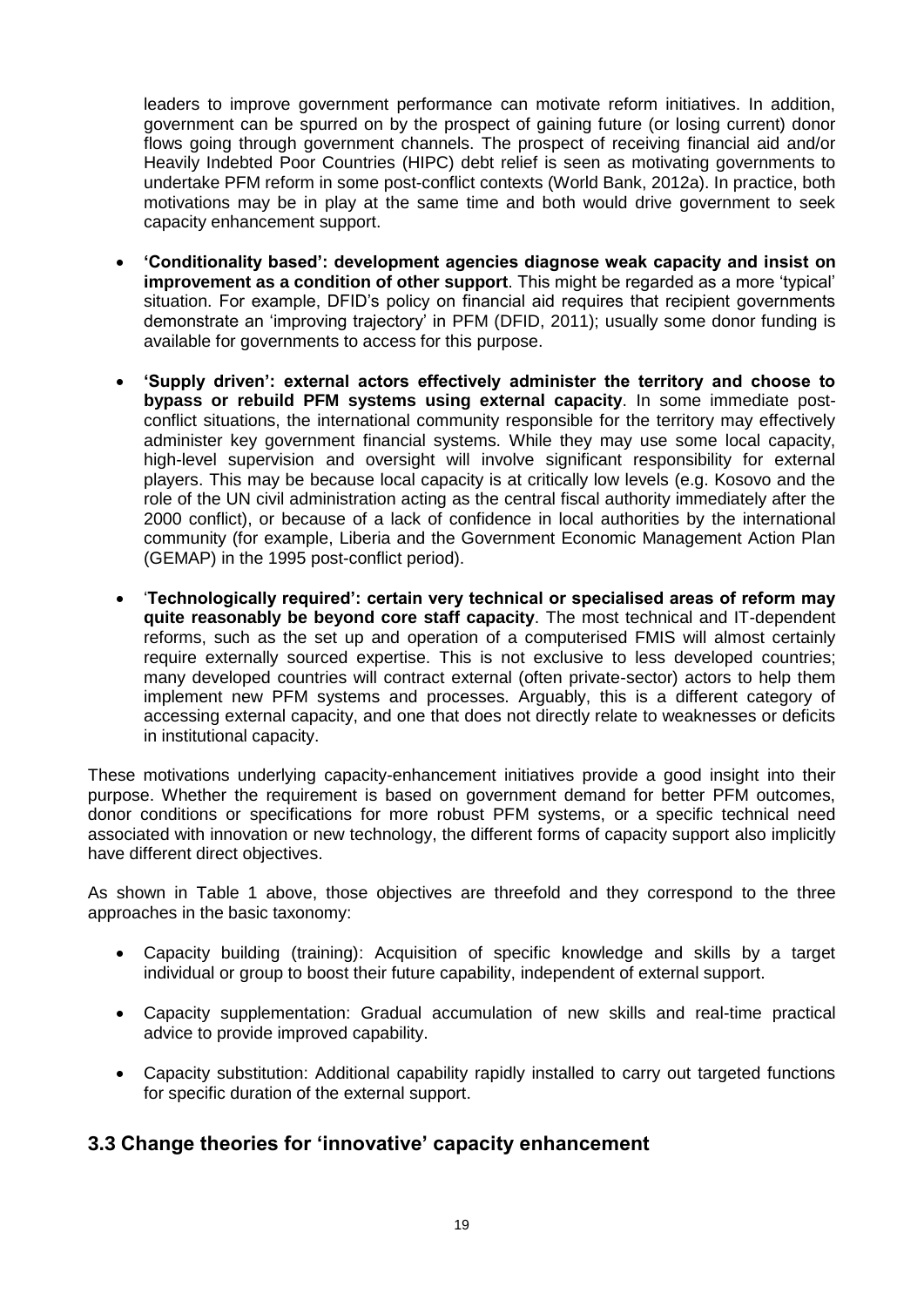**In some severely capacity-constrained countries there are examples of a move away from traditional capacity building and training approaches towards more innovative models of capacity supplementation and substitution.** In Liberia in the immediate post-conflict era, the GEMAP featured innovative 'dual controls' over expenditure alongside a mix of long-term and short-term advisory support (Hedger, 2011). Sierra Leone has made extensive use of long-term national advisers on higher donor-funded payscales to provide extra capacity in the Ministry of Finance (Tavakoli, 2012). However, is not clear that the emergence and replication of these new approaches has been accompanied by systematic analysis of the change theories underlying them, nor of the expectations about their discontinuation, transition or sustainability. For example, many capacity-enhancement initiatives in fragile states seem targeted more on short-term exigencies than long-term capability strategies. In Pacific Island countries, many development agencies are locked into near-perpetual external capacity-support arrangements without clear exit strategies (which in some circumstances may be an intentional design feature of the support provided). Both sets of cases point either to a lack of explicit change theory or to fundamental weaknesses in those that are in use.

Several factors have fuelled the dissatisfaction with traditional models of capacity building and training. These explain the experimentation with new approaches and help reveal their explicit change theories.

**Some reviews find a lack of success with 'traditional' capacity building**. A review of capacity building in World Bank operations in Africa concluded that '[t]he Bank has not developed a body of knowledge on what tools should be applied in different country contexts' and noted that '[t]echnical assistance has had little impact on strengthening client capacity' (World Bank, 2005). A review in 2008 found that no more than half of the \$720m spent on training each year results in improved developmental capacity (World Bank, 2008). Many documents reviewing capacity-development approaches go to great lengths to note the very specific conditions that must be met if success is to be achieved (Datta et al., 2012; McKecknie, 2005; AusAID, 2004; UNDP, undated). Examples of failed or problematic capacity building are recognised in the literature (see Fyson, 2009 for a detailed case study on Ghana). Leading analysts have started to argue that the 'traditional' approach of funding externally provided workshops, adviser-led training courses, overseas study tours and overseas education in order to promote donor-prescribed solutions is unlikely ever to succeed (Pritchett, Woolcock and Andrews, 2010).

**There is growing pressure to deliver 'value for money' and rapidly show results**. The rhetoric and policy reforms from certain donors are pushing for a stronger focus on 'results' as a consequence of aid interventions (in the context of DFID's work, see Mitchell, 2011 and DFID, 2011; also the World Bank's 'P4R' programmes, World Bank, 2011). Traditional capacity building is widely acknowledged as a long-term process, for example in the context of the Pacific it has been recommended that design of effective capacity-building projects may require a lead-in design phase of six months to two years, while the realistic time frame for intervention is ten years (AusAID, 2004). This may be increasingly unattractive as a development intervention for certain donors who wish to demonstrate rapid and substantial improvements in capacity as a result of their interventions.

**There is too little local capacity to enhance in the short-term**. In post-conflict situations, ministries of finance may be so depleted in terms of human resources that there is little local capacity to work with. Where a cadre of permanent civil servants needs to be recruited and/or redeployed into key positions, capacity substitution may be the only way to fill key gaps, at least in the short to medium term. In fragile situations, particularly post-conflict, external support may be necessary simply to 'get things done' to an acceptable level on an accelerated timescale, before longer-term capacity enhancement can be addressed (Tavakoli and Saneja, 2012).

**There is little expectation of improvement in government capacity in the medium to long term in some low-income countries**. One of the root causes of weakness in PFM capacity in fragile states is the uncompetitive remuneration packages available in the civil service (World Bank, 2012). In the long term, capacity-development programmes are heavily reliant on effective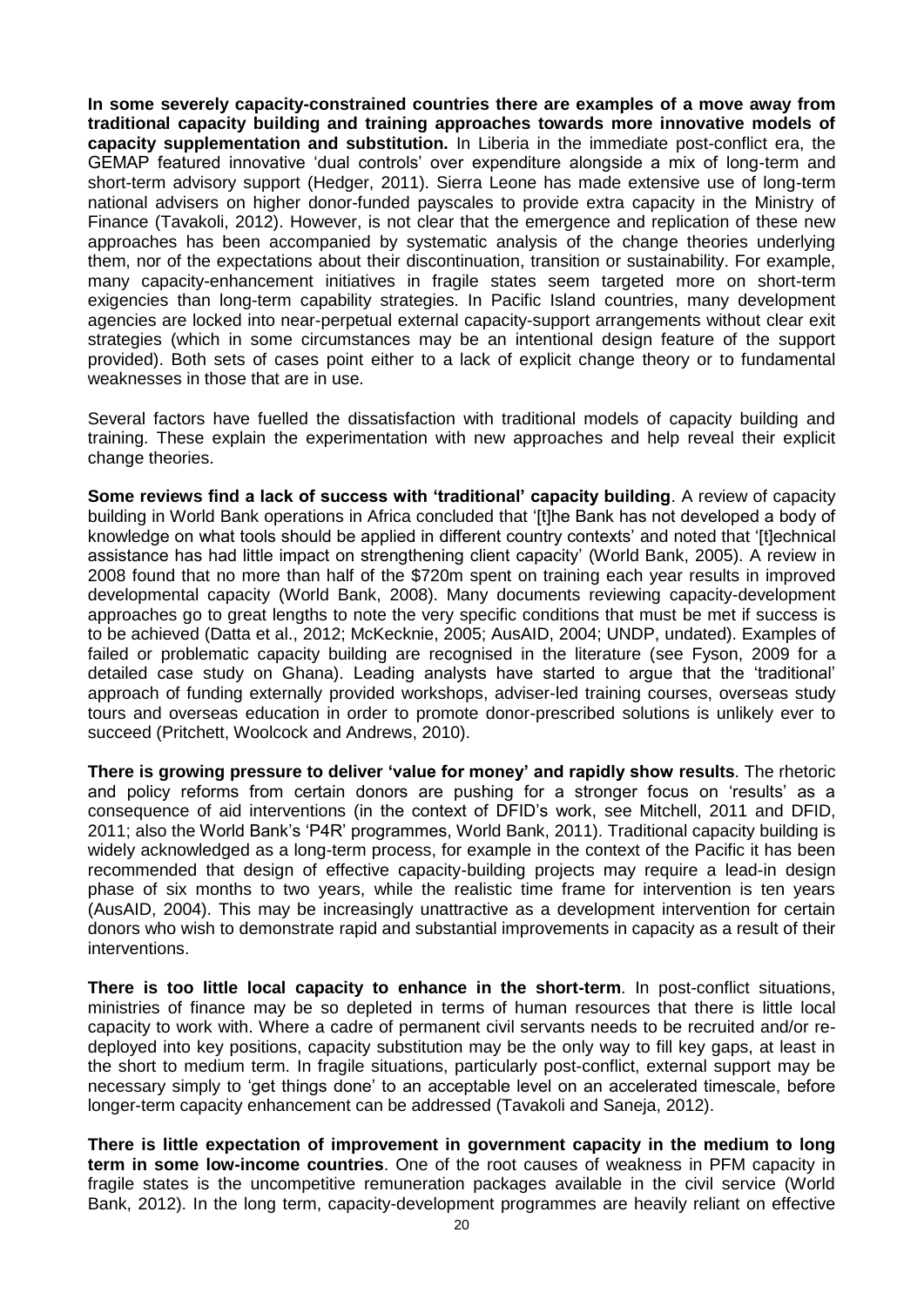civil-service reform programmes that will create a permanently improved situation of higher capacity through more attractive employment opportunities for skilled individuals. Those processes are not typically an early priority and they require time to develop and implement. Governments in post-conflict situations may not have formulated a plan for dealing with skills shortages and gaps within the civil service. In the Pacific Island country context, some specialist PFM skills are unlikely to be reliably sourced at a national level and medium- to long-term external support will be necessary for certain functions (World Bank, 2010). The use of external capacity support may effectively be a semi-permanent condition in poor countries lacking an effective civil-service reform programme.

**There is a lack of trust in government by donors**. Lack of trust in government systems, coupled with the need to demonstrate safeguards and reform progress, can cause development agencies to require a particular form of 'capacity supplementation' designed to control and assure expenditure beyond simply providing advice. This was part of the early GEMAP programme in Liberia, with international staff having some role in authorising and approving expenditure (Hedger, 2011). Even in longer-term PFM advisory roles, donors may seek external capacity as an informal 'watchful eye' on government activities.

### <span id="page-30-0"></span>**3.4 Evidence and lessons on success factors for capacity enhancement**

**There is some degree of consensus on what makes capacity building successful at a general level within the literature,** including those documents directly relating to capacity building for PFM in the Pacific. Two factors predominate: (1) commitment from the partner institution to achieve change; and (2) a package of interventions designed and 'owned' by the partner institution. These are discussed in turn.

**Commitment from the partner institution to achieve change**. The first factor noted as critical to success is invariably a genuine willingness to reform, described variously as: 'political commitment' (World Bank, 2012a); 'strong political commitment' (Lawson, 2012); 'leadership' (McKechnie, 2004); or 'ongoing commitment by government at both political and technical levels' (IMF, 2010). Opinions differ on the scope for improvement if high-level political commitment is lacking. The World Bank suggests that political commitment can generate technical commitment, but not the other way round (World Bank, 2012a). The IMF suggests that in the absence of such commitment it may be possible for technocrats to lead reforms 'below the radar' of political notice (IMF, 2010).

**A package of interventions designed and 'owned' by the partner institution.** Analysis of PFM reform in Pacific Island countries concludes that the most critical success factor is 'a partner agency [that] has a very clear view (vision) of its own future' (AusAID, 2004). Other studies note that: 'country-led planning' is the first factor in designing effective capacity-building interventions (JICA, 2007); 'national ownership' is needed for successful capacity building (UNDP, undated); there is '[a need to ensure] that capacity building support is country owned' (World Bank, 2005); 'If change processes are not owned by and led by those whose capacity is being developed, they are unlikely to happen' (Datta et al., 2012).

In terms of breaking this down into more *specific recommendations* for capacity-building interventions, and reviewing material directly relevant to actual experience of PFM reforms in the Pacific, the following factors appear to underpin successful examples of reform (drawn from AusAID, 2004 unless otherwise stated).

**A long-term time horizon including a substantial 'pre-design' phase**. This pre-design can include up to two years of engaging with the institution at a working level, to build credibility and establish an understanding of the institution's real requirements. This involves detailed and realistic situational analysis of the institution's current and potential ability. It should go beyond 'technical' discussions of what is missing to include more contentious issues of power analysis and understanding of informal power networks (Datta et al., 2012). Timescales of 10 years should be considered as a realistic period of sustainable engagement with recipient Pacific institutions. In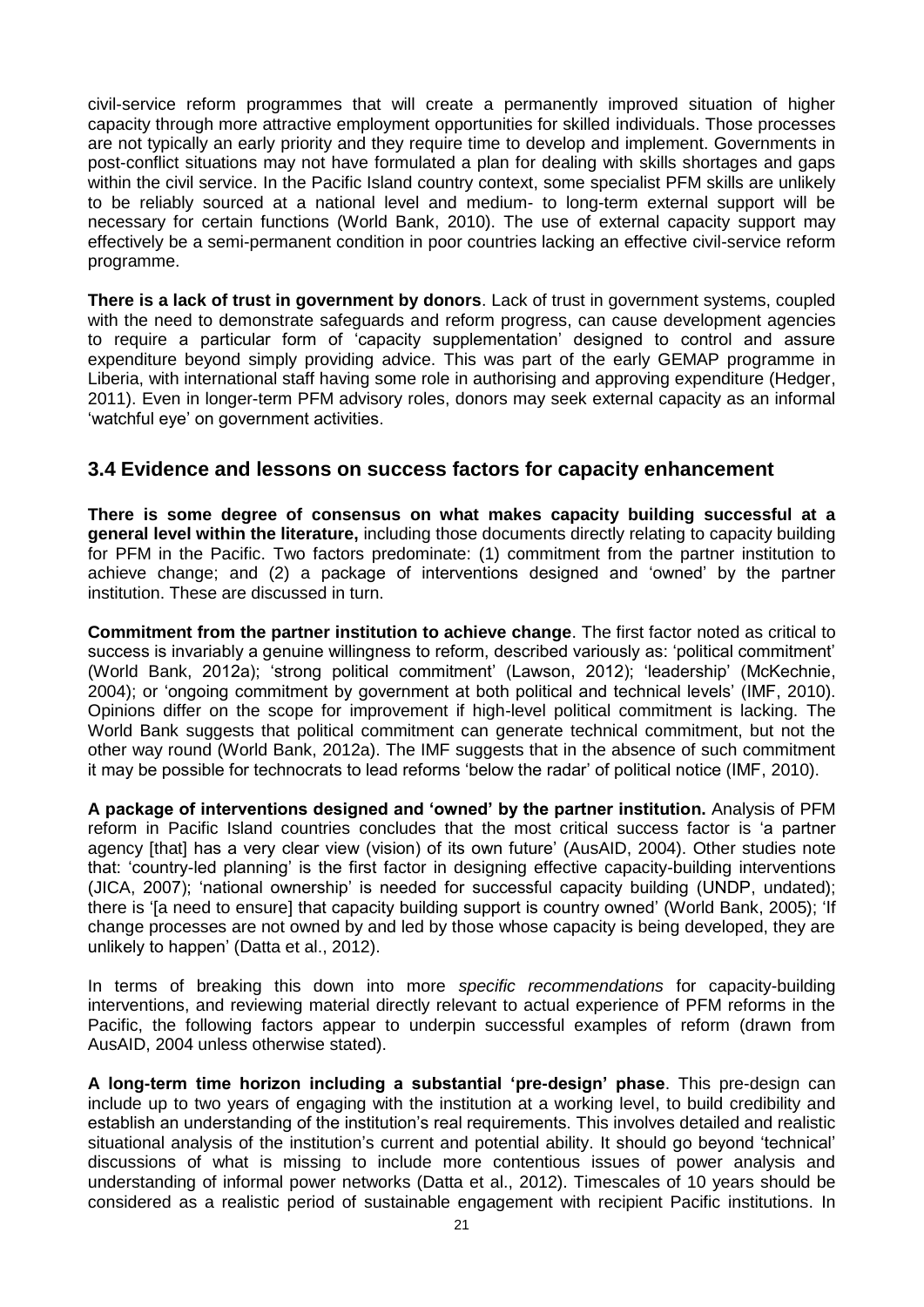support of this, OECD DAC state-building guidance notes the need for a 'long-term engagement' strategy with fragile states if reforms are to succeed (OECD, 2011). In the Pacific context, the World Bank has proposed working from a realisation that some critical gaps will simply not be filled in even the medium to long term (World Bank, 2011), suggesting reform programmes need a similarly long time frame.

**In terms of the method of delivery by the provider, capacity building and support from 'peer' organisations is valued, and long-term co-location of technical assistance is preferable to fly-in and fly-out advice**. Interventions that used the expertise and experience of 'peer' government officials from Australia and New Zealand carried more credibility with partner agencies than using unaffiliated consultants. The most effective forms of ongoing on-the-job training came from co-location of long-term advisers within government offices, working on a day-to-day level with counterpart officers. This was found to build camaraderie, credibility and trust among advisers and counterparts.

**On-the-job training is most effective, provided it is recognised as 'training' by recipients, while capacity building across whole teams and training many individuals on several different tasks can avoid negative impacts from staff turnover**. When assistance is offered, it is necessary to be clear that mentoring, informal coaching and day-to-day sharing of experience constitutes 'training', to ensure that the work has its desired impact. There is often a clear desire on the part of capacity-building recipients for out-of-country tertiary study, but this may not be in the best interests of the long-term capacity development of the host institution. In terms of sustainability, it was noted in the case of several projects in the Solomon Islands that training an entire team on many different tasks reduced the risk that one individual's exit would result in the loss of all skills (Bailey, 2009).

**In terms of management and oversight of the intervention, the most successful interventions featured clear benchmarks for partner-agency performance, and flexibility in terms of the nature of the capacity to be built**. Clear and mutually agreed expectations of partner-agency behaviour allowed for mutual accountability and needs to be accompanied by credible threats of withdrawal of support if the necessary commitment is lacking. The favoured approach regarding specific outputs was that long-term goals would be outlined and agreed, but the granular outputs, for example those required in a log-frame, should be left as unspecified as possible to allow for capacity building to respond to changing circumstances.

### <span id="page-31-0"></span>**3.5 Capacity-enhancement options for severely capacity-constrained countries**

**There are a number of possible approaches to capacity supplementation and/or capacity substitution, some of which are listed below**. Note that the following discussion presents highlevel options. A full evaluation of the cost, benefits and real-world experience of the impact of each option is beyond the scope of this paper.

**Choosing the 'right' capacity-strengthening intervention will naturally depend on the reason why capacity is required, and a mix of interventions might be needed for certain situations**. For example, where an institution is committed to reform and is capable of engaging in long-term development of staff and systems, but has some immediate critical capacity gaps that are undermining basic systems, an intervention combining long-term 'traditional' capacity-building alongside immediate capacity substitution, through deploying long-term donor-funded staff on a rolling basis, might be necessary. Alternatively, where commitment to reform is weak and existing capacity is adequate for basic processes, a capacity-supplementation approach using regional bodies or regionally sourced senior advisers to 'inspire' reform towards the next step could be used.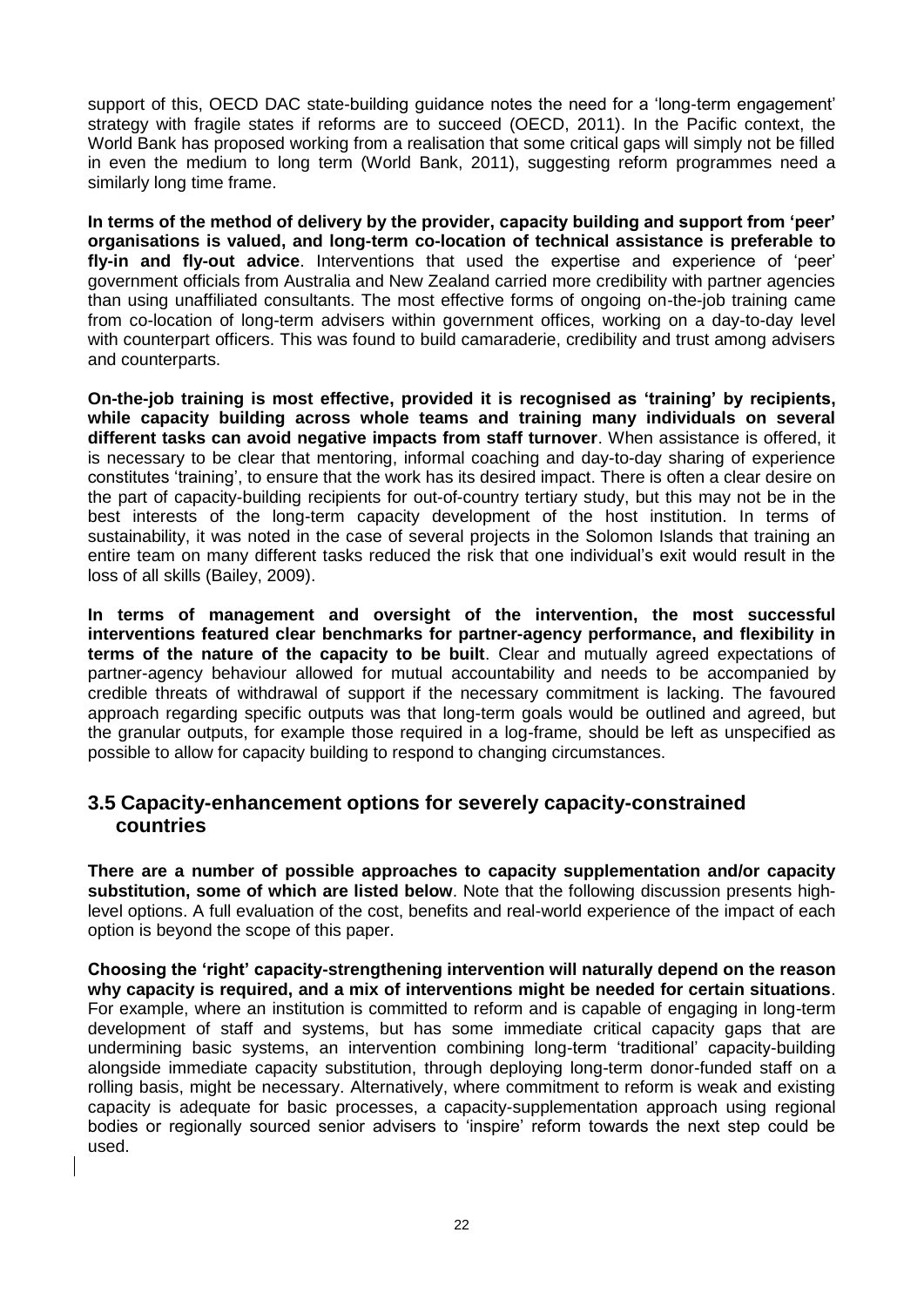#### <span id="page-32-0"></span>**3.5.1Capacity substitution**

**Using computerisation as a substitute for low capacity**. In some low-capacity contexts, computerising manual accounting and cash-management functions (perhaps through an outside agency) might allow for more accurate control by central agencies, and faster reconciliation and reporting of government transactions. This might reduce some instances of inappropriate use of funds and increase the chance that the correct fiscal information is available to key decisionmakers. For example, donors could consider funding an external private-sector company to run the accounting and cash management for government on a confidential, long-term basis. This would also be consistent with the point above that a 10-year time horizon is a realistic one for effective PFM reform.

**Outsourcing 'discrete' aspects of PFM**. Certain offices and functions within the PFM cycle, for example the audit function and auditor general role, could be supplied or funded by donors. This has been tried in certain contexts, for example in Liberia the Auditor General equivalent was specifically chosen to be an Liberian 'outsider' to the current political context, with his office supported financially by donors (Hedger, 2011). In the Cook Islands, the post of Financial Secretary was recently advertised internationally, with recruitment costs supported by donors, in order to attract a wider range of candidates for the role (Cook Island News, 2011). 'Outsiders' can bring high-capacity skills for immediate improvement, alongside higher trust and empathy with government counterparts, as well as the possibility of a longer-term 'demonstration effect' that could lead to more permanent institution building.

**Develop cost-effective long-term (semi-permanent) capacity substitution to ensure a basic level of capacity**. If there is no realistic long-term prospect of improvement in local capacity, investment might be better placed in developing cost-effective substitution mechanisms that learn from successes noted in the literature. For example, the 'ASAS' programme in the Pacific places Australian Treasury officials in Pacific Island country finance ministries for a working placement. ODI has run the 'ODI Fellows' scheme for a number of years aimed at providing additional capacity, in the form of young economics graduates, in developing-country government institutions (often ministries of finance). The United Nations Volunteers programme could be designed in such a way as to attract inexperienced but enthusiastic graduates looking for relevant developingcountry work experience. Such individuals would not be expected to 'build capacity', but instead provide vital basic skills or capacity backstop in running key financial process. Using a rolling cycle of younger staff beginning their career would allow for relative cost efficiency compared to using more experienced professional consultants.

#### <span id="page-32-1"></span>**3.5.2Capacity supplementation**

**Formal 'twinning' arrangements between leading regional nations' ministries of finance and/or key departments**. Such an arrangement could provide a mechanism for informal and ongoing advice from counterparts who bring additional credibility to their work, given their position in similar institutions. Such advisory work already takes place, but there could be scope for a small amount of funding to regularise and institutionalise advice, learning and coaching of key departments.

**Salary top-ups for civil servants to retain able individuals in key PFM advisory roles**. This has been widely used in many post-conflict situations, for example Sierra Leone (Tavakoli, 2012). It can buy a degree of capacity in the short-term, and if used to supplement the salaries of national staff, it can go some way to avoiding bringing in unwanted 'outsiders' to confidential government operations. While able to support reform in the short to medium term, there are obvious long-term problems with dual pay structures of civil servants and dual accountability to donors, leading to resentment from those not receiving top-ups. This can reduce overall institutional morale and coherence in the long term and lead to over-dependence on key individuals. Whole-of-civil-service pay reform might provide an 'exit strategy' for salary top-ups, but effective pay and workforce reform in low-capacity environments is challenging in itself, as noted above.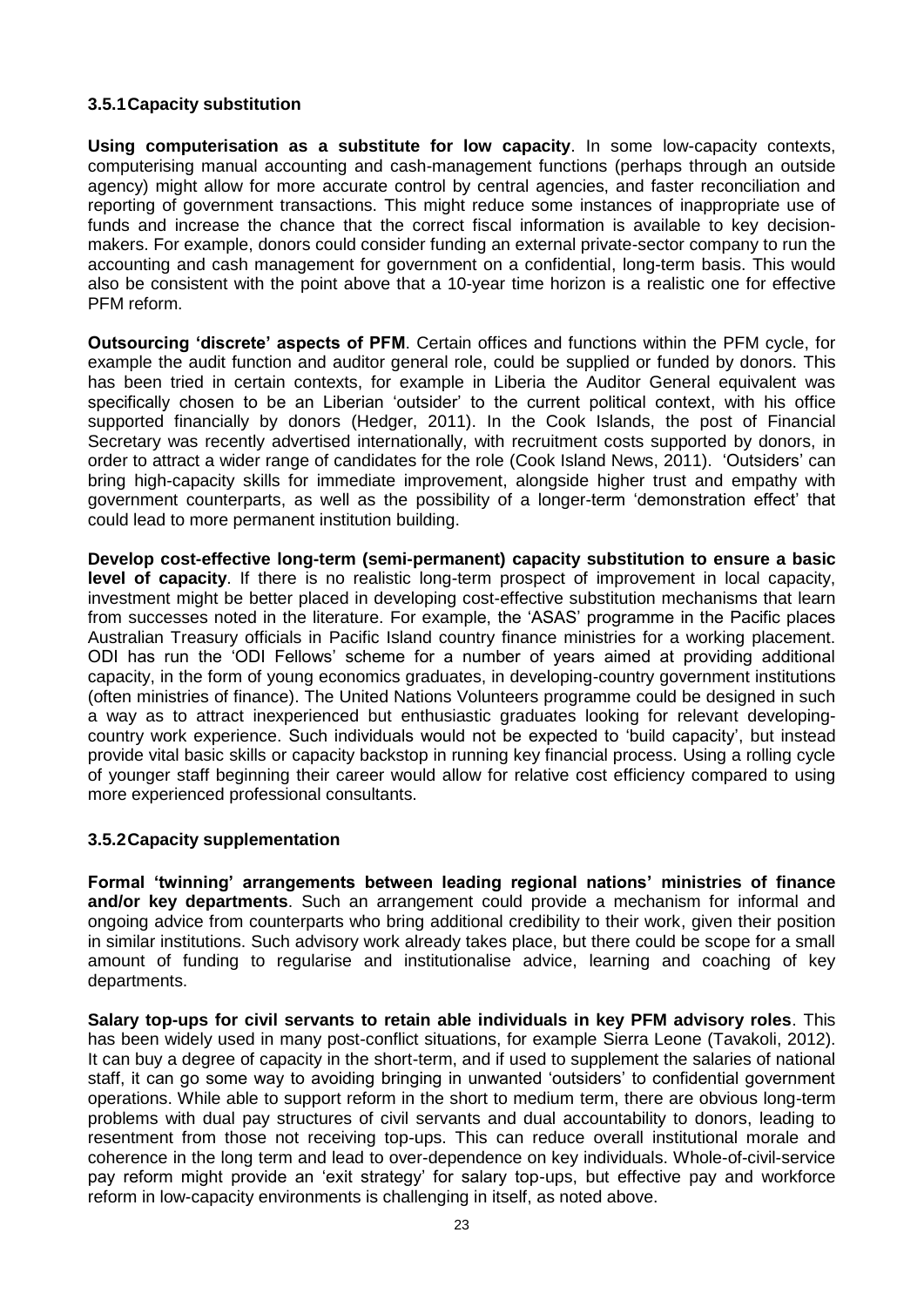**International technical advisers recruited from neighbouring countries**. Experience from Liberia suggests that in some circumstances advisers recruited from neighbouring countries can operate well in fragile PFM settings, perhaps bringing greater credibility and authority, given experience in a similar context (World Bank, 2012a).

**Training of graduates from scratch through internship schemes**. This has been part of the Afghan experience (World Bank, 2012a). Offering a clearer and more comprehensive career path for recent graduates, starting at junior levels with the prospect of rapid advancement, might attract good quality candidates, at least for a few years. Taken forward on a rolling and staggered basis, such a scheme could ensure a steady stream of basic-level capacity and staffing continuity to support key PFM functions, even if staff cannot be retained for the long term.

**Confidential high-level advice to ministers and senior figures**. Given the importance of political will in driving PFM reforms, donors could consider providing funding for special advisers to ministers and senior officials – perhaps diaspora returnees with the right skills – engaged in PFM reform. These would be chosen by the minister or senior officials responsible, rather than the donor, and their advice would be confidential. The assumption would be that sustained and context-relevant advice from a trusted expert who values PFM reform would sustain high-level commitment to better systems. However, such an approach carries risks, given the difficulty of finding the right individual and regarding the quality and nature of advice being provided.

**Involve regional professional bodies for aspiration raising and as capacity-development instruments**. Some studies (e.g. Lawson, 2012) have noted that regional bodies (for example, the African Organisation of Supreme Audit Institutions in English-speaking Africa (AFROSAI) on audit institutions) may be able to engage with countries struggling with PFM reform. They can provide credible advice and guidance grounded in real-world PFM experience. If particularly proactive, they could encourage countries to share experiences to facilitate peer learning from regional leaders. The International Organisation of Supreme Audit Institutions (INTOSAI) has an explicit aim in its strategic plan to offer capacity enhancing activities for national-level audit bodies. This might open the possibility for peer-to-peer learning between regional or global institutions and their national members. Donors could consider funding such programmes to be delivered by regional institutions. Naturally, the success of a regional lead in capacity supplementation would depend on the capacity and willingness of the regional institution itself to undertake this role.

**Agree that donors will 'do' some parts of the government's PFM work for the foreseeable future**. The literature on PFM in fragile states notes the relative lack of success of more advanced reforms (e.g. MTEFs and programme-based budgeting) where they have been introduced in lowcapacity environments (World Bank, 2012a). Acknowledging this as unlikely to change even in the long-term, certain functions that are regularly carried out by donors as part of their regular work can effectively be used as a substitute for such PFM services. For example, IMF Article IV consultations, done closely with government and modified slightly, could provide a basic MTEF to guide expenditure over the medium term. The World Bank can provide some government longterm economic thinking through its Economic and Sector advisory work that can effectively substitute for a lack of government capability in these areas. Such an approach could be possible where there is a relatively high level of trust between donors and governments and where donors are willing to alter, and/or supplement, their 'standard' activities to meet government requirements.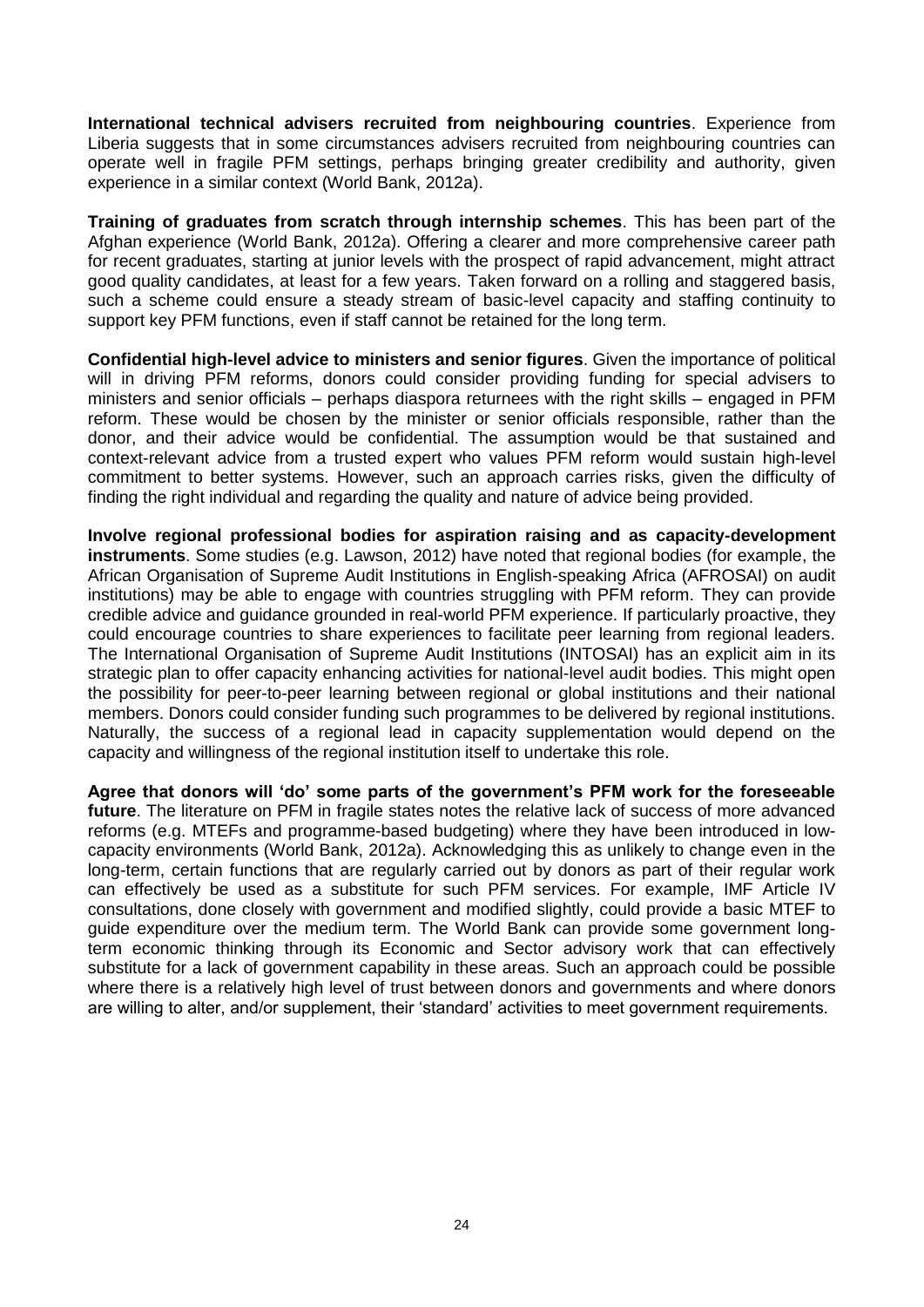# <span id="page-34-0"></span>**References**

Acemoglu, D. and Robinson, J. (2012) Why Nations Fail: The Origins of Power, Prosperity and Poverty. London: Profile.

Alesina, A., Hausmann, R. et al. (1999) 'Budgeting Institutions and Fiscal Performance in Latin America'. Journal of Development Economics 29 (2).

Andrews, M. (2013) The Limits of Institutional Reform in Development. Cambridge: Cambridge University Press.

Andrews, M. (2010) How Far Have Public Financial Management Reforms Come In Africa? Cambridge MA: Harvard.

Andrews, M. (2009) Isomorphism and the limits to African public financial management reform. HKS Working Paper No. RWP 09-012.

Andrews, M. (2008) Are One-Best-Way Models of Effective Government Suitable for Developing Countries? John F. Kennedy School of Government, Harvard University Faculty Research Working Papers Series. Cambridge.

Andrews, M., Pritchett, L. et al. (2012) Escaping Capability Traps through Problem-Driven Iterative Adaptation (PDIA). Washington D.C.: Center for Global Development Working Paper (299).

AusAID (2005) Capacity Building in Public Finance: An evaluation of activities in the South Pacific. Canberra: AusAID.

Bailey, L. (2009) Building Post-Crisis Capacity in the Solomon Islands – Capacity Enhancement Briefs. Washington D.C.: World Bank.

Baudienville, G. (2012) Public financial management reforms in fragile states: the case of the Democratic Republic of the Congo. London: ODI.

Booth, D. (2012) Development as a Collective Action Problem: Addressing the Real Challenges of African Governance. London: ODI.

Collier, P. and Hoeffler, A. (2005) 'Resource rents, governance, and conflict'. Journal of Conflict Resolution 49(4): 625-633.

Cook Island News (2011) 'Stringent Recruitment Processes for FinSec Job'. Accessed on 13/03/13 [\(http://www.cinews.co.ck/2011/February/Wed23/local.htm\)](http://www.cinews.co.ck/2011/February/Wed23/local.htm).

Datta, A. et al. (2012) Capacity, complexity and consulting: Lessons from managing capacity development projects. London: ODI.

DFID (2005) Why we Need to Work More Effectively in Fragile States. London: DFID.

DFID (2009) Building the State and Securing the Peace. London: DFID.

DFID (2011) A Strengthened Approach to Budget Support – Technical Note.

DFID (2011) DFID's Approach to Value for Money.

DiMaggio, P. and Powell, W. (1983) 'The Iron Cage Revisited: Institutional Isomorphism and Collective Rationality in Organizational Fields', in American Sociological Review 48 (2): 148-160.

Fozzard, A. (2001) The Basic Budgeting Problem. London: ODI.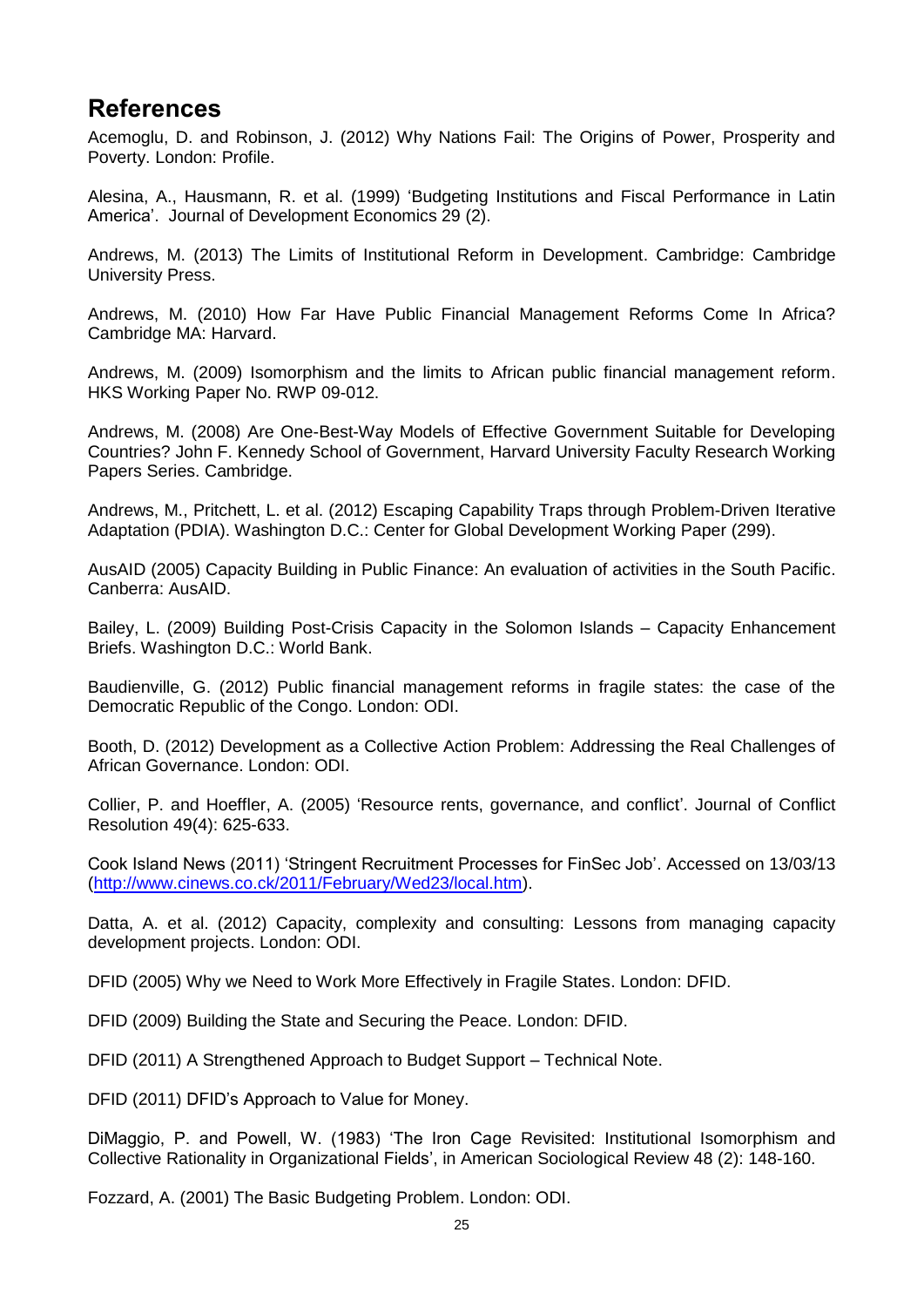Fritz, V., Hedger, E., and Fialho Lopez, A. P. (2011) Strengthening Public Financial Management Reforms in Post-Conflict Countries. Washington D.C.: World Bank.

Fyson, S. (2009) 'Sending in the consultants: development agencies, the private sector and the reform of public finances in low-income countries'. International Journal of Public Policy 4 (Nos. 3/4).

Ghani, A. et al. (2005) Closing the Sovereignty Gap: an Approach to State-Building. London: ODI.

von Hagen, J. (1992) Budgeting Procedures and Fiscal Performance in the European Communities. Economic Papers. Brussels: European Commission. 96.

von Hagen, J. (2004) Political economy of fiscal institutions. Oxford Handbook of Political Economy. Oxford: Oxford University Press.

Hagmann T. and Hoehne M. (2009) ['Failures of the State Failure Debate: Evidence from the](http://www.gsdrc.org/go/display&type=Document&id=3193)  [Somali Territories', Journal of International Development 21: 42-57.](http://www.gsdrc.org/go/display&type=Document&id=3193)

Hallerberg, M., Strauch, R. R. et al. (2009) Fiscal Governance in Europe. Cambridge: Cambridge University Press.

Harding, R. and Wantchekon, L. (2010) The Political Economy of Human Development. Human Development Research Paper 2010/29. New York: UNDP.

Hedger, E. (2011) Public Financial Management Reforms in Fragile and Conflict-Affected States: Providing Operational Guidance for Development Practitioners, Country Case Study: Liberia. London: ODI.

Hedger, E., Krause, P. et al. (2012) Public financial management reform in fragile states: grounds for cautious optimism? ODI Briefing Paper. London: ODI.

IMF (2010) A Public Financial Management Roadmap for Forum Island Countries. Suva: IMF.

Ingram, S. (2010) State-Building: Key Concepts and Operational Implications in Two Fragile States. Washington D.C. and New York: World Bank/UNDP.

JICA (2008) Joint Study on Effective Technical Cooperation for Capacity Development: Synthesis Report. Tokyo: JICA.

Knack, S. and Eubank, N. (2009) Aid and trust in country systems. World Bank Policy Research Working Paper Washington D.C.: World Bank. No. 5005.

Krause, P. (2013a) The Development of Executive Spending Control: An Evolutionary Account Based on the History of Britain and Germany. ODI Working Paper. London: ODI.

Krause, P. (2013b) Of Institutions and Butterflies: is Isomorphism in Developing Countries Necessarily a Bad Thing? ODI Background Note. London: ODI.

. Krause, P. (2012) Public financial management reforms in fragile states: the case of West Bank and Gaza. London: ODI.

Laking, R. (2010) State Performance and Capacity in the Pacific. Manila: ADB.

Lawson, A. (2012) Evaluation of Public Financial Management Reform: Burkina Faso, Ghana and Malawi 2001-2010 Final Synthesis Report. SIDA.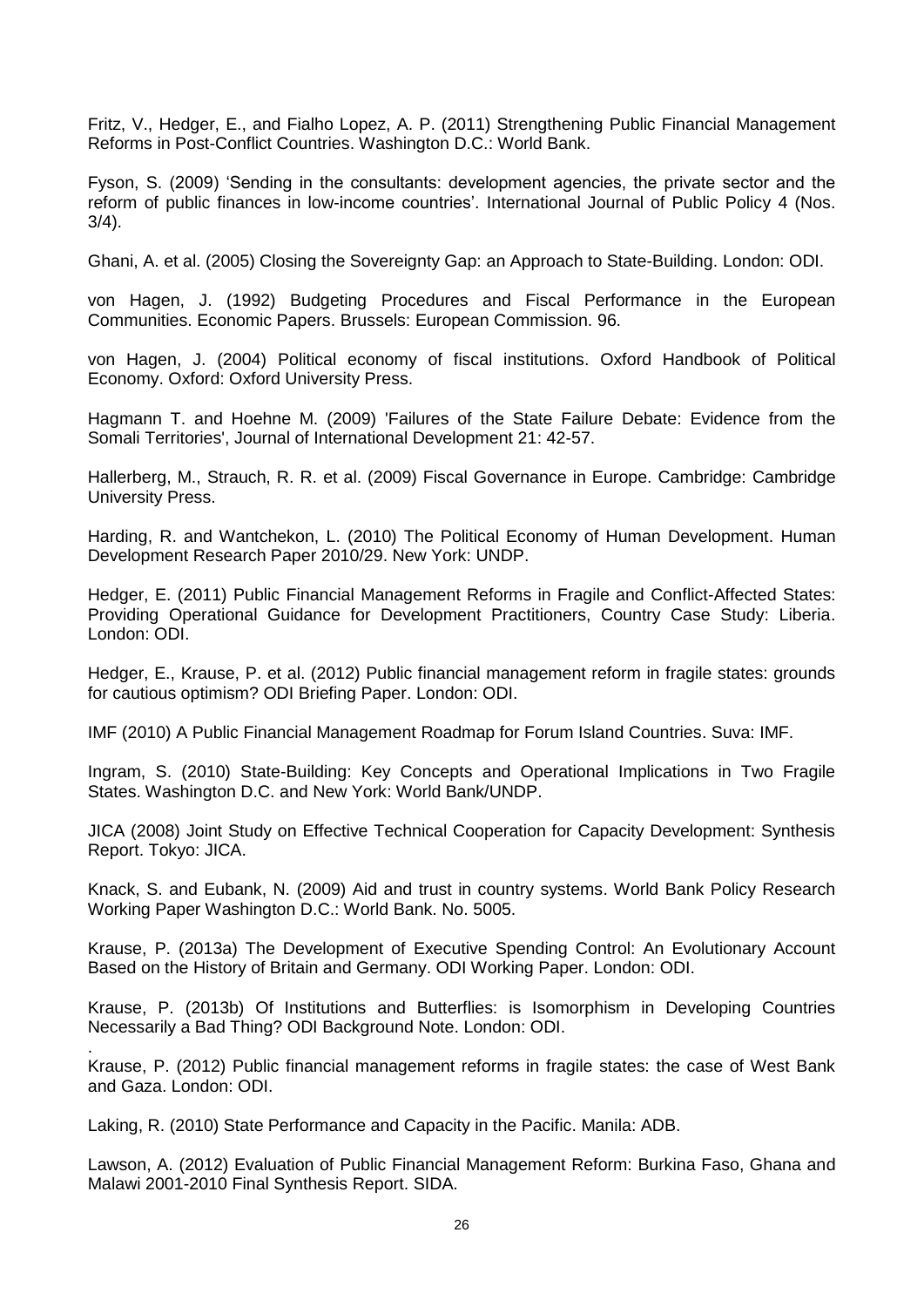Lawson, A. and de Renzio, P. (2009) Approach and Methodology for the Evaluation of Donor Support to Public Financial Management (PFM) Reform in Developing Countries. Oxford: Fiscus.

Manuel, M. et al. (2012) Innovative aid instruments and flexible financing: providing better support to fragile states. London: ODI.

Manuel, M. et al. (2010) Accelerating the transition out of fragility: The role of finance and public financial management reform. London: ODI.

Manuel, M., McKechnie, A. et al. (2012) Innovative aid instruments and flexible financing: providing better support to fragile states. London: ODI

McKechnie, A. (2004) Building Capacity in Post-Conflict Countries – Capacity Enhancement Briefs. Washington D.C.: World Bank.

McLoughlin, C. and Batley, B. The Politics of What Works in Service Delivery: An Evidence-based Review. Manchester: ESID.

Mitchell, A. (2011) Results for Change. Speech to the Royal College of Pathologists, June 2011 [\(http://www.dfid.gov.uk/News/Speeches-and-statements/2011/Andrew-Mitchell-on-Results-for-](http://www.dfid.gov.uk/News/Speeches-and-statements/2011/Andrew-Mitchell-on-Results-for-Change/)[Change/\)](http://www.dfid.gov.uk/News/Speeches-and-statements/2011/Andrew-Mitchell-on-Results-for-Change/).

Moore, M. (2003) The New Fiscal Sociology in Developing Countries. Paper presented at the Annual Meeting of the American Political Science Association. Philadelphia: American Political Science Association.

North, D., Wallis, J. and Weingast, B. (2009) Violence and Social Orders: A Conceptual Framework for Interpreting Recorded Human History. Cambridge UK: CUP.

North, D. C., Wallis, J. J. et al. (2009) 'Violence and the rise of open-access orders'. Journal of Democracy 20(1): 55-68.

North, D. C., Wallis J. J. et al. (2007) Limited Access Orders in the Developing World: A New Approach to the Problems of Development. World Bank Policy Research Working Paper 4359.

ODI (2007) Tales of the Unexpected: Public Financial Management Reform in Difficult Environments. London: ODI.

OECD (2008) Concepts and Dilemmas of State-building in Fragile Situations: From Fragility to Resilience. Paris: OECD.

OECD (2011) Supporting State-building in Situations of Conflict and Fragility. Paris: OECD.

OECD-INCAF (2012) A New Deal for Engagement in Fragile States.

PEFA Secretariat (2011) Public Financial Management: Performance Measurement Framework. Washington D.C.: PEFA Secretariat.

Pretorius and Pretorius (2009) Review of Public Financial Management Literature. London: DFID.

Pritchett, L. and Woolcock, M. (2004) Solutions When the Solution Is the Problem: Arraying the Disarray in Development. World Development 32.2.

Pritchett, L., Woolcock, M. and Andrews, M. (2010) Capability Traps? The Mechanisms of Persistent Implementation Failure. Working Paper 234, Washington D.C.: CGD.

Rakner, L. et al. (2004) The Budget As Theatre. Bergen: CMI.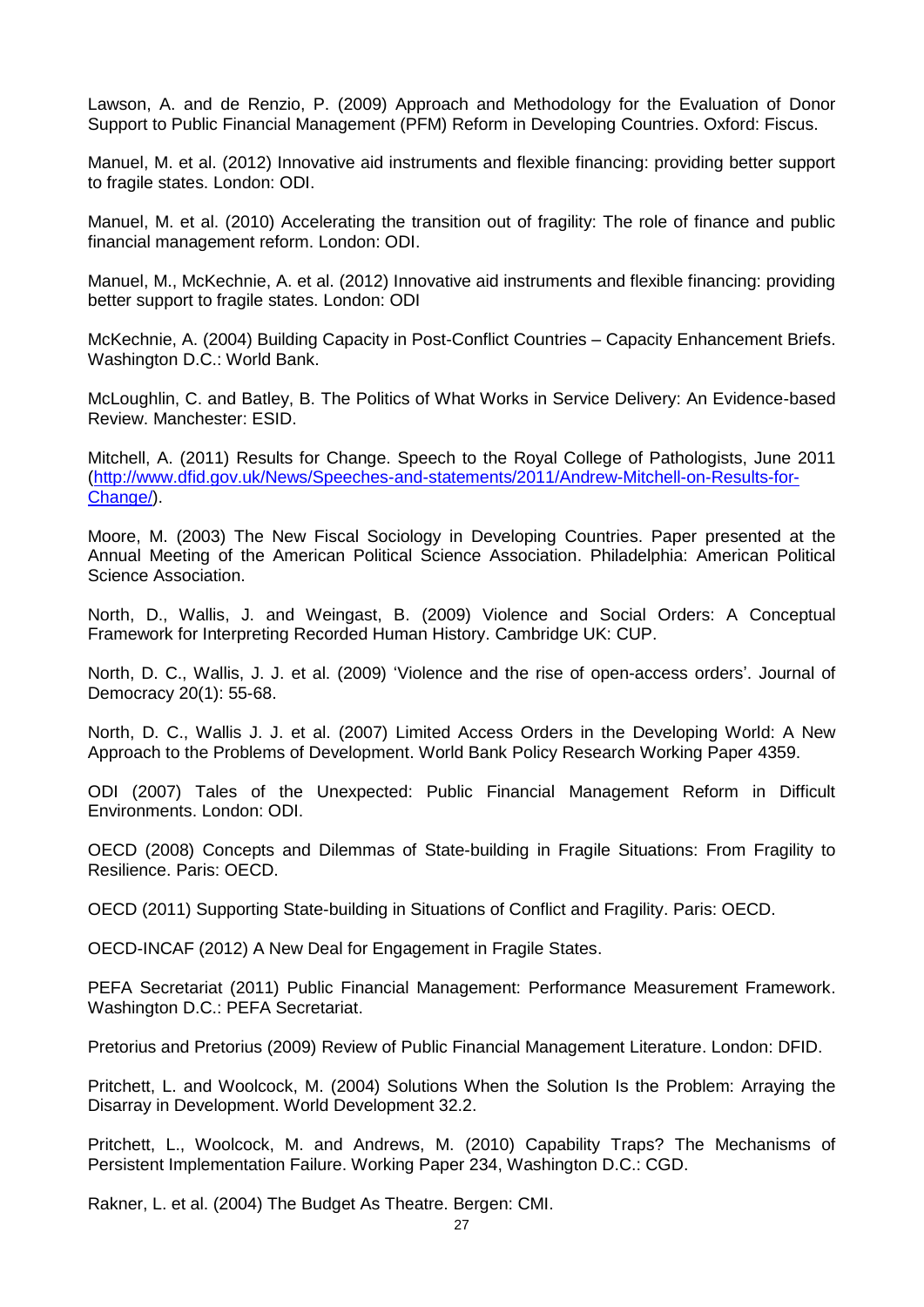de Renzio, P. (2011) Does donor support to public financial management reforms in developing countries work? An analytical study of quantitative cross-country evidence. London: ODI.

Riechel, K. (2002) Public Financial Management: Principle Issues in Small Pacific Island Countries. Washington D.C.: IMF.

Ross, M. L. (1999) 'The political economy of the resource curse'. World politics 51: 297-322.

Scharpf, F. W. (1997) 'Economic integration, democracy and the welfare state'. Journal of European Public Policy 4(1): 18-36.

Schick, A. (1998) A Contemporary Approach to Public Expenditure Management. Washington D.C.: World Bank.

Schumpeter, J. A. (1918) Die Krise des Steuerstaates. Graz, Leuschner & Lubensky.

Sida (2007) Public Financial Management in Development Cooperation. A Handbook for SIDA Staff.

Siwatibau, S. (1999) 'Some Observations: Public Financial Accountability and Integrity in Pacific Island Countries', in ADB (1999) Governance, Corruption and Public Financial Management. Manila: ADB.

Tavakoli, H. and Saneja, S. (2012) Public financial management in fragile states: the case of Kosovo. London: ODI.

Tavakoli, H. (2012) Public financial management reforms in fragile states: the case of Sierra Leone. London: ODI.

Tavakoli, H. (2012) Can aid address key governance constraints in public service delivery? London: ODI.

Tilly, C. (1992) Coercion, Capital and European States, AD 990-1992. Oxford: Blackwell Publishing.

UNDP (undated) Supporting Capacity Development: The UNDP Approach. New York: UNDP.

Williamson, T. and Dom, C. Sector Budget Support in Practice: Synthesis Report. London: ODI.

Weber, M. (1980 (1921)) Wirtschaft und Gesellschaft: Grundriss der verstehenden Soziologie. Tübingen, Mohr Siebeck.

World Bank (2004) World Development Report: Making Services Work for the Poor. Washington D.C.: World Bank.

World Bank (2005) Capacity Building in Africa: An OED Evaluation of World Bank Support. Washington D.C.: World Bank IEG.

World Bank (2006) Small States: Making the Most of Development Assistance: A Synthesis of World Bank Evaluation Findings. Washington D.C.: World Bank IEG.

World Bank (2008) Using Training to Build Capacity for Development: An Evaluation of the World Bank's Project-Based and WBI Training. Washington D.C.: World Bank IEG.

World Bank (2010) Discussion Note: Pacific Futures. Sydney: World Bank.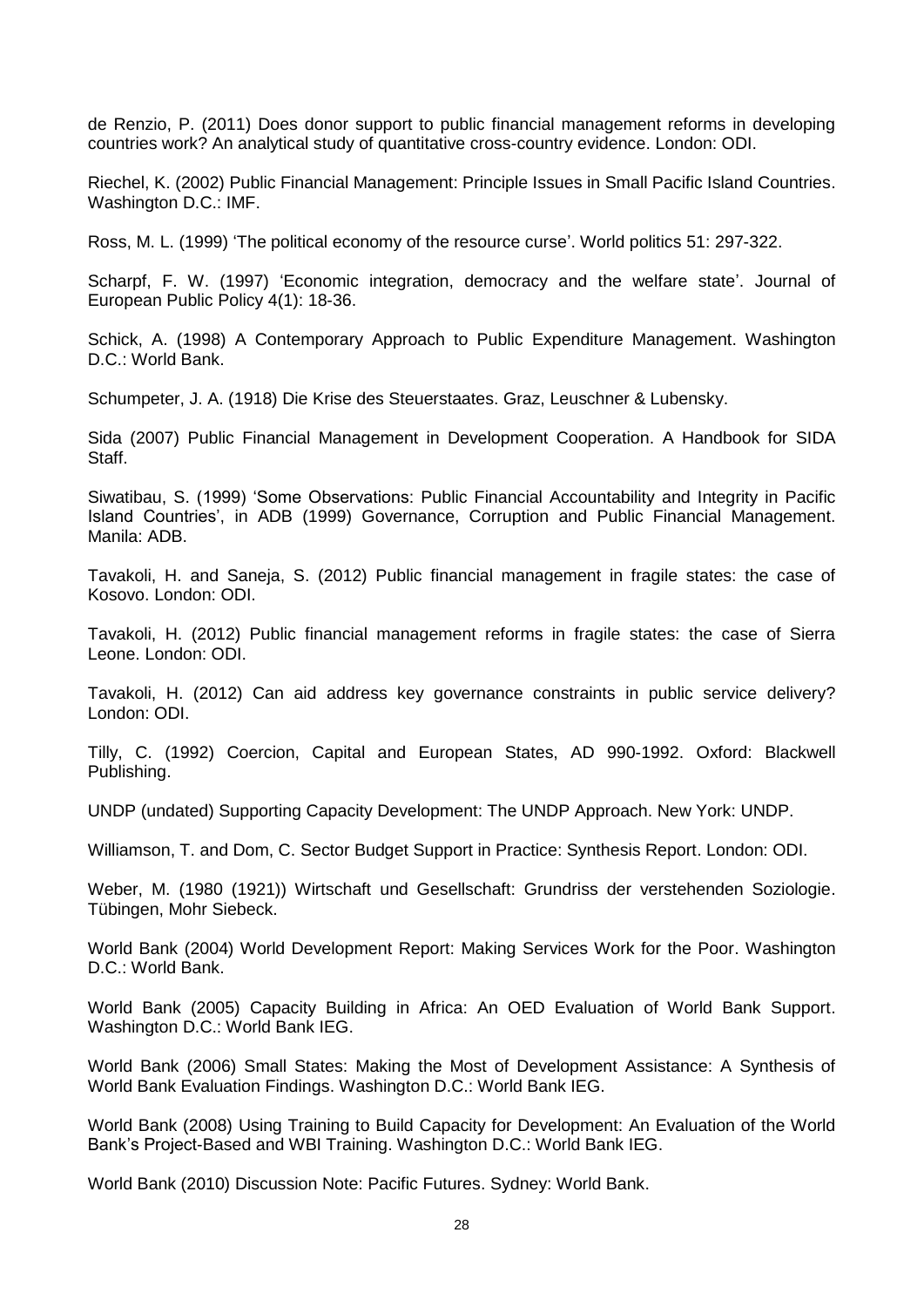World Bank (2010a) Results, Performance Budgeting and Trust in Government. Washington D.C.: World Bank.

World Bank (2011) Programme-for-Results: An Overview. Washington D.C.: World Bank.

World Bank (2012a) Public Financial Management Reforms in Post-Conflict Countries: Synthesis Report. Washington D.C.: World Bank.

World Bank (forthcoming) Planning PFM Reforms in Pacific Island Countries: Guidance Note Washington D.C.: World Bank.